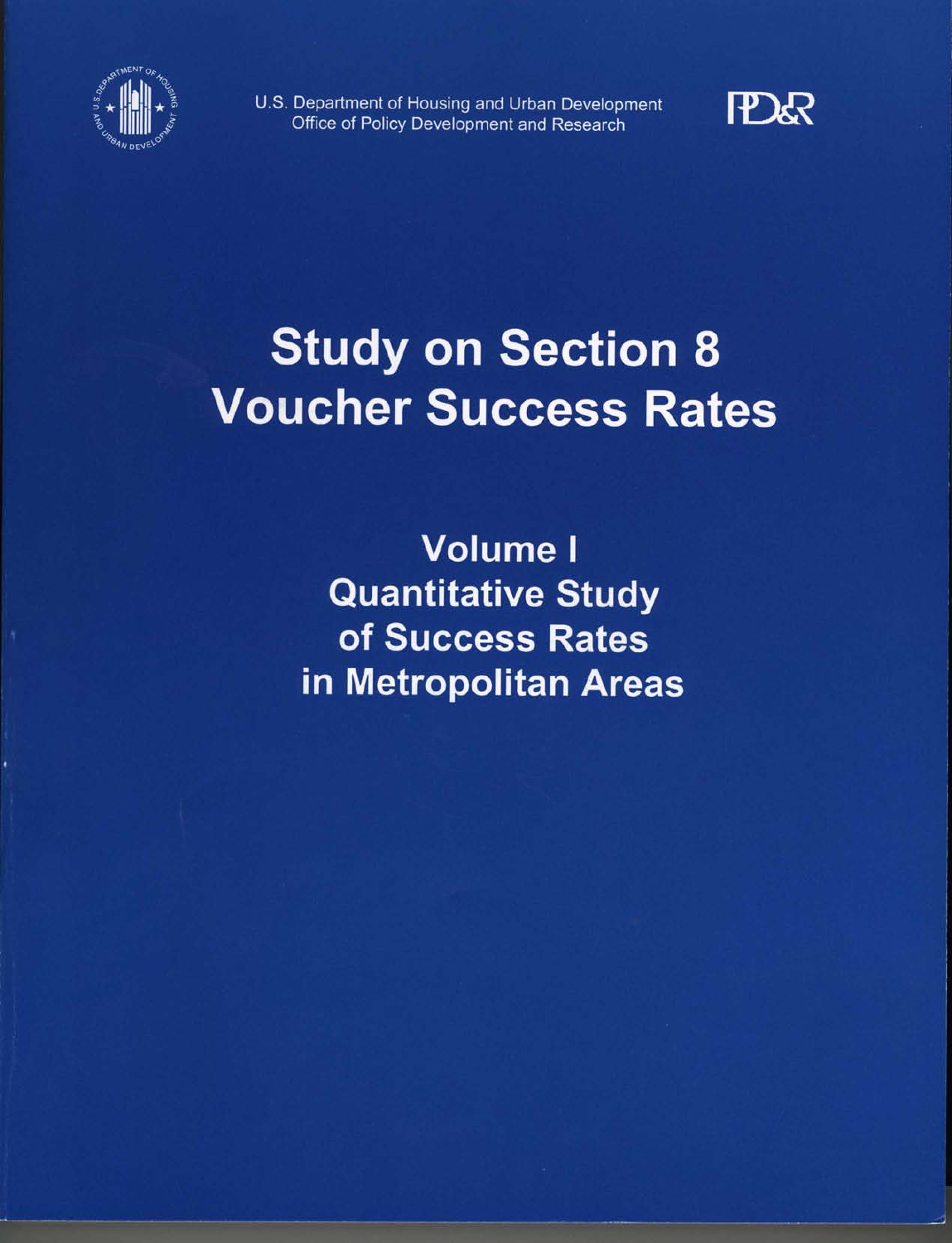## **Study on Section 8 Voucher Success Rates**

## **Volume I Quantitative Study of Success Rates in Metropolitan Areas**

## **Contract # C-OPC-18571**

### **Final Report**

November 2001

*Prepared for*  Robert Leonard U.S. Department of Housing and Urban Development Office of Policy Development and Research 451 Seventh Street, SW, Room 8140 Washington, DC 20410

> *Prepared by*  Meryl Finkel Larry Buron Abt Associates Inc. 55 Wheeler Street Cambridge, MA 02138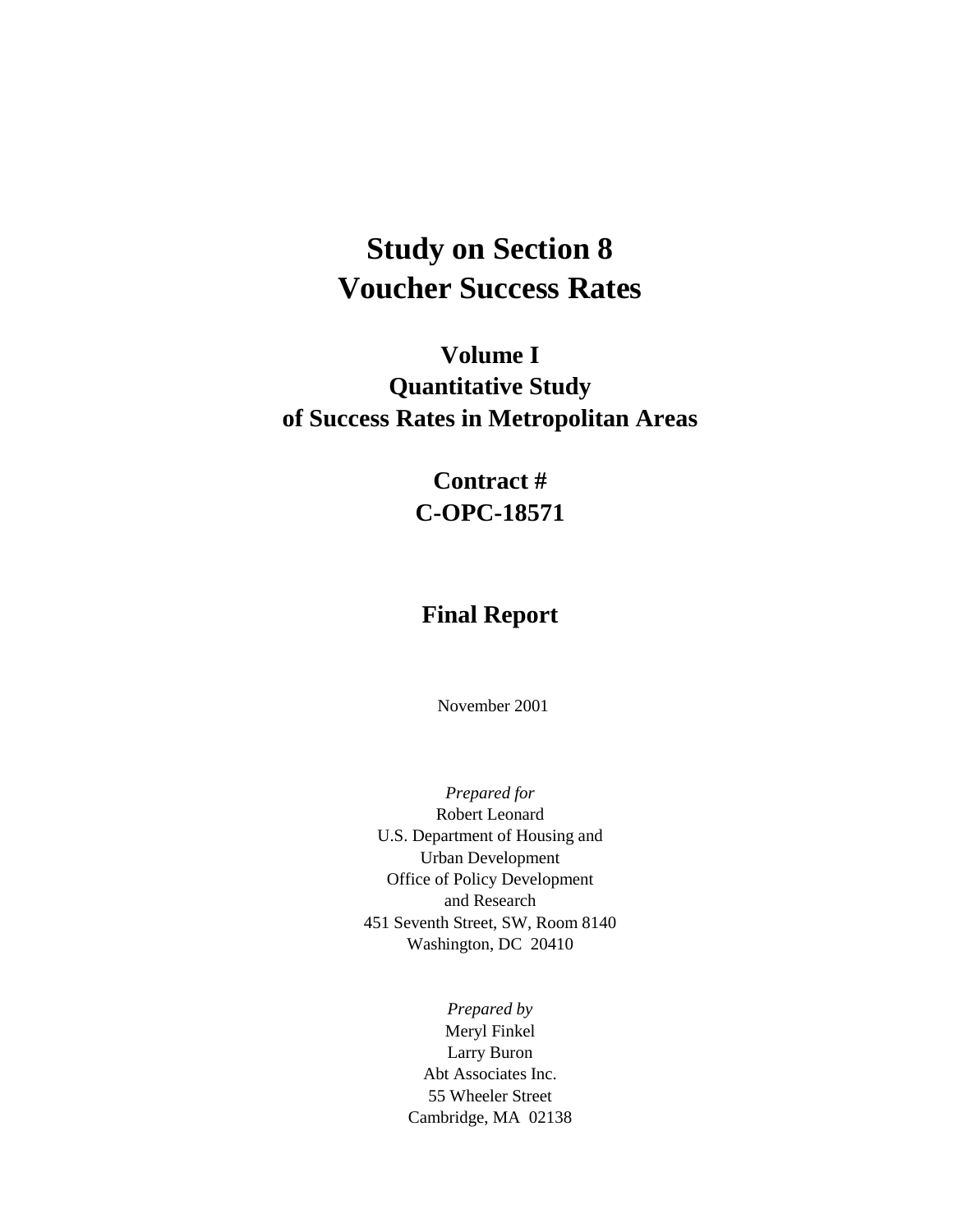## **Acknowledgements**

The authors of this report gratefully acknowledge the important contributions of many others in this Study of Section 8 Success Rates. The large data collection effort could not have been so successful without the assistance and cooperation of many people. First and foremost, we would like to thank the Section 8 staff at the participating Public Housing Agencies (PHAs) for providing the data that was the basis of this report. Thank you for your persistence in collecting the requested data.

We would also like to thank Neelima Grover and Max Shestopalov of QED Group, LLC for programming the Section 8 Housing Choice Voucher Program Tracking System that was provided to the participating PHAs for data collection. At Abt Associates, Carissa Climaco deserves special thanks for leading the data collection effort, designing automated quality control and tracking procedures, writing a comprehensive, yet easy to use training manual, and for training staff on how to use the Tracking System. Mike Baker, Joy Flood, Satyendra Patrabansh, and Heather Schwartz are also thanked for their work in training PHA staff to use the tracking system and then serving as site liaisons to solve technical problems and collect accurate and timely data.

Linda Pistilli and Joy Flood of Abt Associates and Gene Rizor, Zoey Siwek, Roberta Graham, Sheila Murphy, and Martha Fisher of Quadel Consulting Corporation deserve recognition for their effort to recruit sites for the study, collect PHA policies and procedures data, and train sites on the use of the Tracking System. Linda, Joy, and Gene also provided invaluable input into the data collection instruments.

Claudia Solari, with assistance from Satyendra Patrabansh in crunch times, did an excellent job in combining various data sources and conducting the large amount of analysis needed for the report. Jill Khadduri, Linda Pistilli, and Steve Kennedy provided thoughtful and constructive technical review of the preliminary versions of the report. Missy Robinson did an excellent job formatting and producing the report.

Finally, we would to thank the HUD project manager, Robert Leonard, for his enthusiasm and guidance throughout the study. His assistance in helping us obtain the various data needed for this report was invaluable. We also thank and greatly appreciate the feedback provided by other HUD staff on the research design and earlier versions of this report.

The contents of this report are the views of the contractor and do not necessarily reflect the views or policies of the U.S. Department of Housing and Urban Development or the U.S. Government.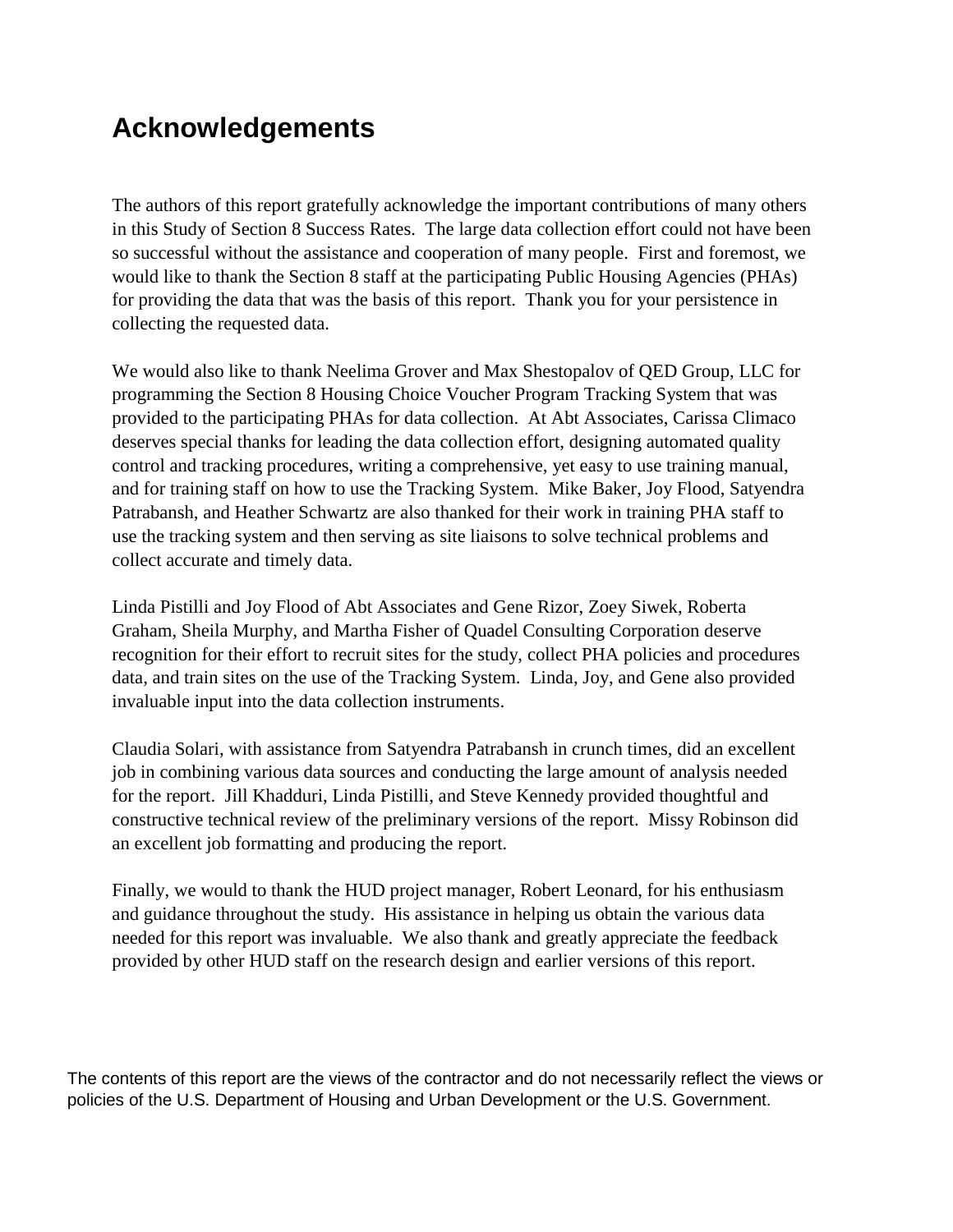#### **FOREWORD**

The "Study on Section 8 Voucher Success Rates" is a two-volume set. This volume, Volume I, is the "Quantitative Study of Success Rates in Metropolitan Areas." The companion volume, Volume II, is entitled "Qualitative Study of Five Rural Areas."

The Housing Choice Voucher Program (HCVP) is the largest of the rental subsidy programs administered by the Department of Housing and Urban Development (HUD). In the HCVP, a family is offered a voucher, which it can use to rent any privately owned unit that meets program requirements. The HCVP "success rate" is the proportion of families issued a voucher who succeed in leasing a unit within the timeframe provided by the program.

This is the third major effort by HUD to assess HCVP success rates. A study in the mid-1980's estimated the national success rate to be 68 percent. A 1993 study found an increase in success rates to 81 percent nationally. This current study, based on data collected during 2000, estimates the national HCVP success rate to be 69 percent. Thus, approximately seven out of ten families issued a voucher at the time of the study succeeded in using it to lease housing.

Vouchers not used by the original recipients are available for use by other families. Well-managed housing agencies anticipate a certain amount of turnback of vouchers and thus strive to issue enough vouchers to ensure that all available vouchers are being utilized to assist needy families. For this reason, the "utilization rate" of vouchers  $-$  i.e., the proportion of available vouchers being used to help families – is significantly higher than the "success rate."

This study finds that success rates vary with local market conditions. In very tight markets, the success rate was estimated to be 61 percent, while in loose markets 80 percent of families who were issued vouchers used them to lease housing. Despite this general relationship, some housing agencies had relatively high voucher success rates even in tight markets. Further work is needed to identify whether lessons can be learned from these agencies to help others boost their success rates.

Importantly, success rates did not differ by such characteristics as the race, ethnicity, gender, or disability status of the head of household. This suggests that the voucher program works equally well for many different types of households. There were some variations in success rates, however. For example, families with very low incomes were somewhat more successful in finding units than were those with higher incomes. In addition, large households with five or more members had a lower probability of success than did smaller households.

The Department is committed to ensuring that the HCVP provides high-quality housing opportunities to low-income families. By studying recent HCVP success rates for different groups of households, this study contributes important information that will assist policymakers in the Department and Congress.

hom for .. Thompson

General Deputy Assistant Secretary for Policy Development and Research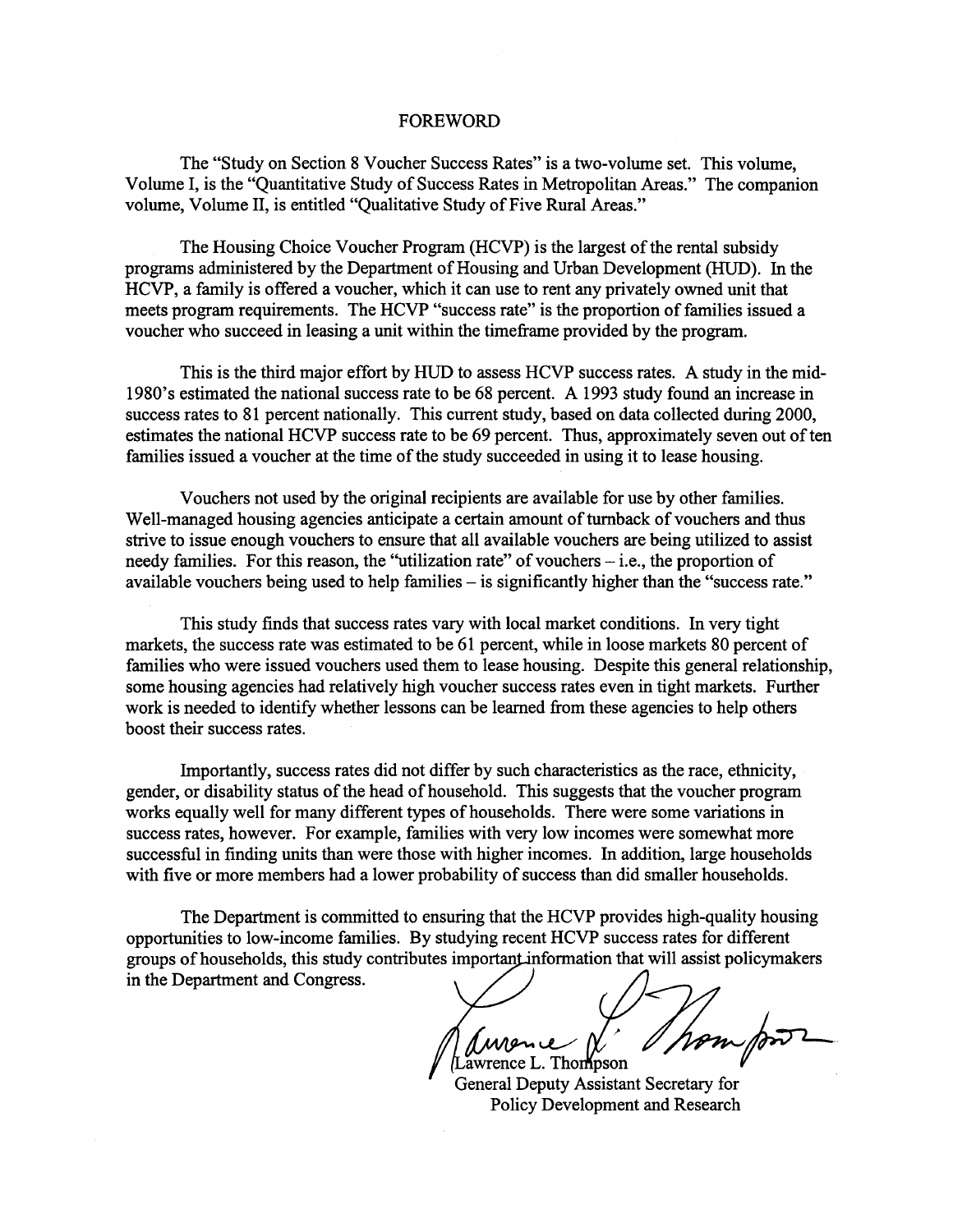## **Table of Contents**

| $1.1\,$ | Overview of Section 8 Program and Historical Success Rates1-1                        |  |
|---------|--------------------------------------------------------------------------------------|--|
| 1.2     |                                                                                      |  |
| 1.3     |                                                                                      |  |
| 1.4     |                                                                                      |  |
|         | Chapter Two - National Success Rate for Large Metropolitan Areas2-1                  |  |
| 2.1     |                                                                                      |  |
| 2.2     |                                                                                      |  |
| 2.3     |                                                                                      |  |
| 2.4     |                                                                                      |  |
| 2.5     |                                                                                      |  |
|         |                                                                                      |  |
| 3.1     | Success Rates by Demographic Characteristics and Voucher Type3-6                     |  |
| 3.2     |                                                                                      |  |
| 3.3     |                                                                                      |  |
| 3.4     | Summary of Findings Regarding Factors Affecting Success Rates 3-22                   |  |
|         | <b>Chapter Four – Development of a System for Tracking Voucher Success Rates 4-1</b> |  |
| 4.1     |                                                                                      |  |
| 4.2     |                                                                                      |  |
| 4.3     | Recommendations for a System for Tracking Success Rates4-5                           |  |
|         | Appendix A - Sampling and Weighting Design for Quantitative Analysis of Success      |  |
|         |                                                                                      |  |
|         |                                                                                      |  |
|         |                                                                                      |  |
|         | A.3 Imputation of Success Status for Voucher Holders with Unknown Final Status. A-24 |  |
|         |                                                                                      |  |
|         | Appendix C – Success Status of Section 8 Voucher Holders in Sample, by PHA C-1       |  |
|         | Appendix D – Multivariate Analysis of Factors Relating to Enrollee SuccessD-1        |  |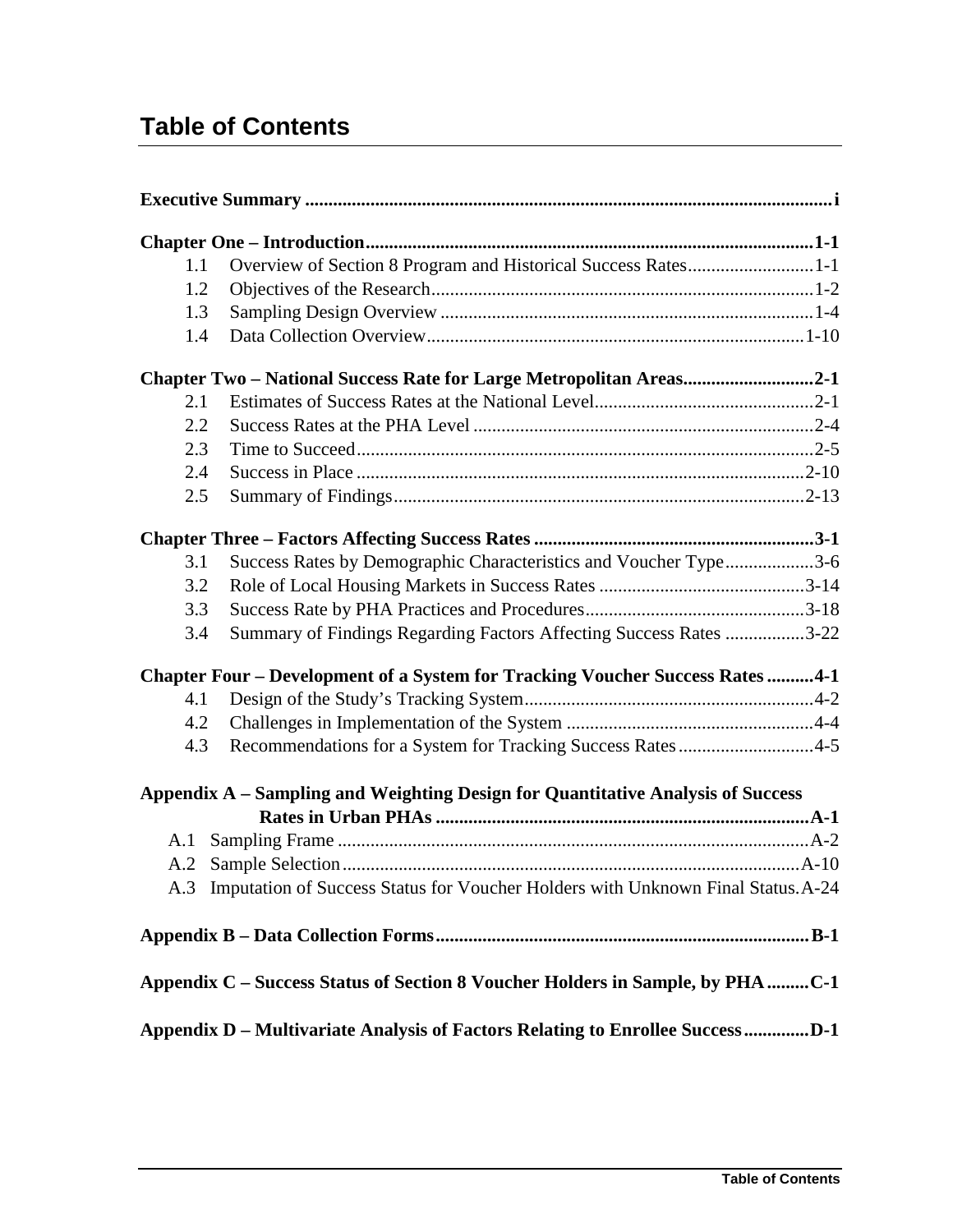## **Executive Summary**

The Section 8 tenant-based voucher program is the largest subsidized housing program in the U.S. In 2000, it subsidized rents for more than 1.5 million low-income households and cost the Federal Government approximately \$8 billion dollars. Under the voucher program, participants must find and lease qualifying units in the private rental market within the time allowed by the program. The household's rent is then subsidized by HUD. Not every family or individual that receives a Section 8 tenant-based voucher succeeds in finding a qualifying unit.

The primary objectives of this study are: 1) to provide a national estimate of the success rate for Section 8 voucher holders in metropolitan areas and to compare success rates by demographic group and type of voucher issued; 2) to examine the role the tightness of a local housing market plays in success rates and in the time it takes successful voucher holders to lease a unit, and; 3) to examine the role specific PHA policies and procedures play in success rates. These policies and procedures include applicant screening criteria, the level at which the PHA sets the payment standard compared with HUD's published Fair Market Rents (FMRs), and assistance provided to voucher holders searching for housing.

The study's estimates of success rates and the factors than affect them are based on a sample of more than 2,600 households that received vouchers from 48 PHAs across the country. The sample is representative of all voucher holders in metropolitan PHAs that administer programs with more than 800 units. (The study universe includes about 60 percent of all vouchers.) Data collection on the issuance of vouchers to households in the sample began in the spring of 2000, and collection of information on search outcomes continued through early 2001. Thus, the estimates of success and other study findings reflect the situation for large metropolitan PHAs in 2000.

*National Success Rate Estimates.* Success rates varied widely from PHA to PHA in 2000, from a low of 37 percent to a high of 100 percent. Less than half of the voucher holders succeeded in leasing up at 15 percent of large metropolitan-area PHAs. At the other end of the distribution, a similar share of PHAs (12 percent) had success rates greater than 90 percent.

 At the national level, the primary finding from this study is that success rates in 2000 are similar to the 1985-87 level, but substantially lower than found in 1993, the last time success rates were estimated. Nationally, 69 percent of families and individuals who received vouchers from large metropolitan PHAs succeeded in using them to lease units under the Section 8 program. This compares to a rate of 81 percent in 1993. PHAs generally attribute the decline in success rates between 1993 and 2000 to a tightening of rental markets during the intervening years. Another possible explanation may be a decrease in the FMRs from the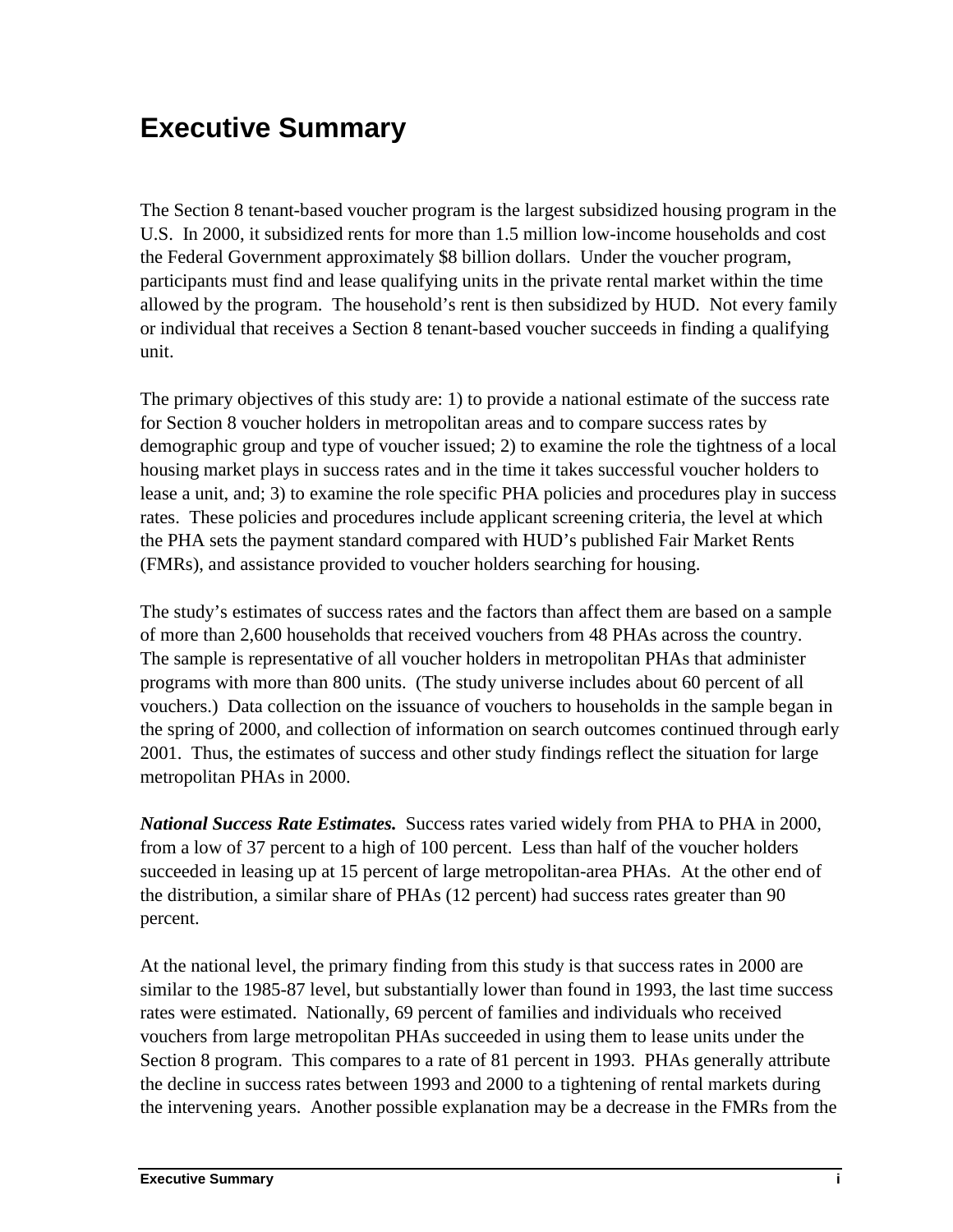$45<sup>th</sup>$  to the 40<sup>th</sup> percentile of rents, a Federal policy change that was implemented in 1995. However, when the voucher and certificate programs were merged in late 1999, PHAs were given the flexibility to set payment standards as high as 110 percent of the FMR. This may have mitigated the impact of the decrease in the FMR standard. Other changes when the program was merged (such as the 40 percent rent burden cap), may serve to depress success rates. This is the first study of success rates in the merged Housing Choice Voucher program.

 finding housing. In the 1985-87 period, that number had risen to 68 percent, and by 1993 it Prior to this study, success rates had increased each time they were estimated. When the first study of success under the tenant-based Section 8 program was performed in the early 1980s, roughly 50 percent of voucher holders (at that time, called certificate holders) succeeded in had risen to 81 percent. These results are summarized in Exhibit ES-1.

#### **Exhibit ES-1 National Estimates of Success Rates in Large Metropolitan-Area PHAs Over Time**

| Year         | <b>National</b><br><b>Success Rate</b><br>in Large<br>Metropolitan<br>PHAs <sup>1</sup> | <b>Success Rate</b><br><b>Excluding New York</b><br><b>City and City of Los</b><br><b>Angeles</b> | <b>Success Rate in</b><br><b>New York City</b> | <b>Success Rate in</b><br><b>City of Los Angeles</b> |
|--------------|-----------------------------------------------------------------------------------------|---------------------------------------------------------------------------------------------------|------------------------------------------------|------------------------------------------------------|
| 1985 to 1987 | 68%                                                                                     | 74%                                                                                               | 33%                                            | 72%                                                  |
| 1993         | 81%                                                                                     | 86%                                                                                               | 62%                                            | NA                                                   |
| 2000         | 69%                                                                                     | 71%                                                                                               | 57%                                            | 47%                                                  |

 not part of the 1993 study. Adding the City of Los Angeles PHA does not change the 1985 to 1987 estimate (after rounding), 1 For comparability over time, these national success rate estimates exclude the City of Los Angeles PHA, because they were and reduces the 2000 estimate by only one percentage point to 68 percent.

Sources: 1985-1987 estimates: Mirielle Leger and Stephen Kennedy "Final Comprehensive Report of the Freestanding Housing Voucher Demonstration" HUD, May 1990. The national estimates were estimated by the current authors using weights derived from the PHAs' probability of selection and program size as reported in Appendix A of the report and PHA success rates reported in Appendix G of the report.

 Report", May 1994. This report did not calculate a national success rate including NYC. It was calculated by the current 1993 estimates: Stephen Kennedy and Meryl Finkel "Section 8 Rental Voucher and Rental Certificate Utilization Study: Final authors using the 1993 study weights from unpublished reports and PHA-level success rates in reported in Exhibit 1.1 of the report . The 1993 success rate excluding NYC and the City of LA is from Exhibit 2.1 on page 12 of the report. 2000 estimates: Current Success Rate Study (2,674 observations)

To reduce the possible impact of different samples in comparing success rates over time, success rates can be looked at separately for eight sites (excluding New York City) that overlap across the 1993 and 2000 studies. Weighting the success rates in these sites to reflect the current sizes of the PHAs' tenant-based programs, we find that the success rate dropped from 80 percent to 63 percent between 1993 and 2000. In seven of these eight sites, the success rate is lower in 2000 than in 1993. In New York City the success rate also declined between 1993 and 2000, from 62 to 57 percent.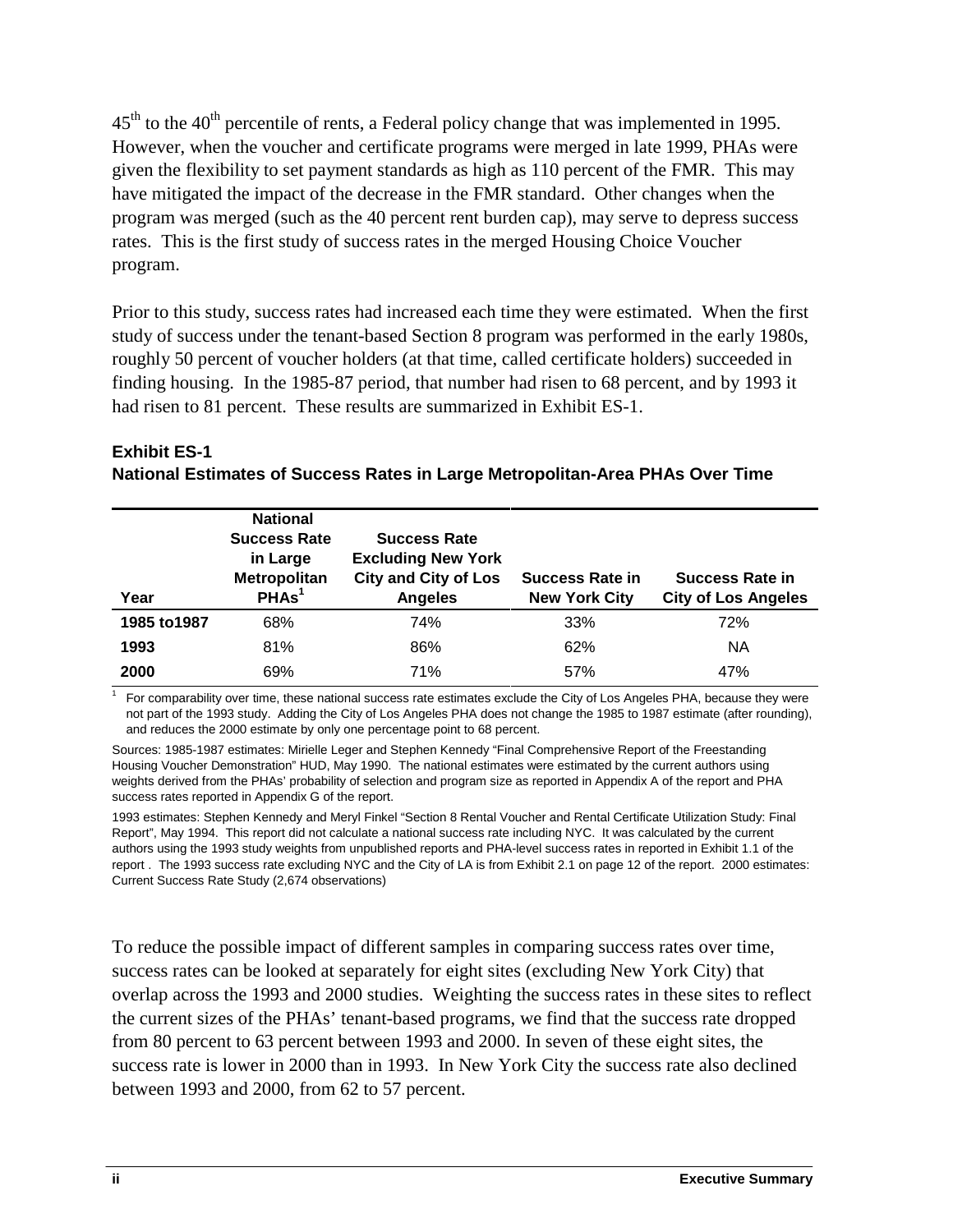available for the 1993 study. Thus, it is not clear whether the lengthy search times compared *Search time*. In addition to the lower success rates overall compared with 1993, the study found that successful households are taking a longer time to find units: 83 days on average. Nearly one quarter of successful households took more than 120 days to lease a unit, including 7 percent who leased a program qualifying unit more than 180 days after receiving the voucher. In contrast, all successful voucher holders in the 1993 study had found their unit within the first 90 days. Data on the breakdown of search time by activity is not with 1993 are a result of longer search times for voucher holders, longer processing times for the various administrative steps that the PHA must take, or a combination of the two. What is clear is that for current study participants, most (almost 70 percent) of the time between issuance and lease-up is taken up by the time to find a unit and submit a request for lease approval rather than time waiting for an inspection or other administrative activities.

In addition, more successful searchers are now moving to new units, rather than leasing their pre-program units which also adds to average search time. Households that became recipients of voucher subsidies in their pre-program unit succeeded more quickly than movers, but it took a long time even for these households to begin receiving subsidies. On average, households that leased in place took 59 days from issuance of their voucher until lease-up, compared with 89 days for movers.

**Leasing in Place.** Only 21 percent of successful voucher holders used their vouchers to rent their pre-program unit. In contrast, in 1993, 37 percent of successful voucher holders used their vouchers to lease their pre-program unit. There had been some speculation that in the current period of tighter rental markets, a larger percentage of households would use their vouchers to qualify in place because finding new units would be more difficult.

Households that succeed by moving tend to be younger than those who lease their preprogram units and they are more likely to be single parents. Households that lease their preprogram units are more likely to include elderly or disabled members compared with households that move to new units.

*Characteristics of Successful Voucher Holders*. The study found that once other factors were controlled for success rates did not differ by race, ethnicity, or gender of the head of household or by disability status of household members.

Success rates did vary by household size, age of household head, and by household composition. Elderly households comprised 7 percent of voucher holders, and had lower success rates than other household types. Households with non-elderly, non-disabled persons and no children comprised 9 percent of voucher holders, and also had low success rates. This latter group includes many extremely low-income households, they are more likely to be male-headed, to be age 45 to 61 and have zero income. They are also much more to have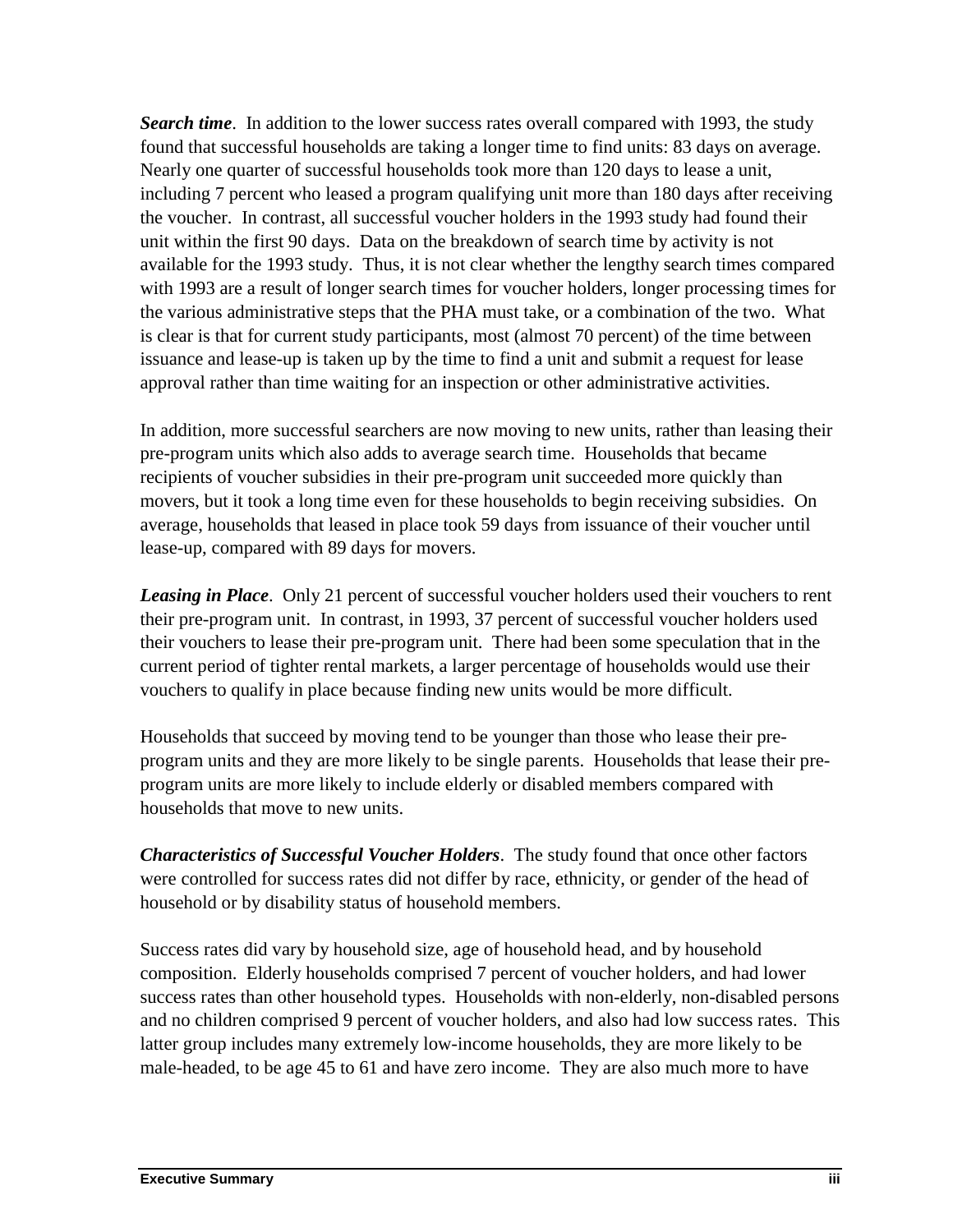moved up the waiting list based on a preference for homelessness and to be from New York City. Large households with five or more members also had a lower probability of success.

Three-quarters of households holding vouchers had incomes above zero but at or below 30 percent of the local median for their household size. Seventy-two percent of this group succeeded in becoming program recipients. In contrast, only 59 percent of households with incomes greater than 30 percent of local median succeeded. This is consistent with the expectation that the lower a household's income, the greater the benefit from Section 8, and thus the higher the success rate. In spite of their expected high potential benefits from participation, households with zero income also have lower success rates than those with some income but below 30 percent of the local median. These households often overlap with the group of individuals who are neither elderly nor disabled nor have children living with them. Success rates did not vary by source of income.

*Voucher Type and Time on Waiting List.* The raw data shows that households with Welfare-to-Work vouchers (a new program involving a special allocation of vouchers during the study period) had higher success rates than households with regular, turnover vouchers. However, once other factors were controlled for in a multivariate regression, this difference was no longer statistically significant. The time the household had spent on the waiting list before receiving a voucher does not appear to be correlated with ultimate success.

*Market Factors.* As expected, success rates were lower in tight housing markets compared with looser markets. Market tightness was proxied by vacancy rates estimated by local housing professionals for the portion of the housing market in each PHA's jurisdiction that was geographically and economically available to Section 8 voucher holders. The average success rate was 61 percent in very tight markets, 66 percent in tight markets, 73 percent in moderate markets, and 80 percent in loose markets. In addition, search time for successful households was longer in tight markets, averaging 93 to 94 days in both tight and very tight markets, 69 days in moderate markets, and 59 days in loose markets. These findings are summarized in Exhibit ES-2.

Most PHAs (66 percent) set their payment standard equal to the FMR. Success rates were higher in these PHAs compared with PHAs that set the payment standard above or below the FMR. Being in a jurisdiction with some sort of protection against discrimination based on source of income also improved the chances of success. Voucher holders in PHAs where most units pass the HQS inspection on the first try had a higher probability of success. The probability of success was not associated with PHA size.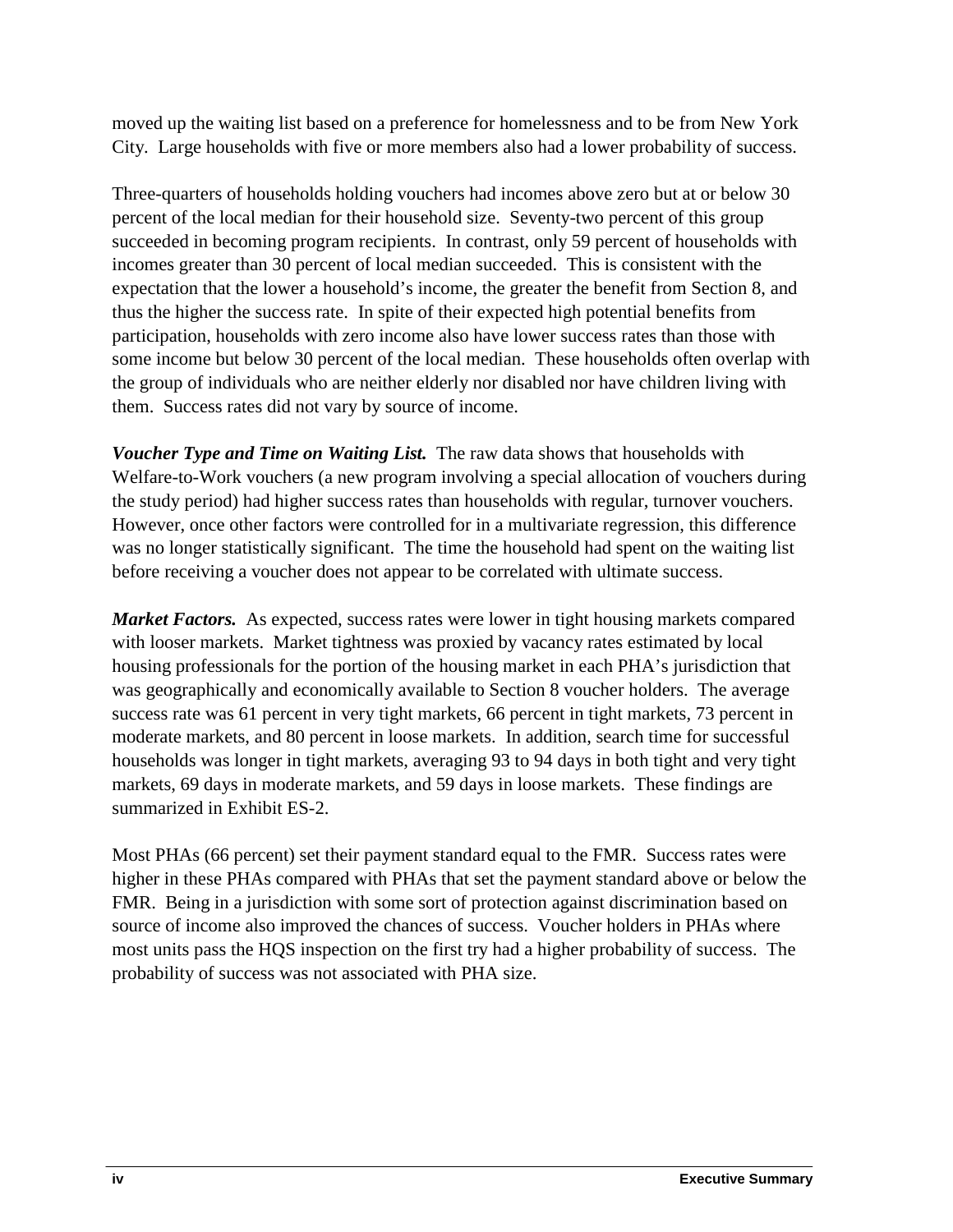

*PHA Policies and Procedures.* Success rates were compared based on several PHA practices and procedures that could play a role in success, including briefings for voucher holders, policies for extending the permitted search time, policies for screening households, housing search assistance, and PHA outreach to landlords. When comparing raw success rates, the only practice that has a statistically significant association with success is landlord outreach. Once other factors are controlled for, briefing size also appears to be associated with the probability of success. Being in a PHA that reports conducting individual briefings is associated with a higher likelihood of success, as is being in a PHA that conducts large group briefings.

The study results regarding the role of PHA practices should be viewed with caution for several reasons. The direction of causality of PHA actions is not always clear. PHA actions may be a result of prevailing conditions or they may cause a particular condition. For example, we do not know whether infrequent landlord outreach somehow contributes to success or whether PHAs in markets with high success rates do not feel they need to conduct frequent outreach. In addition, we do not know if the voucher holders in our sample took advantage of any of the services offered.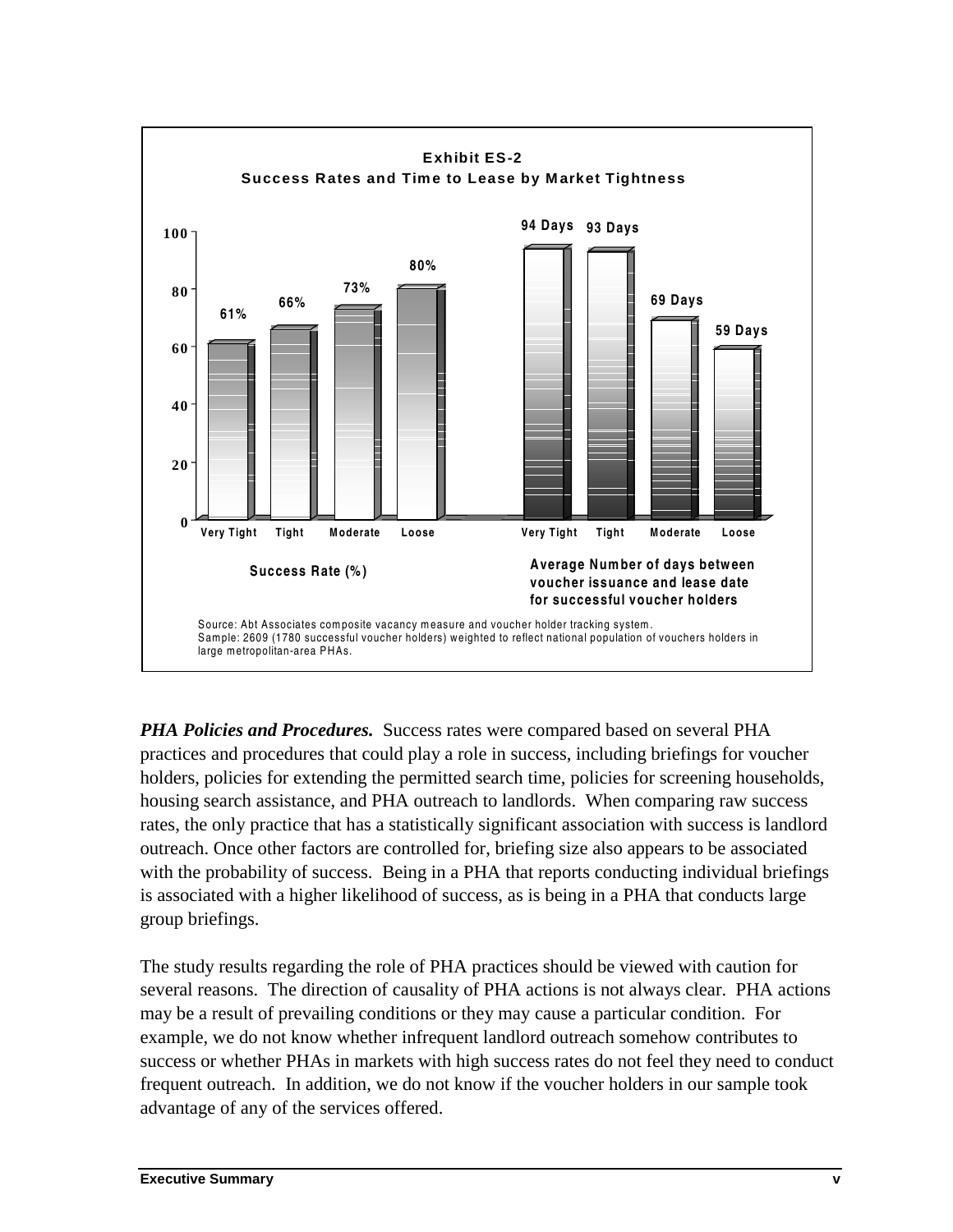## **Chapter One Introduction**

The Section 8 tenant-based program is the largest subsidized housing program in the U.S. In 2000, some 1.5 million low-income households received subsidies through the program and it cost the Federal Government approximately \$8 billion dollars to operate. However, not every family who is provided a Section 8 tenant-based voucher succeeds in finding a unit to rent. The purpose of this study is to estimate the success rate for Section 8 voucher holders in metropolitan areas and to explore the factors that affect chances for success (e.g., market tightness, voucher holder characteristics, and housing authority policies and procedures). Success rate is defined as the percentage of all families provided vouchers who lease a housing unit meeting the program requirements within the allotted amount of time.

## **1.1 Overview of Section 8 Program and Historical Success Rates**

The Section 8 Housing Choice Voucher program is administered locally by public housing agencies (PHAs) under contract with HUD. In the Section 8 program, participants find and lease a unit in the private rental market, but their rent is subsidized by HUD. The units must meet HUD's Housing Quality Standards, and the rents charged cannot exceed rents for comparable units in the market area (rent reasonableness). The subsidy paid on behalf of the participants is based on a payment standard set by the PHA between 90 and 110 percent of the Fair Market Rent  $(FMR)$ , the HUD-published figure representing the fortieth percentile rents for all rental units of a given bedroom size in an MSA. If the approved rent for the unit is equal to or below the payment standard, the participant pays 30 percent of their adjusted income toward rent and utilities (the gross rent), and the PHA pays the difference between the tenant payment and gross rent. If the gross rent exceeds the payment standard, the housing authority pays the difference between the payment standard and 30 percent of the participant's adjusted income, and the participant pays 30 percent of their adjusted income plus the amount by which the gross rent exceeds the payment standard. If the total tenant payment for a unit would exceed 40 percent of the recipients' income, the unit does not meet program requirements and cannot be rented with a Section 8 Voucher.<sup>2</sup>

 $\overline{a}$ <sup>1</sup> PHAs can set different payment standards in different parts of their jurisdiction as long as the payment standard is between 90 and 110 percent of FMR. PHAs can also apply to HUD for exception rents that exceed 110 percent of the FMR for all or parts of their jurisdiction and can make their own exceptions for people needing special accommodations (e.g., people needing wheelchair accessible units).

 Section 8 program existed. In the Section 8 Certificate Program, the tenant contribution was fixed, and the <sup>2</sup> Prior to implementation of the Housing Choice Voucher Program in October 1999, two versions of the program paid the difference between the fixed tenant contribution and the unit's gross rent. In order to limit program costs, gross rents could not exceed the local Fair Market Rent (FMR) which HUD established at the  $45<sup>th</sup>$  percentile of rents in the MSA until 1994 and the  $40<sup>th</sup>$  percentile thereafter. In the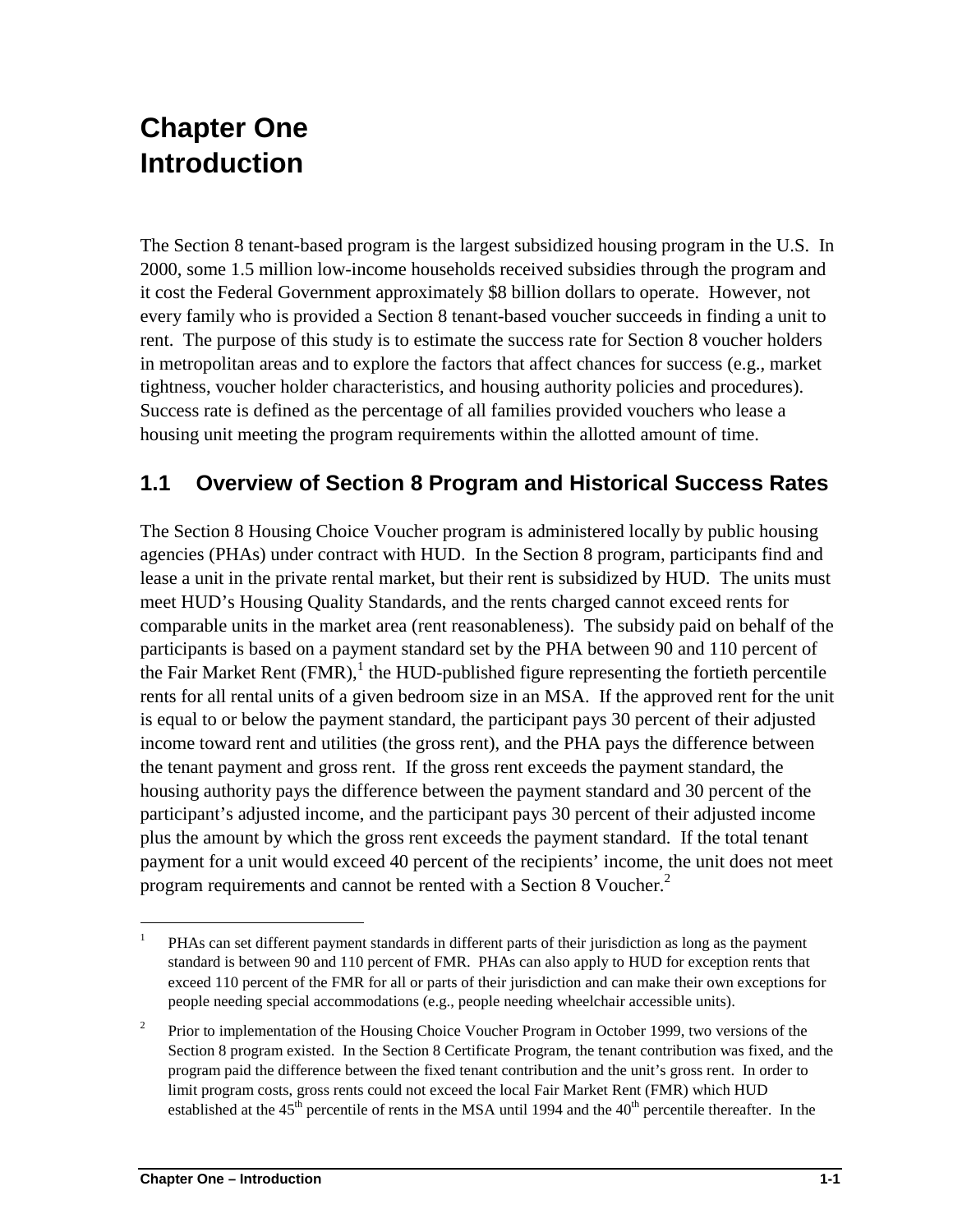Like the public housing program and the various project-based Section 8 programs, the voucher program requires that an interested applicant place his or her name on a waiting list, rise to the top of the list based on the date of application and any local preferences that the PHA has adopted, and document eligibility before becoming a successful program applicant. When this has been completed, however, the successful voucher program applicant is not guaranteed an affordable place to live. Instead, he or she receives a voucher that guarantees an opportunity to receive housing assistance if the voucher holder finds a housing unit with a landlord who is willing to participate in the program that meets both the program standards and the household's needs.

 succeeded in finding housing. In the 1985-87 period, that number had risen to 68 percent. In Many voucher holders never succeed in becoming successful Section 8 recipients because they do not find and lease units under the program. Success rates for Section 8 voucher holders vary widely from jurisdiction to jurisdiction, but at the national level they increased dramatically from the early 1980s to mid 1990s. When the first study of Section 8 success was performed in the early 1980s, roughly 50 percent of Section 8 certificate holders its 1993 study of Section 8 success rates, Abt Associates found that nearly 81 percent of families receiving certificates and vouchers leased units.<sup>3</sup> As documented in this study, the success rate in 2000 (69 percent) is almost identical to the 1985-87 estimated success rate, but substantially lower than the 1993 rate.<sup>4</sup>

## **1.2 Objectives of the Research**

Several important policy concerns are raised by the fact that not all successful voucher holders succeed in becoming program recipients. It is important for policy makers to learn more about the types of applicants who succeed and those who do not succeed in becoming recipients in the program. Concern about unsuccessful voucher holders will increase or decrease to the extent they are more or less in need of assistance than successful voucher holders. If it turns out that particular demographic groups are not succeeding in finding units, appropriate policies can be enacted to improve outcomes for these groups. Understanding how market factors and PHA-level practices and procedures affect success

Voucher Program, the program assistance was fixed, and was equal to the difference between the Payment Standard and 30 percent of tenant income regardless of the actual gross rent. The Payment Standard was established by the PHA between 80 and 100 percent of the local FMR. Effective October 1, 1999 the new Housing Choice Voucher Program replaced both programs. The new program takes features from both programs.

 *Study: Final Report.* A report written by Abt Associates Inc. for the U.S. Department of Housing and 3 Kennedy, Stephen, and Meryl Finkel. 1994. *Section 8 Rental Voucher and Rental Certificate Utilization*  Urban Development. (Despite its name, the 1993 study is about success rates, not utilization rates.)

 1993. To maintain comparability over time, all the success rate estimates cited here exclude the City of <sup>4</sup> The success rate for the second largest Section 8 program, the City of Los Angeles, was not available for Los Angeles.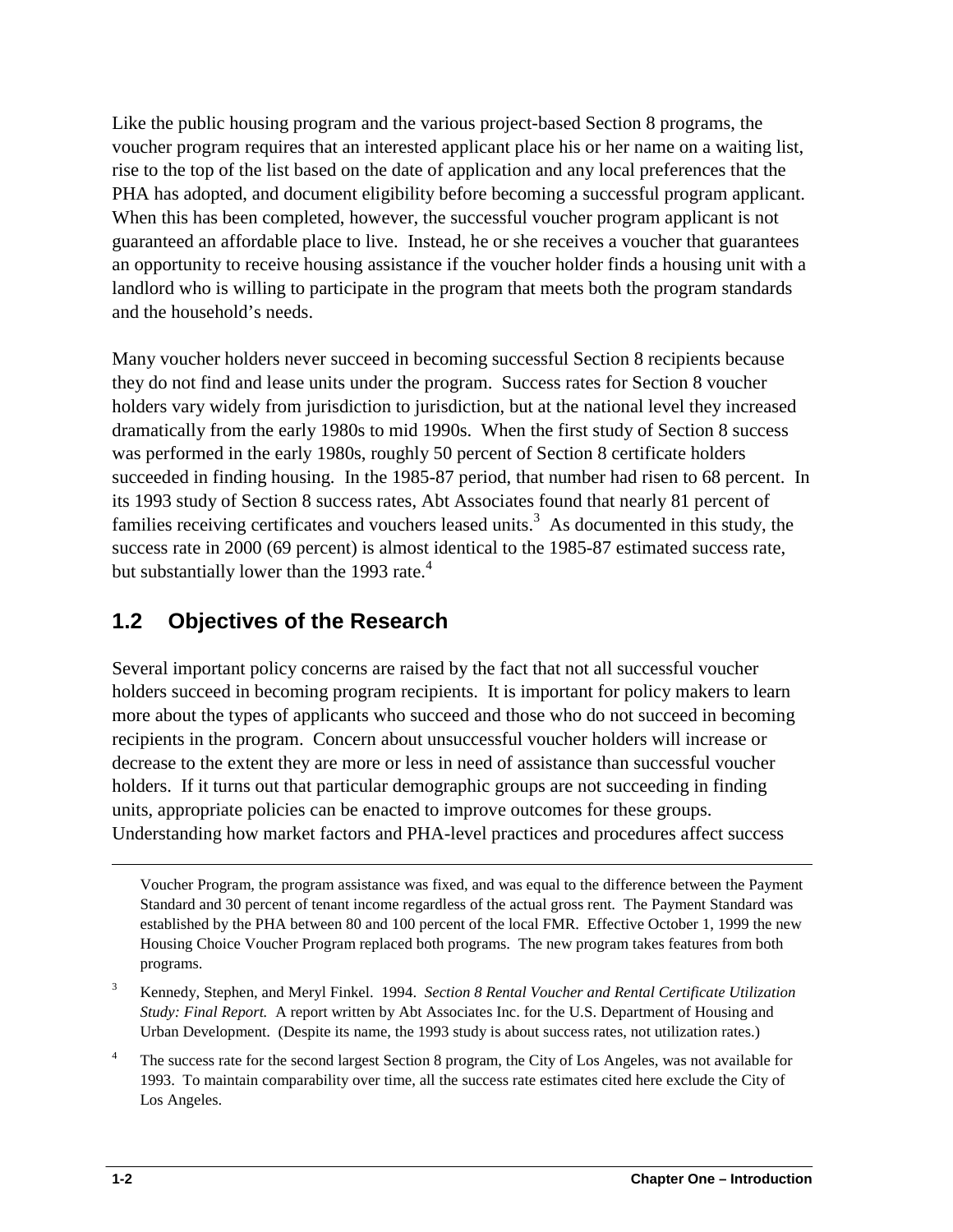rates is important so that changes to program practices and procedures can be implemented if needed. Accurate measures of local success rates are also important for local program administrators so they can estimate the number of issuances required to be sure that their programs maintain high lease-up rates and earn full administrative fees. Identifying policies that can increase success rates can also reduce the PHAs' administrative costs by reducing costs from intake, eligibility determination, and briefings for unsuccessful applicants.<sup>5</sup>

This research addresses these policy concerns by calculating the current national success rate for all voucher holders in metropolitan areas, comparing the success rate across various subgroups of the population, and exploring the role of market tightness, voucher holder characteristics, and PHA policies and procedures in success. The overall goal is to increase our understanding of the factors that are associated with success so that PHA and HUD staff can make informed decisions about Section 8 policies and procedures.

Specifically, the objectives of this study are to:

- determine the national success rates for voucher holders in metropolitan areas;
- compare success rates by demographic group (race/ethnicity, age, family composition, disability status, income level and sources);
- calculate success rate by type of voucher issued (e.g., regular waiting list, welfare to work);
- examine the relationship between market tightness and both success rates and the time it takes successful voucher holders to lease a unit;
- examine the role specific PHA policies and procedures play in success rates (e.g., applicant screening criteria, payment standard as percent of FMR, and assistance provided to voucher holders searching for housing);
- determine the relationship between time on the waiting list and success; and
- investigate the relationship between the portion of a PHA's voucher holders that lease in place and the success rate.

The rest of this chapter provides an overview of our sampling design and data collection activities. The next chapter shows our national estimates of success rates and discuss national trends over time (Chapter 2). We then present cross-tabulations of success rates by

PHAs earn administrative fees to operate their program based on the number of Section 8 recipients under lease, not the number they process and issue a voucher to search for housing. Hence, a PHA with a low success rate must absorb the extra costs associated with processing more voucher holders. 5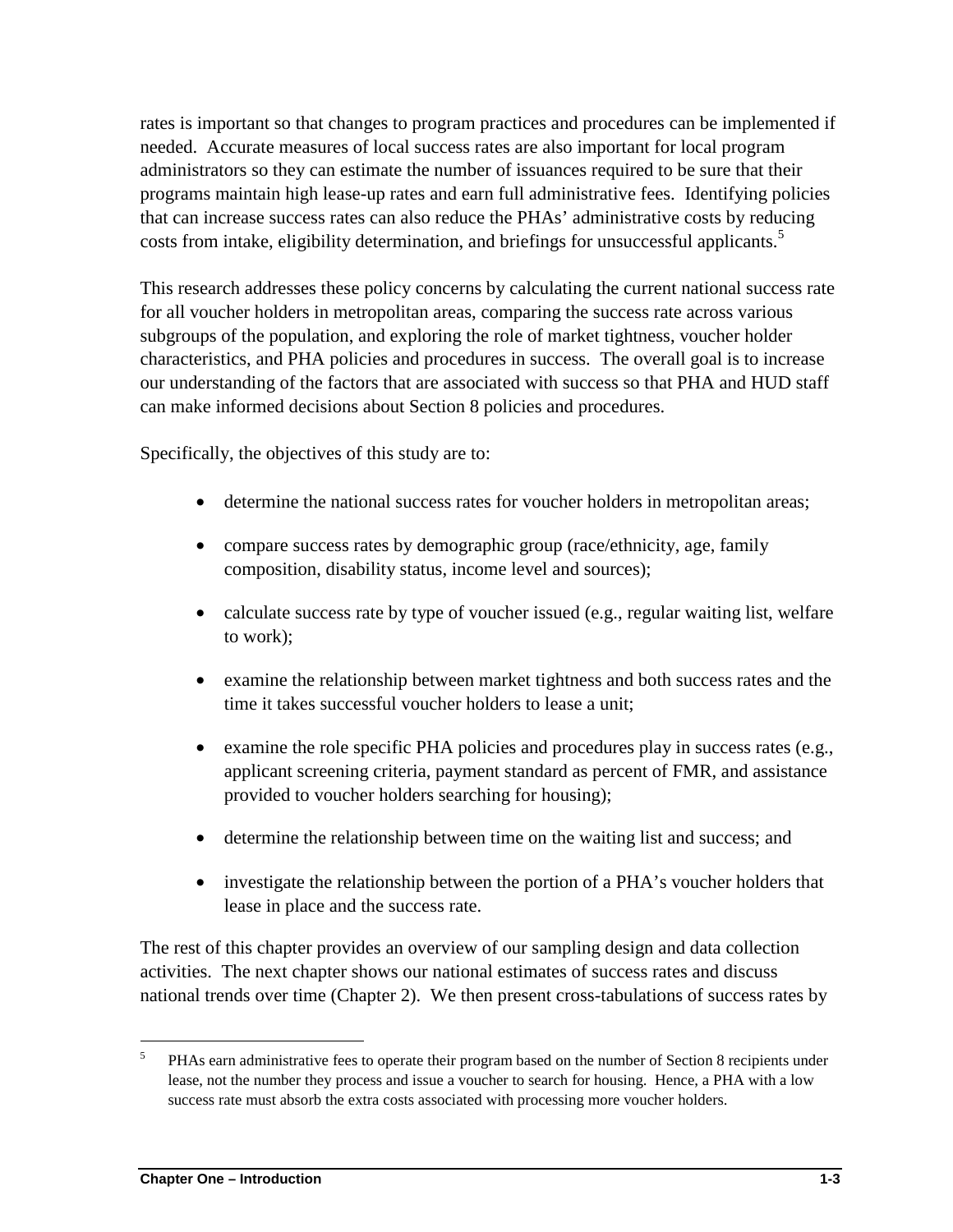various demographic, market, and PHA characteristics and use a regression framework to investigate the factors that have a significant effect on success rates when controlling for other factors that might also influence success (Chapter 3). The last chapter describes the development of our voucher holder tracking software and makes recommendations for further development of such systems (Chapter 4). The report concludes with several appendices. Appendix A describes our sampling and weighting procedures, Appendix B presents our data collection instruments, Appendix C provides PHA level results, and Appendix D provides the regression model results.

## **1.3 Sampling Design Overview**

The target population for this study is all voucher holders in non-rural areas in the lower 48 states. In order to meet the study's time and analytic constraints, we also restricted the target population to PHAs with at least 800 vouchers, a program size large enough that the PHA was expected to issue at least 50 vouchers over the first four months of the data collection period.<sup>6</sup>

Our approach to sampling involved using a two-stage sampling design. In the first stage we selected a representative sample of 50 large, urban PHAs in the lower 48 states that were expected to issue at least 50 vouchers during the first four months of the data collection period. From each of these 50 PHAs, we selected the second stage sample of about 50 voucher holders (more for the largest sites) for inclusion in the data collection. Appendix A provides a detailed description of our sample selection procedures, which are briefly described below.

#### **First Stage Sampling: PHAs**

 The goal of the first stage sampling was to include 50 PHAs in the study. In the 1993 study, 33 PHAs were included in the sample. At that time programs were more homogeneous in terms of the types of vouchers being issued because there were fewer special programs. A sample size of 50 PHAs was chosen for this study to ensure we captured the range of market conditions and voucher types currently being issued.

 To determine the PHAs that were eligible for the study, we started with a list of the size and operating area (metropolitan or non-metropolitan) of all PHAs in the country. The list, provided by HUD in November 1999, contained the number of reserved vouchers and certificates in each PHA at the end of the PHA's most recent fiscal year.<sup>7</sup> In total,  $1,662,163$ certificates and vouchers in 2,534 PHAs were included on this list.

 least 804 vouchers would issue 50 in a four-month period. See Appendix A for details of this calculation. <sup>6</sup> Assuming 14 percent of the vouchers turn over each year and a success rate of 75 percent, a PHA with at

 $7$  The file was provided by HUD on November 16, 1999 and was based on HUDCAPS data. It identified PHAs that operate in metropolitan areas, non-metropolitan areas and both. PHAs that operate in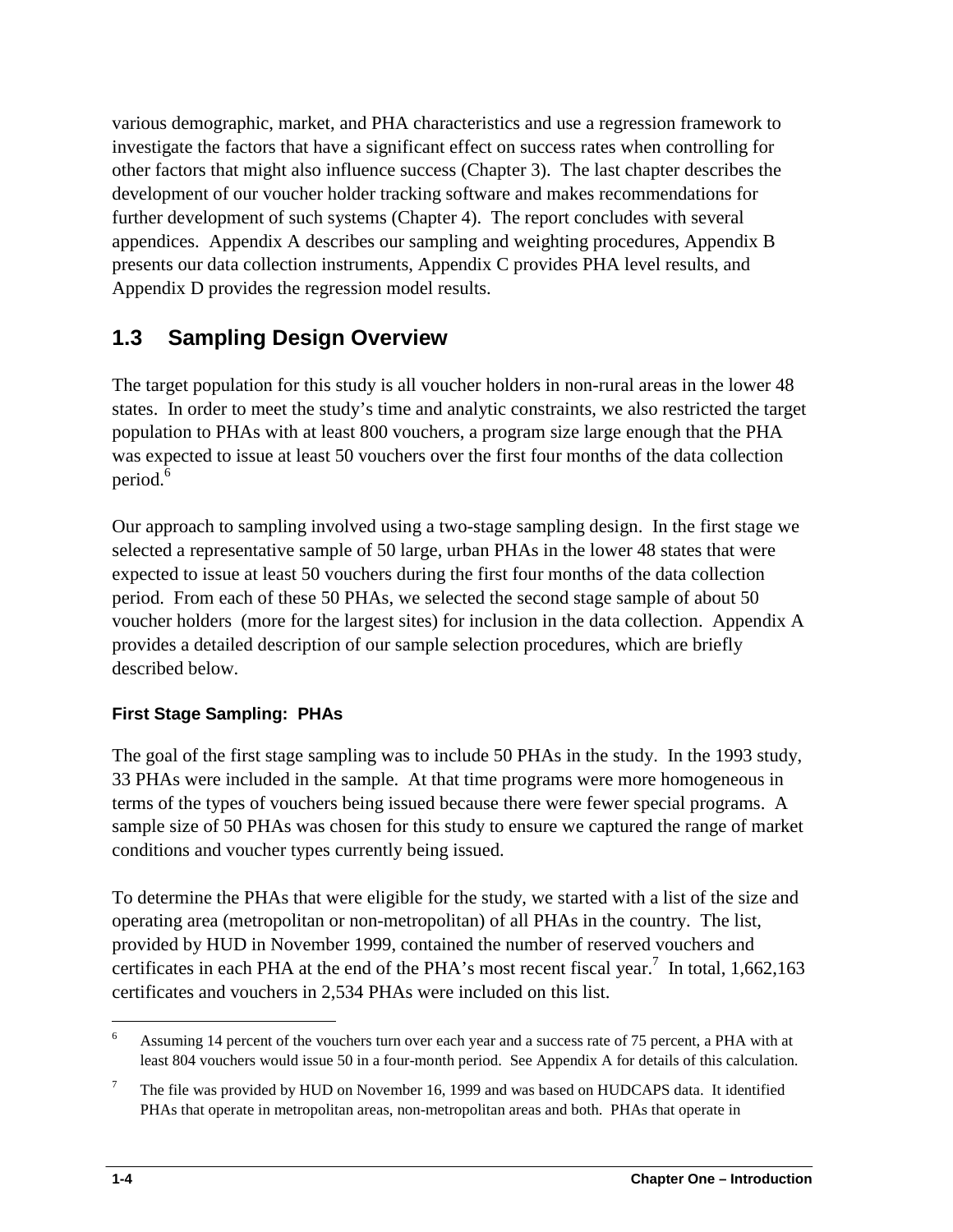From that list, we excluded the following PHAs from our sampling frame:

- All 921 non-metro PHAs.
- All 1,183 remaining small PHAs with fewer than 800 certificates and vouchers.
- The remaining 24 PHAs in Alaska, Hawaii, Guam, Puerto Rico, the U.S. Virgin Islands (not in the lower 48 states) and Statewide PHAs that did not operate a metro-area component that met the study's size requirements program.

Our final sampling frame thus consisted of 406 PHAs with 1,034,756 certificates and vouchers.<sup>8</sup> To be sure that we ended up with 50 PHAs that were eligible for the study (i.e., issuing at least 50 vouchers over first four months of the study) and willing to participate, we randomly selected 100 of the 406 PHAs using the probability proportionate to size (PPS) sampling method. PPS is a simple selection procedure that gives rise to specified probabilities of selection for each site. Such probabilities are necessary to derive a sample from which statistical inferences can be made about the sampling universe (e.g., whether success rates are statistically significantly different across demographic groups).

 selection probability at this stage, and we maintained a similar distribution of PHAs by size All 100 of the selected PHAs were contacted by senior Abt Associates or Quadel Consulting Corporation staff as part of the screening and recruitment effort. Of the 100 PHAs, 30 were either ineligible for the study or unwilling to participate,  $9$  while 70 were eligible and willing to participate in the study. We selected 50 of the 70 sites for the study. At this stage, the five largest sites were selected with certainty, because statistical analysis showed they needed to be in the study for the final sample of voucher holders to be representative of voucher holders in urban areas. The remaining 45 sites were selected using systematic random sampling after ordering PHAs by size. Systematic random sampling simply means selecting every nth site where n is inverse of the fraction of sites to be selected. All non-certainty sites had an equal as in the initial selection.

Once data collection started, two of the 50 PHAs were dropped, resulting in 48 PHAs in the final sample.<sup>10</sup> A comparison of the sample PHAs and the eligible, but unwilling or not

metropolitan areas or both metropolitan and non-metropolitan areas were kept in the sampling frame if they met the other eligibility criteria listed. The file did not include Welfare to Work Vouchers that had been awarded to PHAs around that time.

- <sup>8</sup> See Appendix A, Exhibit A-1 for a list of the 406 PHAs in our sampling frame.
- $\overline{9}$ 16 sites were ineligible because they would not be issuing enough vouchers or because of extensive Moving to Work exceptions to their program rules; 9 were eligible, but unwilling to participate; and 5 were unwilling to participate, but it was not clear whether they were eligible for the study.
- $10<sup>10</sup>$ One PHA was ineligible because it did not issue any vouchers during the data collection period, even though it had anticipated issuing vouchers at the time of the recruitment call. The second PHA was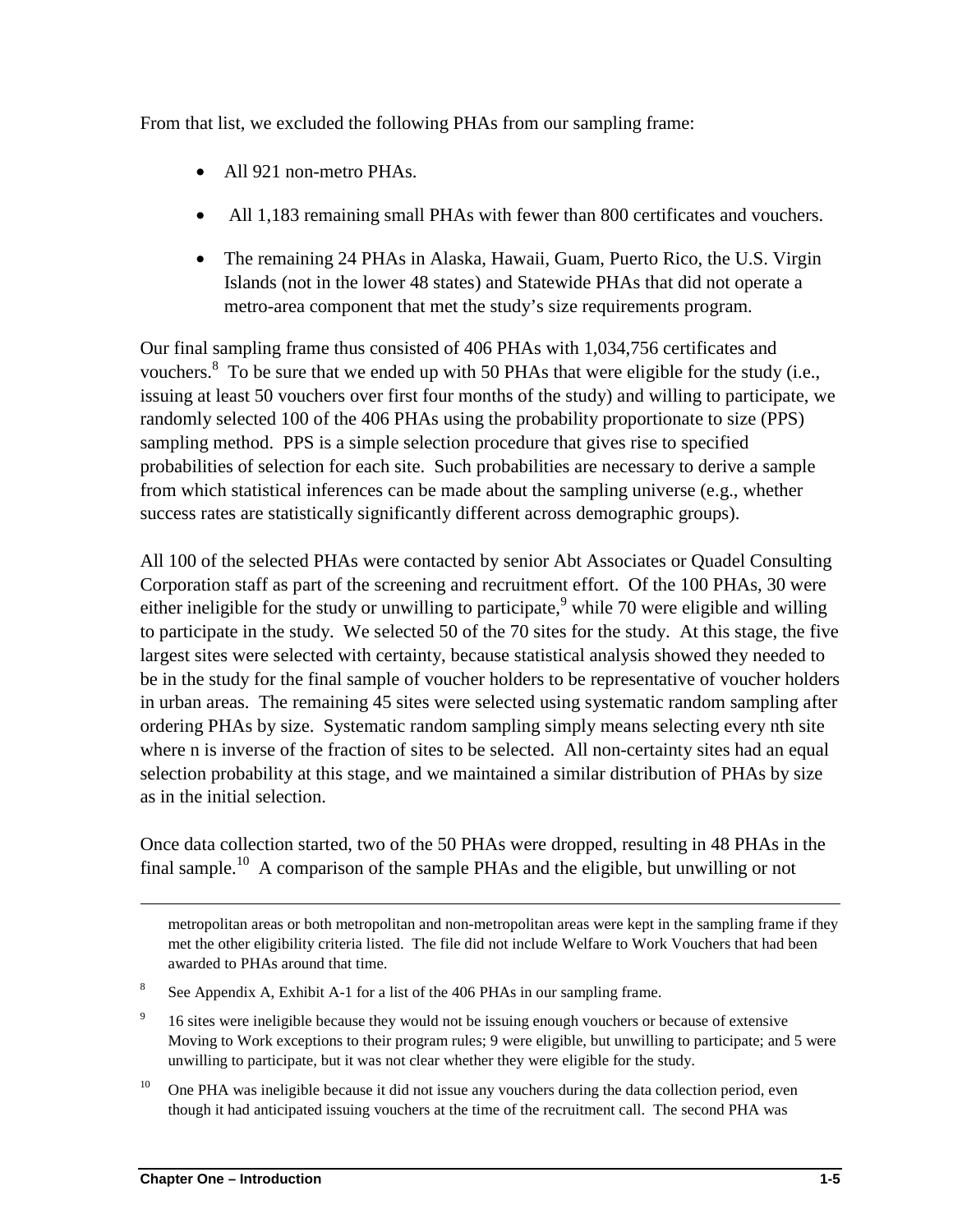selected PHAs show that the sample of 48 PHAs provides a good representation of the PHAs in the sampling frame (see Appendix A). That is, the sites that were unwilling to participate (or were not selected) do not appear to be substantially different from the PHAs in our sample.

In Exhibit 1-1, we present some basic characteristics of the 48 PHAs in the study. The participating PHAs' Section 8 programs ranged in size from 808 to 76,980 certificates and vouchers. Most of the participating PHAs held between 2,000 and 10,000 vouchers, but seven PHAs controlled over 10,000 vouchers and 11 controlled less than 2,000. Geographically, the South had the highest number of PHAs in the study (15 PHAs) while the Northeast had the least (9 PHAs). Most of the participating PHAs (32 of 48) operate primarily in the central city portion of the MSA, while only four PHAs operate primarily in suburban areas. The jurisdictions of the other 12 PHAs were evenly split between central city and suburban areas.

#### **Second-Stage Sampling: Voucher Holders**

The second stage sampling involved selecting specific voucher holders in each of the study sites. Our goal was to sample the first 50 voucher holders (more from the three largest sites) after we trained PHA staff at a site on the study. Most sites were trained in April and May of 2000.

At several sites, the number of voucher holders in the sample was different from the targeted number and we ended up with information on 2,674 voucher holders (rather than the 2,717 targeted). In addition, PHAs were not able to provide the final success status on 65 voucher holders. Most of the analysis in this report is based on the 2,609 voucher holders for whom we know their final success status. $11$ 

dropped because the wrong PHA in the city (i.e., not the one selected) was recruited to participate. This was discovered too late to add the correct PHA, so the incorrect PHA was dropped.

 final outcomes. The 65 not finals consisted of 51 voucher holders who were still searching after a <sup>11</sup> By the end of our data collection period, PHAs did not know the final success outcome for 65 of the 2,674 voucher holders that they provided information resulting in a sample of 2,609 voucher holders with known minimum of 220 days since their voucher was issued and 14 voucher holders who ported out, but the PHA had no information on their final outcome.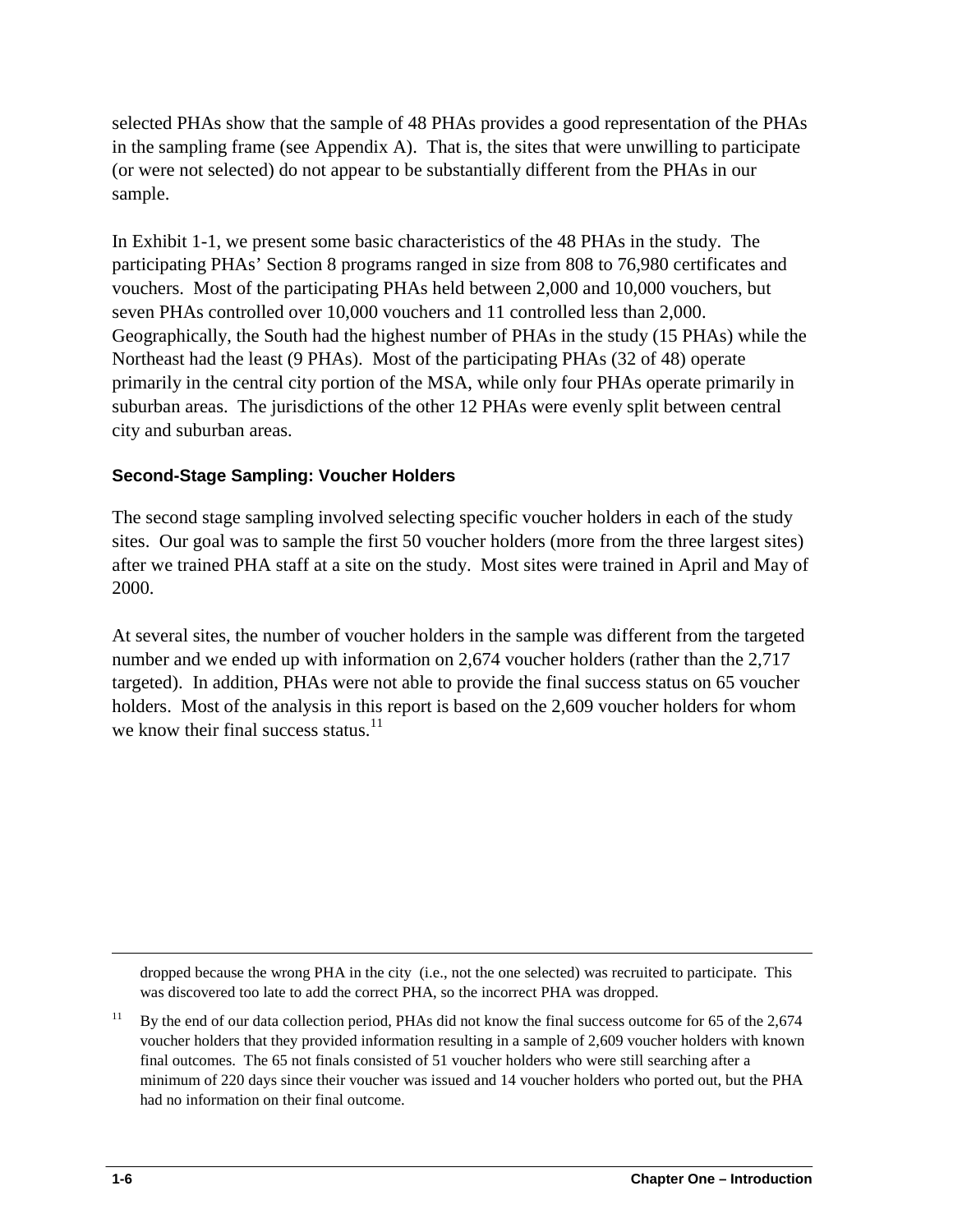#### **Exhibit 1-1 Characteristics of PHAs in Study Sample**

|                                                    |           | <b>Percent of Sample</b> |
|----------------------------------------------------|-----------|--------------------------|
| <b>Characteristic</b>                              | # of PHAs | <b>PHAS</b>              |
| <b>Number of PHAs in Study</b>                     | 48        | 100%                     |
| <b>Number of Section 8 Vouchers in PHA Program</b> |           |                          |
| 10,001 or more                                     | 7         | 15%                      |
| 4,001 to 10,000                                    | 15        | 31%                      |
| 2,001 to 4,000                                     | 15        | 31%                      |
| 800 to 2,000                                       | 11        | 23%                      |
| <b>Census Region of PHA</b>                        |           |                          |
| South                                              | 15        | 31%                      |
| Midwest                                            | 13        | 27%                      |
| West                                               | 11        | 23%                      |
| Northeast                                          | 9         | 19%                      |
| <b>PHA Jurisdiction</b>                            |           |                          |
| Primarily central city                             | 32        | 67%                      |
| Primarily suburban                                 | 4         | 8%                       |
| Even mix of central city and suburban              | 12        | 25%                      |

Note: Data in this exhibit are not weighted.

Sample Size: 48 PHAs.

 Sources: Size of PHAs based on HUDCAPS data provided by HUD on November 16, 1999. It reflects the number of reserved certificates and vouchers in each PHA at the end of their most recent fiscal year. Region is based on the Census Bureau's definitions, and type of jurisdiction is self-reported by PHA staff.

Exhibit 1-2 shows the type of vouchers and the month they were issued for the 2,609 voucher holders in the study sample. Corresponding with the training times, half of the voucher holders were issued vouchers in May 2000 and most of the rest received their vouchers in the contiguous months (April and June). A small share (2 percent) were issued their voucher as late as September 2000, reflecting both smaller PHAs who took several months to issue 50 vouchers and some larger sites that could not schedule a training date until July.

Most of the voucher holders (71 percent) came from the general waiting list and received a regular Section 8 voucher that had been turned over from a previous recipient. Welfare-to-Work vouchers were the most common special program voucher, held by18 percent of the study sample. Only three other special program vouchers were held by at least one percent of the sample: family unification, public housing relocation, and Section 8 opt out vouchers.

The largest share (40 percent) of voucher holders needed a two-bedroom unit. Seven percent of the sample voucher holders needed a four-bedroom or larger unit, while 4 percent required only a studio (0 bedroom).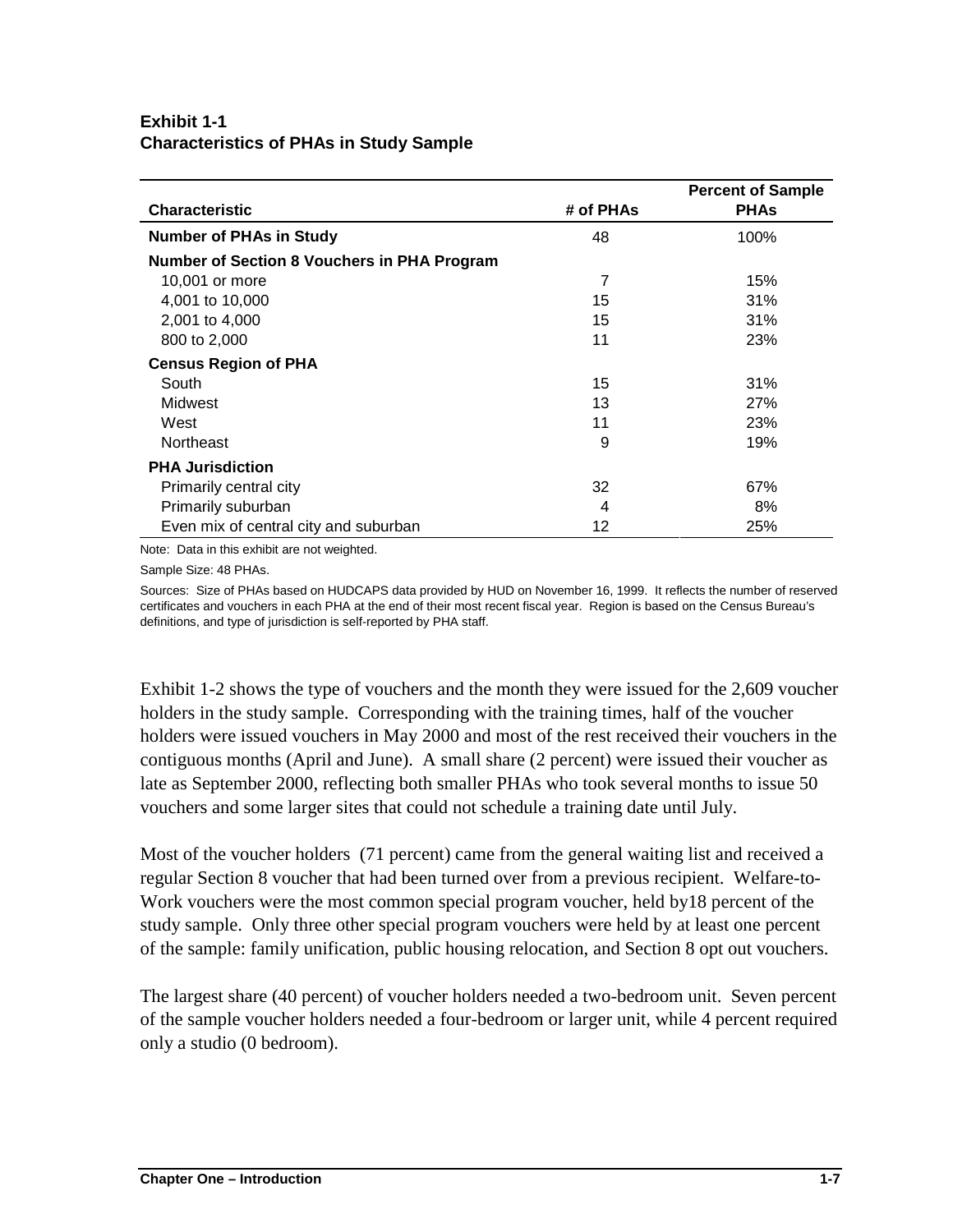#### **Exhibit 1-2 Type of Voucher and Month Issued to Sample Households**

|                                     |                 | <b>Percent of Sample</b> |
|-------------------------------------|-----------------|--------------------------|
| <b>Characteristics</b>              | # of Households | <b>Households</b>        |
| Month Voucher Issued (in Year 2000) |                 |                          |
| April                               | 363             | 14%                      |
| May                                 | 1,297           | 50%                      |
| June                                | 518             | 20%                      |
| July                                | 187             | 7%                       |
| August                              | 199             | 8%                       |
| September                           | 42              | 2%                       |
| Other months                        | 3               | 0.1%                     |
| <b>Type of Voucher Issued</b>       |                 |                          |
| General waiting list                | 1,852           | 71%                      |
| <b>Welfare to Work</b>              | 465             | 18%                      |
| <b>Family Unification</b>           | 115             | 4%                       |
| Public housing relocation           | 73              | 3%                       |
| Section 8 Opt Out                   | 32              | 1%                       |
| Other types or unreported           | 72              | 3%                       |
| <b>Bedroom Size Needed</b>          |                 |                          |
| 0 BR                                | 95              | 4%                       |
| 1 BR                                | 554             | 21%                      |
| 2 BR                                | 1,034           | 40%                      |
| 3 BR                                | 747             | 29%                      |
| 4 BR or larger                      | 179             | 7%                       |

Note: Data in this exhibit are unweighted.

Sample Size: 2,609

Source: Enrollment module of the voucher holder tracking system.

Exhibit 1-3 shows the demographic characteristics of voucher holders in our sample. Most of the voucher holders were extremely low income, minority families, headed by a female. Only 7 percent of the sample is elderly, but 22 percent of the voucher holders had a disabled family member. Nearly three-quarters of the families were relatively small, containing only one to three people in the household. Corresponding to the small household sizes, onequarter of the voucher holders had no children in the household, and only 4 percent had five or more children.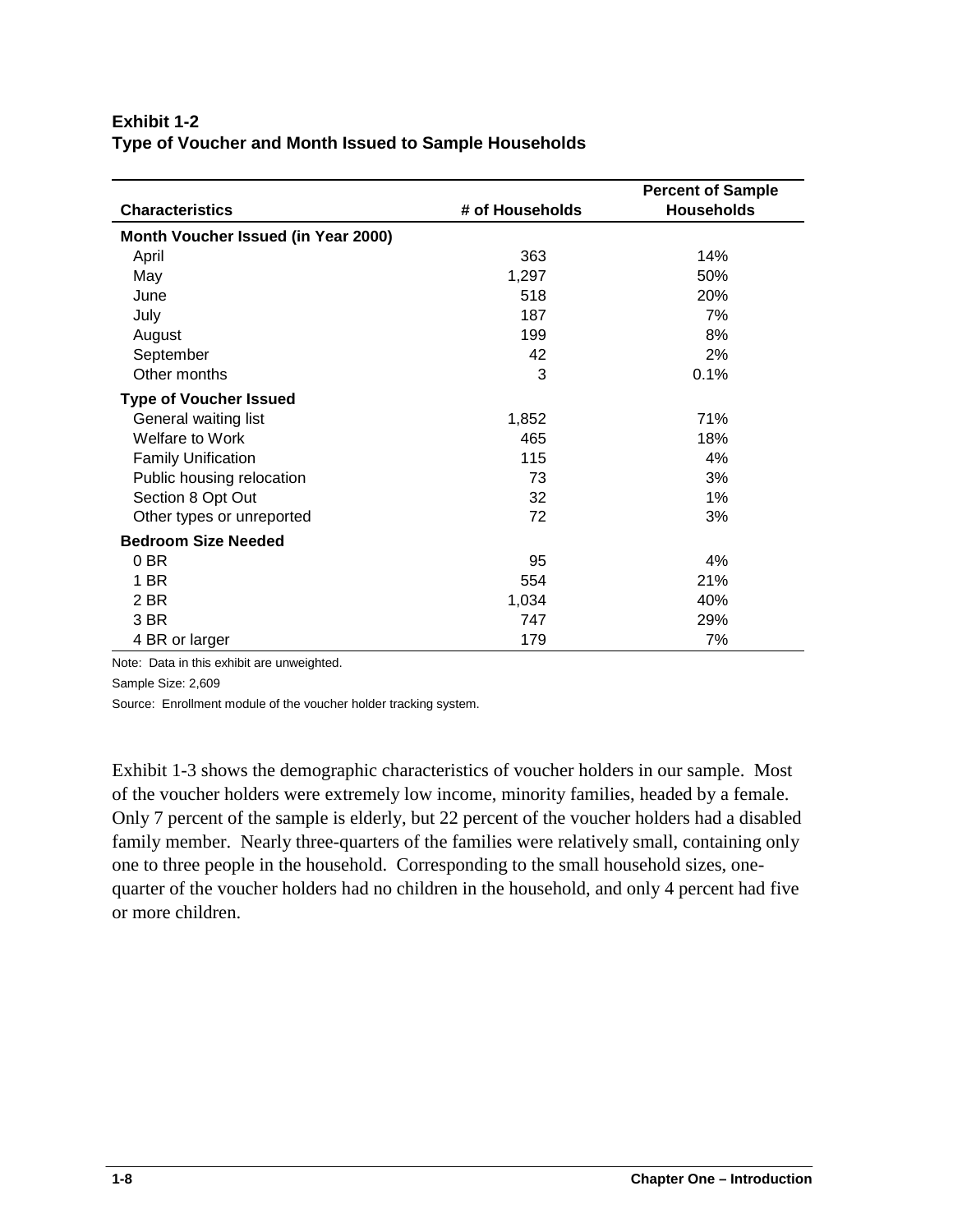#### **Exhibit 1-3 Characteristics of Households in Study Sample**

| <b>Characteristics</b>                                                       | # of Households | <b>Percent of Sample</b><br><b>Households</b> |
|------------------------------------------------------------------------------|-----------------|-----------------------------------------------|
|                                                                              |                 |                                               |
| Household Income as a Percent of Family-<br>Size Adjusted Area Median Income |                 |                                               |
| less than 30%                                                                | 2,042           | 78%                                           |
| 30 to 49 %                                                                   | 552             | 21%                                           |
| 50% or above                                                                 | 15              | 1%                                            |
| Race/Ethnicity of Household Head                                             |                 |                                               |
| White, non-Hispanic                                                          | 502             | 19%                                           |
| Black, non-Hispanic                                                          | 1,476           | 57%                                           |
| Hispanic                                                                     | 575             | 22%                                           |
| Asian/Pacific Islander                                                       | 34              | 1%                                            |
| American Indian/Alaska Native                                                | 19              | 1%                                            |
| Unreported                                                                   | 3               | 0.1%                                          |
| <b>Female Head of Household</b>                                              | 2,186           | 84%                                           |
| <b>Spouse Present</b>                                                        | 244             | 9%                                            |
| <b>Age of Household Head</b>                                                 |                 |                                               |
| < 25                                                                         | 465             | 18%                                           |
| 25-44                                                                        | 1,547           | 59%                                           |
| 45-61                                                                        | 421             | 16%                                           |
| 62 or older                                                                  | 172             | 7%                                            |
| Unreported                                                                   | 4               | 0.1%                                          |
| Disabled Household Member                                                    | 581             | 22%                                           |
| <b>Household Size</b>                                                        |                 |                                               |
| 1 person                                                                     | 534             | 21%                                           |
| 2 people                                                                     | 636             | 24%                                           |
| 3 people                                                                     | 662             | 25%                                           |
| 4 people                                                                     | 415             | 16%                                           |
| 5 people                                                                     | 231             | 9%                                            |
| 6 or more people                                                             | 131             | 5%                                            |
| <b>Number of Children</b>                                                    |                 |                                               |
| No children                                                                  | 646             | 25%                                           |
| 1 child                                                                      | 608             | 23%                                           |
| 2 children                                                                   | 667             | 26%                                           |
| 3 or 4 children                                                              | 591             | 24%                                           |
| 5 or more children                                                           | 97              | 4%                                            |

Note: Data in this exhibit are unweighted.

Sample Size: 2,609

Source: Enrollment module of the voucher holder tracking system.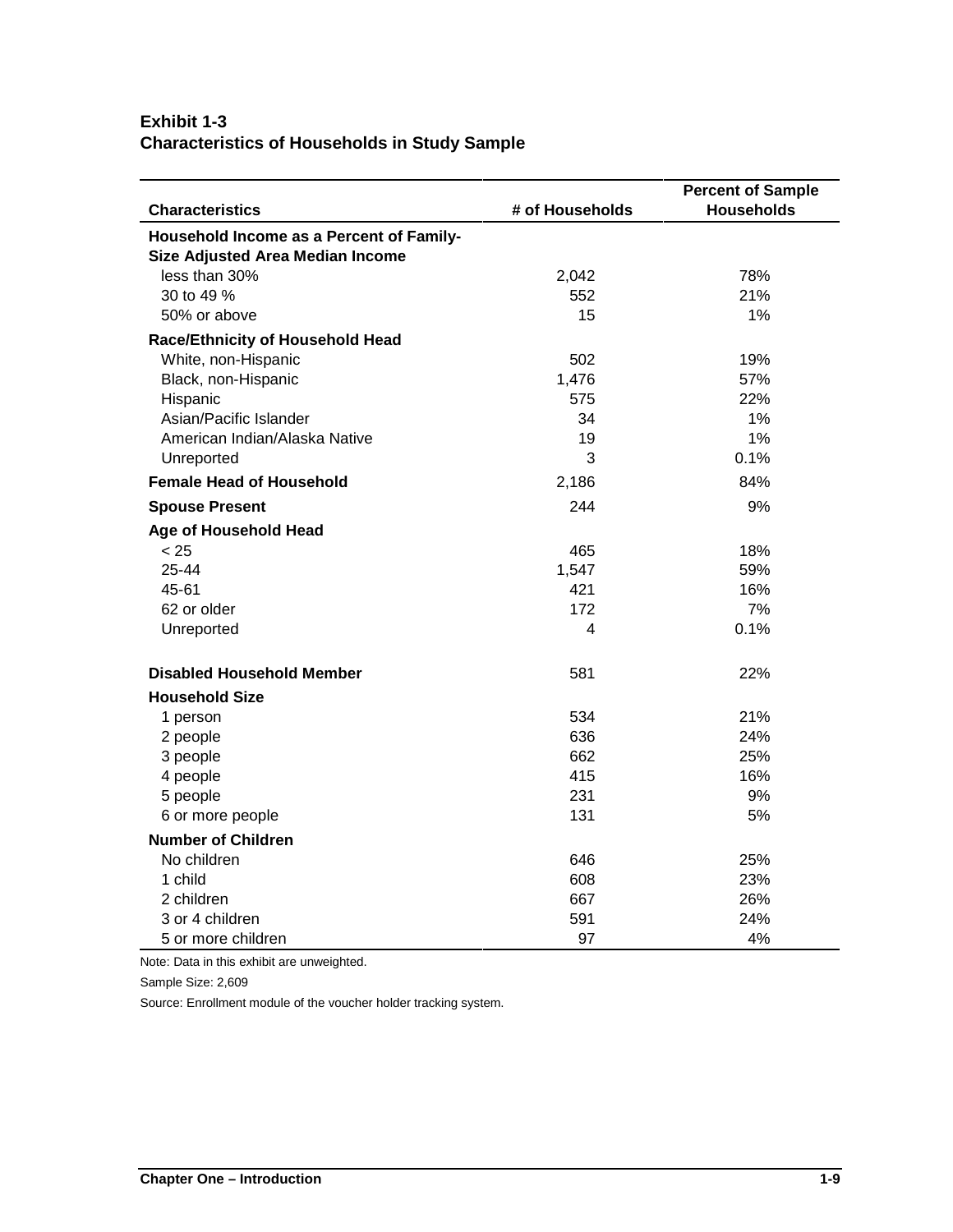#### **Weighting**

The objective of this study is to produce national estimates of success rates for voucher holders at PHAs in the lower 48 states. Since the estimates are based on a sample of voucher holders and each voucher holder in the population did not have an equal chance of being in the sample, the data need to be weighted to better represent the national population.

Weights were created that took into account the probability that a PHA was selected for the sample in the first stage of the selection process and the probability that a voucher holder was selected in the second stage of the selection process. The weights at this point were equal to the inverse probability of the voucher holder being selected for the sample. Weights were then adjusted to reflect non-response. That is, the weights were adjusted to 1) reflect the PHAs that were eligible, but unwilling to participate in the study, and 2) to reflect the actual number of voucher holders in each PHAs' samples rather than the number of voucher holders targeted at each PHA.

Weighted estimates from the study sample are representative of voucher holders in PHAs that have at least 800 vouchers and operate in metropolitan areas in the lower 48 states. This means that the success rate estimates should be interpreted as the expected likelihood of success if random voucher slot opens up and a voucher is issued to the next eligible household. This is the same methodology and interpretation used in the 1993 success rate study, and hence results are comparable. See Appendix A for more details on the calculation of weights and alternative weighting schemes considered.

## **1.4 Data Collection Overview**

Data collection for this study included the following components.

- Information from PHAs on local market conditions and the policies and procedures in their Section 8 program that might affect success rates. These data were collected through telephone interviews with PHA staff.
- Administrative data on the characteristics and search experiences of a sample of voucher holders. These data were collected through the automated tracking system developed for this study.
- Data on local vacancy rates from the U.S. Census data and from local experts in each jurisdiction.

Our data collection activities are summarized below. Appendix B contains copies of the data collection instruments.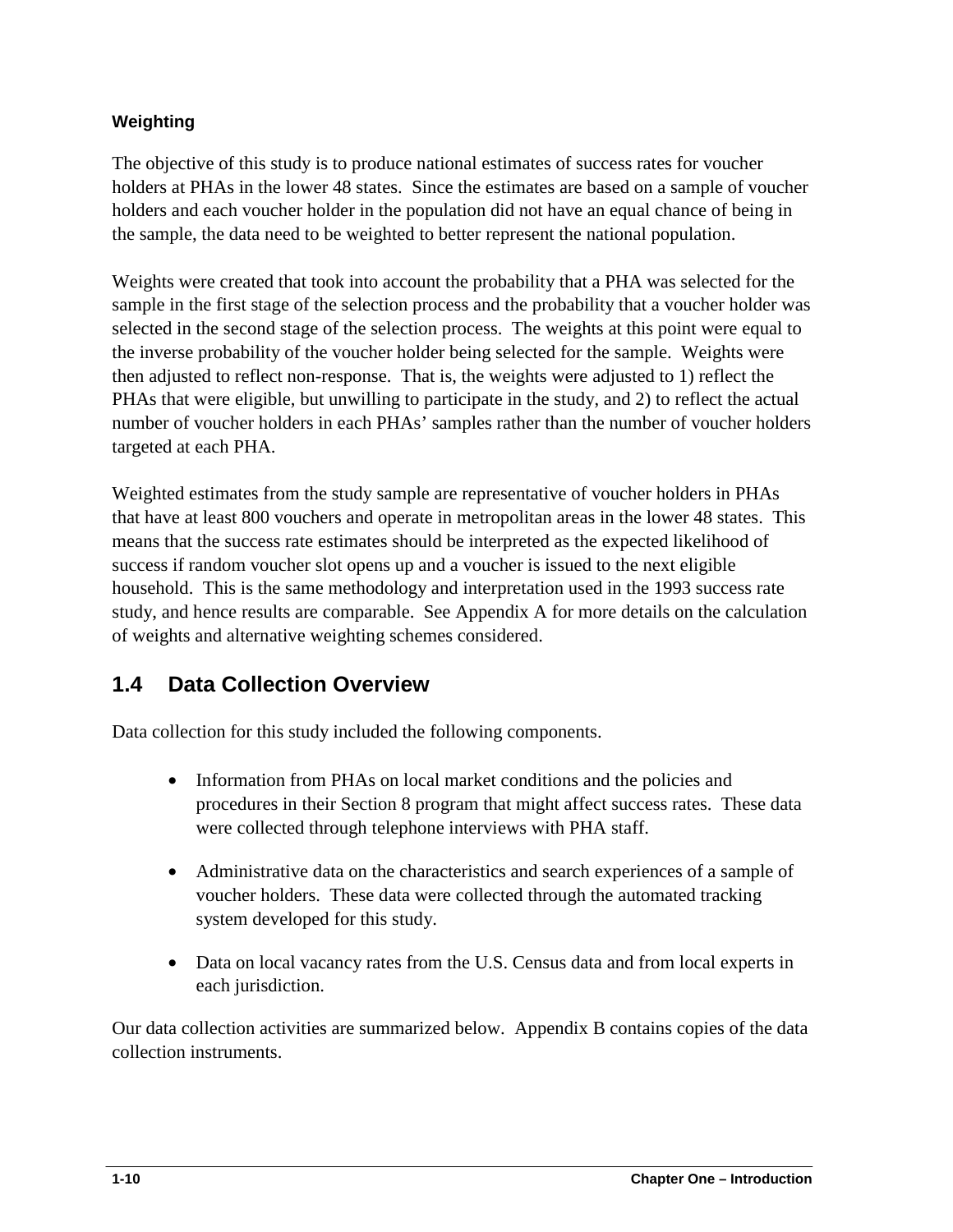#### **PHA Policies and Procedures**

We conducted telephone interviews with the Section 8 Director or other knowledgeable staff about the operation of their Section 8 Program. These calls took place in the spring of 2000, just before the PHA started tracking the experiences of a sample of voucher holders for this study. The purpose of the calls was to obtain information from the PHAs on their Section 8 practices and procedures and local market conditions. The information was needed to investigate factors associated with success rates. These data include:

- Fair market rent (FMR) and payment standard relative to FMR;
- Exception rents and total area covered by exception rents;
- PHA's perception of adequacy of FMR and payment standards;
- PHA's perception of landlord acceptance of Section 8;
- Estimated percent of units that pass initial inspection;
- Presence and frequency of updating of lists of vacant units and /or willing landlords;
- Screening criteria for voucher holders;
- PHA search assistance provided;
- Length of time vouchers valid and extension policies;
- PHA role in rent negotiation;
- Presence of anti-discrimination laws based on source of income and/or source of rental payment;
- Overall market tightness; and
- Market tightness in the segment of the market affordable to voucher holders.

The complete list of variables collected for each PHA is shown in the PHA Data Coding Sheet (Appendix B, Exhibit B-1).

#### **Search Experiences of Voucher Holders**

 simply entered data on an electronic form and it automatically created an ACCESS data base An automated tracking system was developed for this study to collect information on the search experiences of voucher holders. The system was developed to be a stand-alone system, so PHAs did not need to have any particular software to be able to use it. PHA staff which could easily be e-mailed to Abt Associates or copy to a disk and mailed.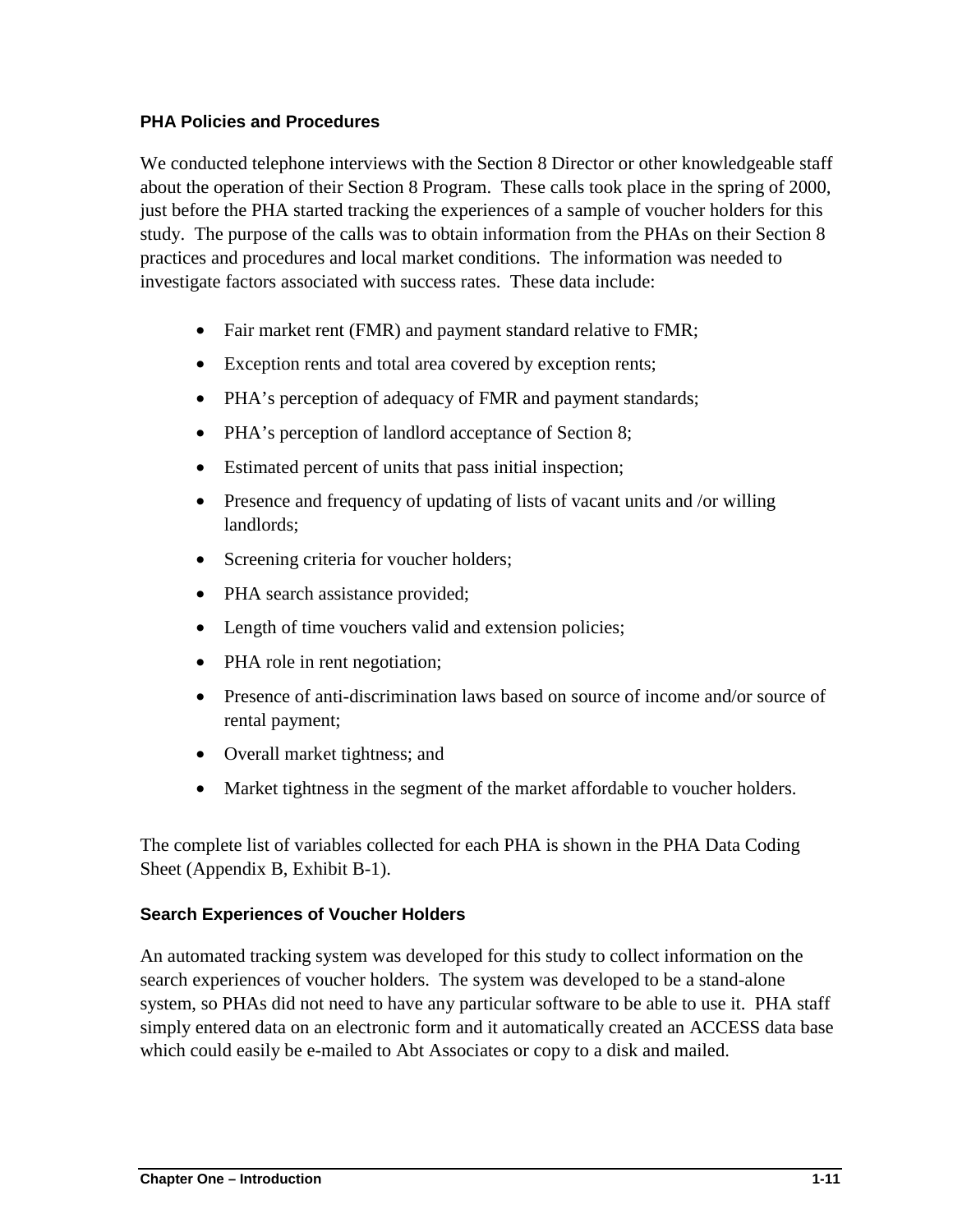The electronic form had a number of automated checks to reduce the number of data entry errors and inconsistent dates. In addition, PHAs were asked to submit their data on a monthly basis so that Abt Associates staff could review it and work with them to resolve any inconsistent data not captured in the automated checks.

The information collected on the electronic form was administrative data that PHAs already collected as part of their operating procedures, although some of it was in paper files and the information might not all reside in the same area of the Section 8 department. The data collected included enrollment data at the time of voucher issuance, extensions granted, inspections requests and results, and contract information for households that successfully leased up. The complete data collection form is shown in Appendix B, Exhibit B-2 and briefly described below.

*Enrollment data.* The first section of the electronic form collected basic information about voucher holders that was collected as part of the PHAs normal intake procedures. This included demographic information on the voucher holder and his or her household, preprogram address and whether the unit was in public housing, total income by source, income adjustments, bedroom size needed, type of voucher and issuance date, preference categories (if any), and application date for the program.

*Extension information.* Whenever a PHA granted an extension to a sample voucher holder, the date the extension was granted and the new extension date was entered on the electronic form.

*Inspection/request for lease approval information*. For each inspection request/request for lease approval, the PHA entered data on the unit address, date of the request, date of the inspection, result of inspection, re-inspection information (if needed), bedroom size of unit, and whether or not the voucher holder leased the unit. If the unit passed inspection, but the voucher holder did not lease the unit, the PHA entered the reason the unit was not leased (e.g., did not meet rent reasonableness, landlord refused).

*Contract information.* For voucher holders who successfully leased a unit meeting the program criteria, contract information was collected. This information included unit address, bedroom size, gross rent, utility allowance, tenant-paid portion of rent, date of lease approval, and type of successful outcome (i.e., lease in place, lease by moving within jurisdiction, or lease by porting out of jurisdiction).

*Final unsuccessful status.* For voucher holders who did not succeed in finding a unit by the end of their allotted search time (including extensions and tolling), PHAs simply indicated the voucher holder was unsuccessful and checked the main reason the voucher holder was unsuccessful, if known (e.g., turned down by landlords, unable to find unit).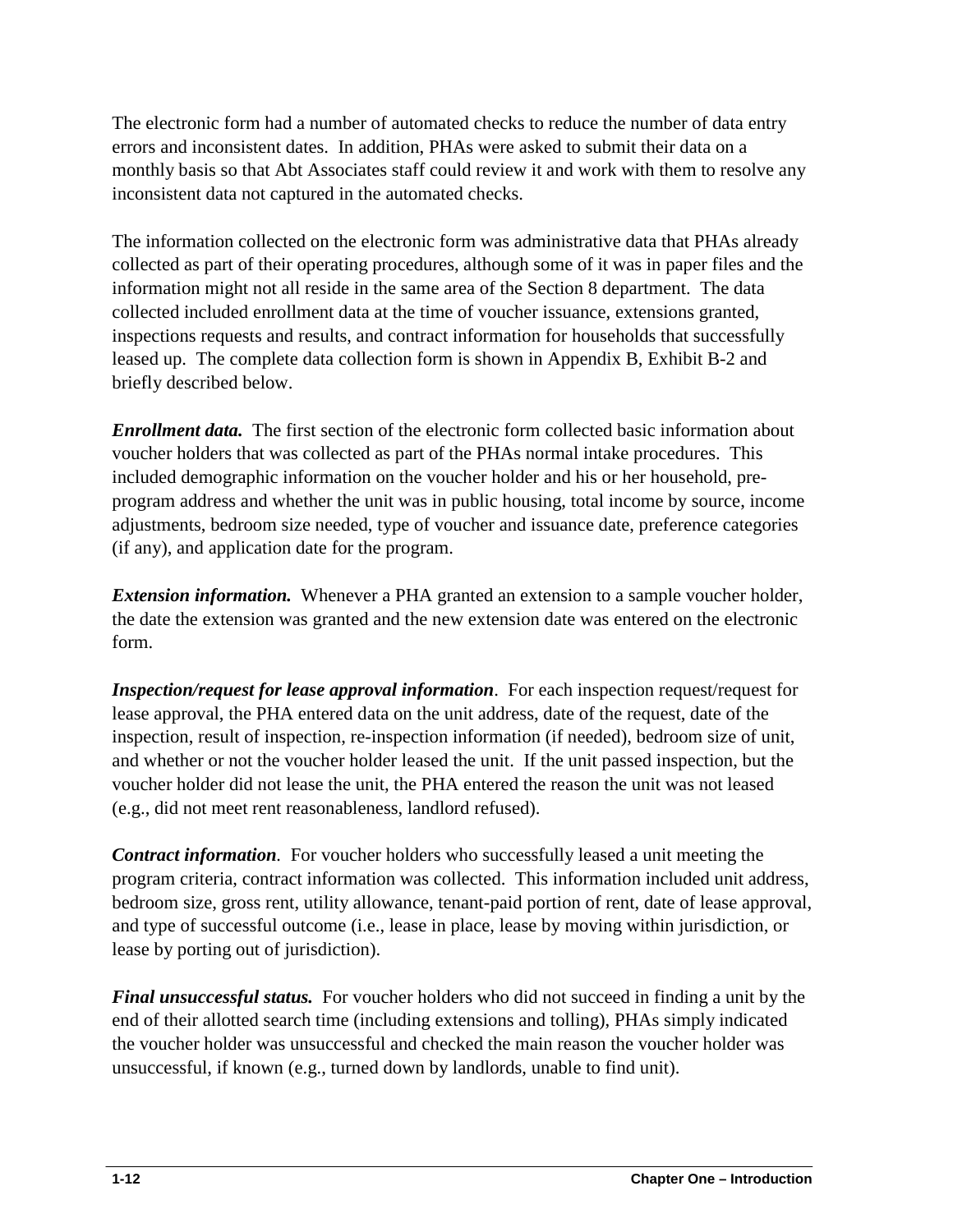#### **Data on Rental Vacancies**

Data on MSA rental vacancy rates in 1999 were collected from *The Census Housing Vacancies and Homeownership Survey.* However, vacancy rates from this source are only available for the 75 largest MSAs, thus data were not available for all of the metropolitan areas covered by the PHAs in the study. These vacancy rates also tend to be unstable from year to year for the smaller MSAs because the sample sizes are inadequate for precise estimates. In addition, these MSA-wide vacancy rates often cover a larger jurisdiction than the jurisdiction of a PHA operating within the MSA. Finally, Census vacancy rates are not specific to the part of the housing market affordable to voucher holders. Nevertheless, these data provide an objective, independent measure of market conditions and were used to supplement other measures of market conditions in analyzing the relationship between success rates and market tightness.

We also gathered subjective data from PHA staff and independent, local market experts on market tightness in each of the participating PHAs' jurisdictions. We started by contacting HUD's Field Office economists to get their perceptions of the market conditions faced by voucher holders in the PHAs' jurisdiction. We also contacted local apartment associations and local community development/planning department staff to get estimates of market conditions.

These assessments were used to form an overall measure of market tightness for the area. Our plan was to try to reach a consensus from these sources. If consensus could not be reached, we used our judgement on which source or sources seemed most knowledgeable about the market to categorize rental market tightness in the area.

Market tightness was categorized into one of five categories: extremely tight (2 percent or lower vacancy rate); tight (between 2 and 4 percent vacancy rate); moderate (between 4 and 7 percent vacancy rate); loose (between 7 and 10 percent); and extremely loose (10 percent or higher).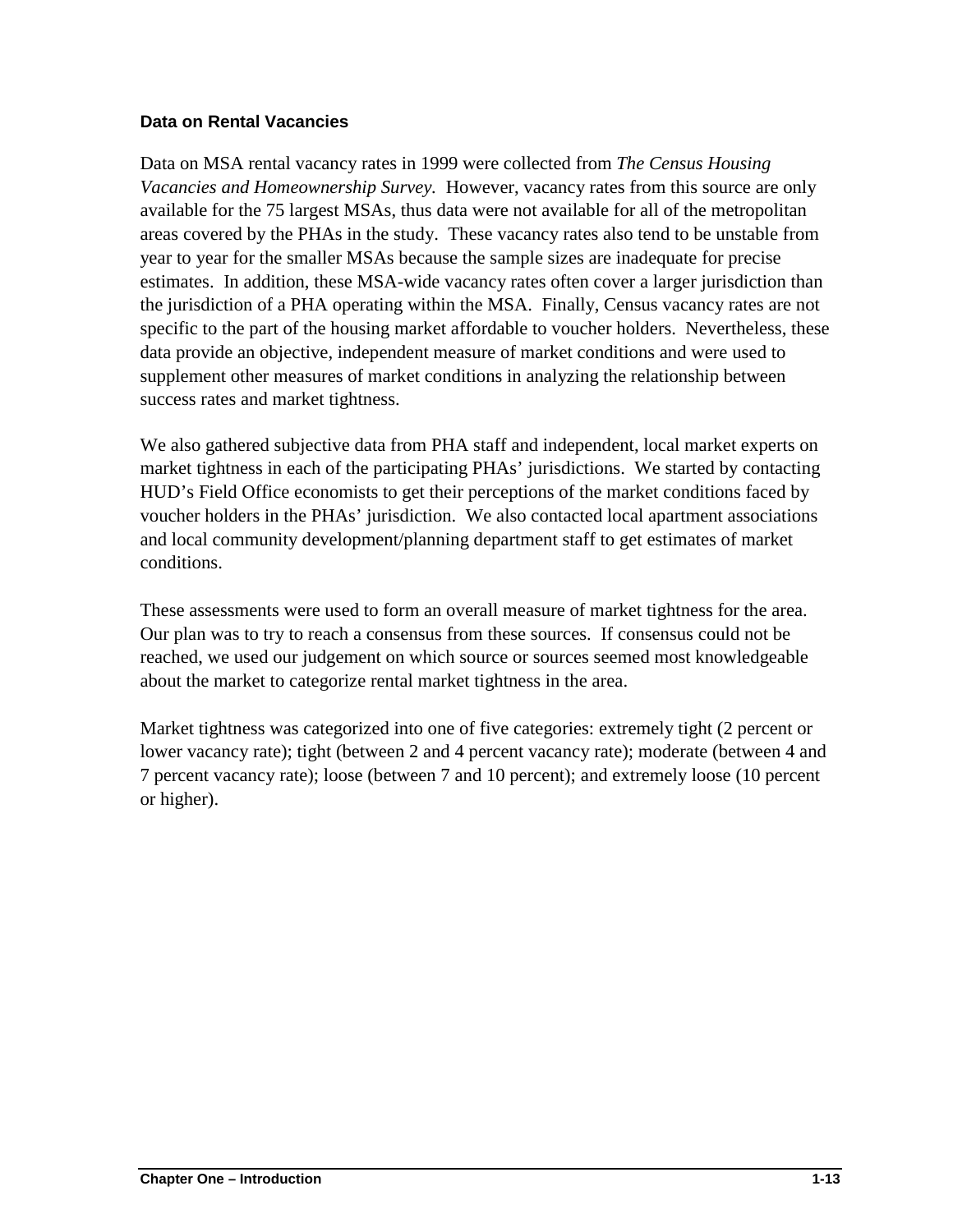## **Chapter Two National Success Rate for Large Metropolitan Areas**

This chapter begins with estimates of the national success rate and changes in that rate over time. It then presents the distribution of success rates across PHAs followed by a discussion of the time it took successful voucher holders to lease a unit. Finally, the chapter discusses trends over time in the percentage of voucher holders who lease their pre-program units compared to those who lease a new unit, and characteristics of these two groups of successful voucher holders.

## **2.1 Estimates of Success Rates at the National Level**

The success rate is defined as the percentage of families who are provided vouchers and lease a housing unit that meets all program requirements within the time the PHA provides for search. The national success rate, as calculated for this study, should be interpreted as the average success rate in large, metropolitan areas if vouchers are issued in proportion to the number of vouchers held by PHAs. It is the expected success rate for a randomly selected voucher slot among the PHAs' allocation of vouchers. This is not necessarily the same as the success rate for all the vouchers issued by PHAs, because PHAs may not issue vouchers in proportion to the total number of vouchers they hold.<sup>12</sup> The current estimate is conceptually comparable to the estimated success rate that was developed for the 1993 study of success rates and for the mid-1980s housing voucher demonstration study.<sup>13</sup>

Our procedures for selecting PHAs and voucher holders<sup>14</sup> generated a sample that, when appropriately weighted, allow us to calculate a national success rate for the portion of the universe represented by the study sample—PHAs in metropolitan areas in the lower 48 states

 $12$  There are several reasons that actual voucher issuances across PHAs may not be exactly proportional to the allocation of vouchers across PHAs. If a PHA has a higher turnover rate, received an allocation of new vouchers, or has a low success rate, then it may issue more vouchers than expected based on its size. It is not possible to predict whether a national success rate based on voucher issuances would be higher or lower than the success rate estimates presented. Of the three factors mentioned, only the possibility that PHAs with a lower success rate might issue more vouchers has a clear directional effect on the success rate. If PHAs with low success rates issue disproportionately more vouchers for each voucher opening, then taking this into account would lower the national success rate. However, the results would then not be comparable to prior studies.

 Report of the Freestanding Housing Voucher Demonstration." The 1990 study found that success rates for <sup>13</sup> See: Stephen Kennedy and Meryl Finkel. (1994) "Section 8 Rental Voucher and Rental Certificate Utilization Study: Final Report," and Mirielle Leger and Stephen Kennedy (1990) "Final Comprehensive voucher holders were slightly higher than for certificate holders (65 versus 61 percent).

<sup>&</sup>lt;sup>14</sup> The sample selection procedures are described in detail in Appendix A and summarized in Chapter 1.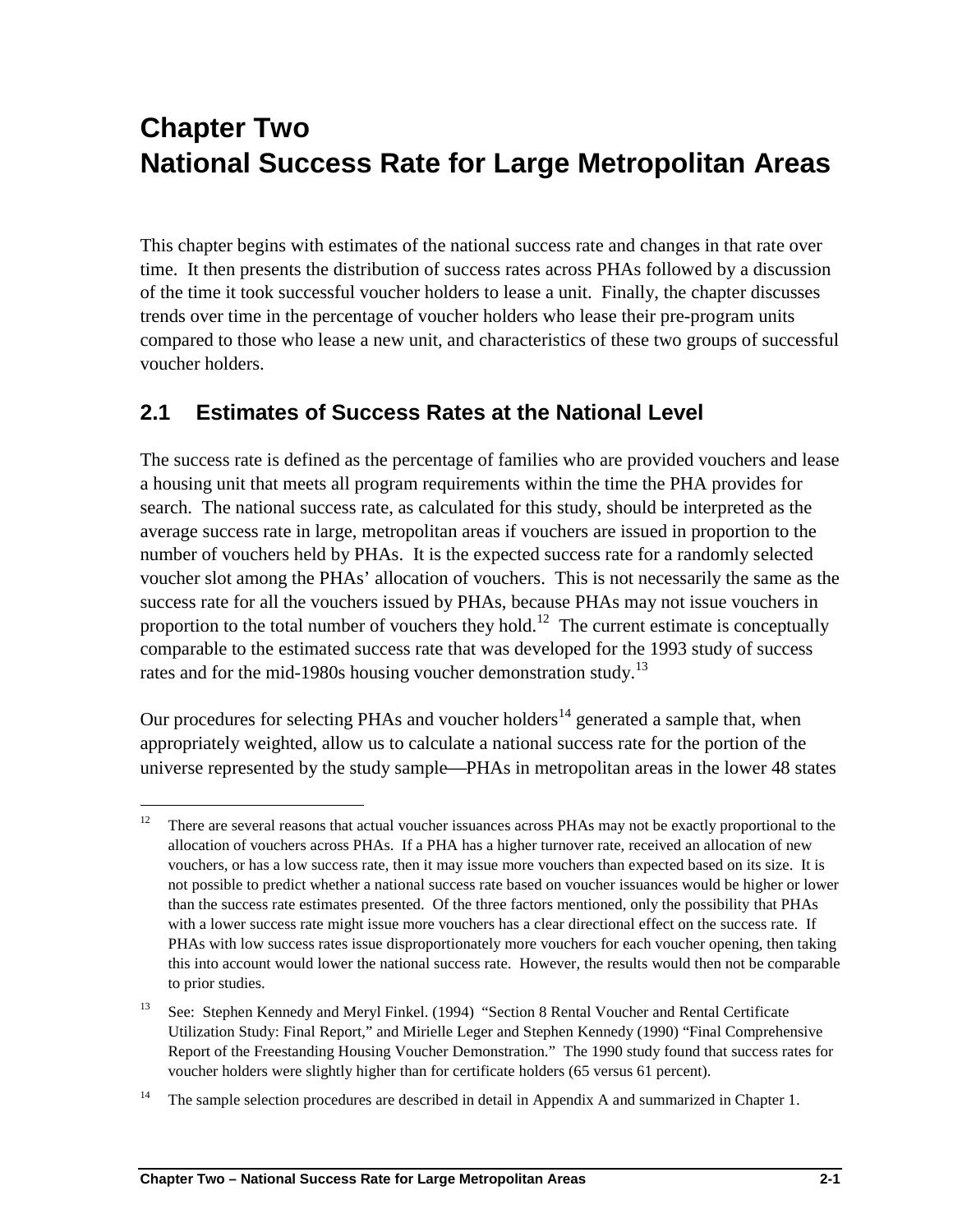that administer programs larger than 800 vouchers and certificates. We estimated the national success rate both with and without New York City and the City of Los Angeles for comparison to the same estimates from the 1993 study of success rates. The rationale for analyzing New York City separately is that it is by far the largest Section 8 program in the U.S., and the unique conditions in New York City are not thought to be representative of other Section 8 programs. The rationale for providing national estimates without the City of Los Angeles is that it is the second largest program, and was selected with certainty for the 1993 study, but ultimately did not participate in the study.

The national success rate was calculated as the weighted average across PHAs of:

(number of known successful + imputed successful among unknowns<sup>15</sup>)/total number of households in the PHA's sample.

The national estimate of the success rate for large metropolitan areas during 2000 is 69.2 percent, with a standard error of  $0.0218$ .<sup>16</sup> Thus, the 95 percent confidence interval for the success rate is  $64.9$  to  $73.4$  percent.<sup>17</sup> The current success rate is almost identical to the 1985-1987 estimated success rate (68 percent), but substantially lower than the 1993 rate (81 percent).

Excluding New York City (NYC), with a 57 percent success rate, the national success rate rises to 70.7 percent in 2000. The analogous rate in the 1985-1987 period was 74 percent and in 1993 was 86 percent. Excluding NYC, the success rate rises in all three time periods, but the overall pattern remains the same: the 1985-1987 and 2000 success rates are similar, but the 1993 rate is substantially higher than the other two time periods. Exhibit 2-1 displays the changes in the national success rate over time.

 Appendix A (Section A.3) for a detailed description of the imputation procedures. <sup>15</sup> Of the 2,674 voucher holders in our sample, 65 had unknown outcomes at the end of the study's data collection period. Some outcomes were unknown because the voucher holder attempted to port out of the jurisdiction, but the sending PHA did not obtain a final status from the receiving PHA (14 voucher holders). Others were households that had been issued vouchers at least 7 months prior to the end of data collection, but had extensions beyond the data collection period and had not yet leased a unit (51 voucher holders). To calculate the national success rate, the success rate of the 65 households with unknown outcomes was imputed based on the experiences of other voucher holders who had extended search periods. The imputation procedures had a trivial impact on the estimated success rate: the success rate for those with known outcomes was 68.3 percent, compared with a 68.1 percent estimate after imputation. See

 Angeles PHA, because they did not participate in the 1993 study. Inclusion of the City of Los Angeles in <sup>16</sup> For comparability over time, the national success rate for large metropolitan areas excludes the City of Los the estimates would not change the success rate in the 1985-1987 period (after rounding) and would reduce the 2000 estimate by one percentage point.

 issued at all large metropolitan PHAs during the study period would be within this range. <sup>17</sup> There is a 95 percent probability that the true percent successful among the entire population of vouchers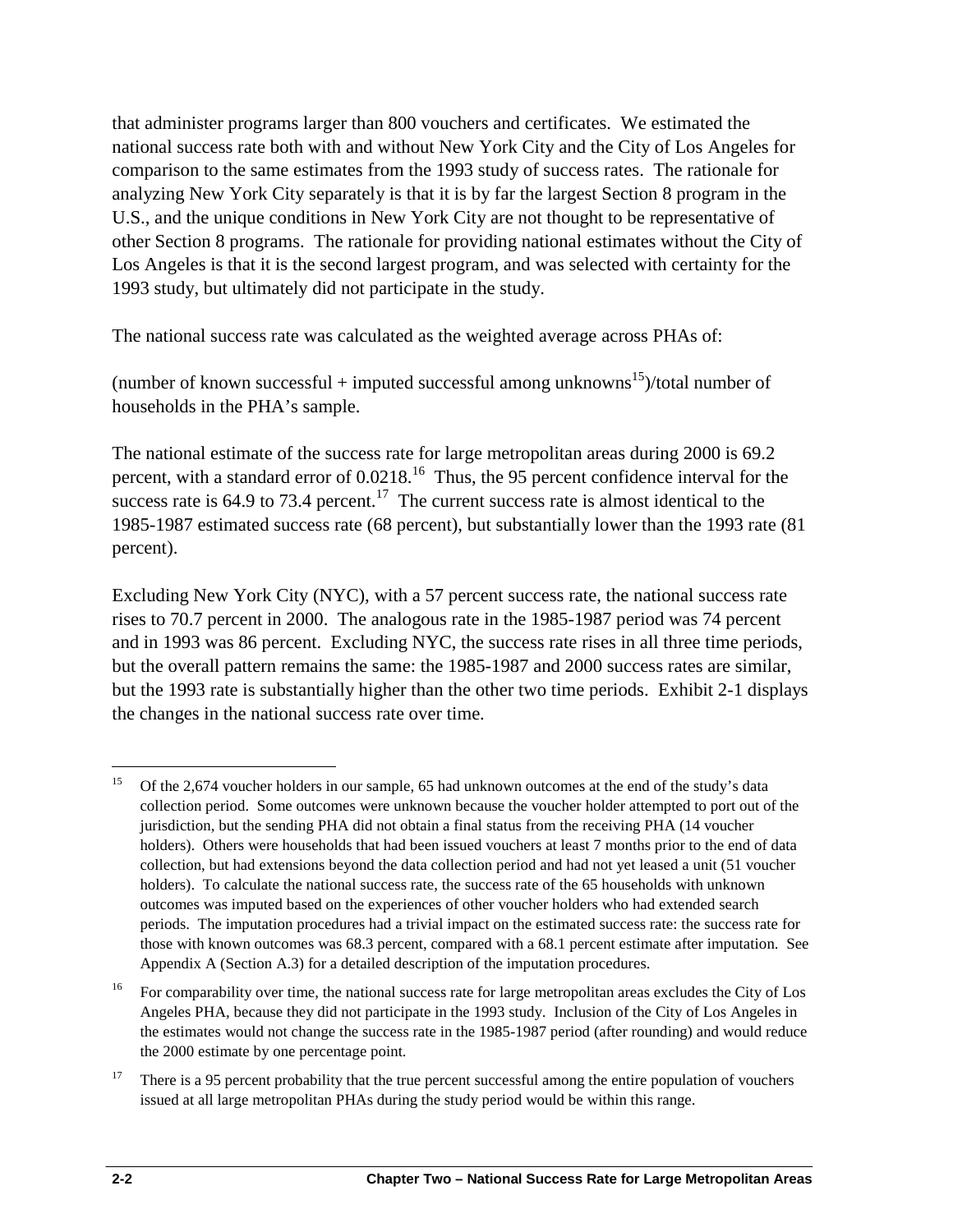| Year         | <b>National</b><br><b>Success Rate</b><br>in Large<br><b>Metropolitan</b><br>PHAs <sup>1</sup> | <b>Success Rate</b><br><b>Excluding New York</b><br><b>City and City of Los</b><br><b>Angeles</b> | <b>Success Rate in</b><br><b>New York City</b> | <b>Success Rate in</b><br><b>City of Los Angeles</b> |
|--------------|------------------------------------------------------------------------------------------------|---------------------------------------------------------------------------------------------------|------------------------------------------------|------------------------------------------------------|
| 1985 to 1987 | 68%                                                                                            | 74%                                                                                               | 33%                                            | 72%                                                  |
| 1993         | 81%                                                                                            | 86%                                                                                               | 62%                                            | <b>NA</b>                                            |
| 2000         | 69%                                                                                            | 71%                                                                                               | 57%                                            | 47%                                                  |

#### **Exhibit 2-1 National Estimates of Success Rates in Large Metropolitan-Area PHAs over Time**

 not part of the 1993 study. Adding the City of Los Angeles PHA does not change the 1985 to 1987 estimate (after rounding), For comparability over time, these national success rate estimates exclude the City of Los Angeles PHA, because they were and reduces the 2000 estimate by only one percentage point to 68 percent.

Sources: 1985-1987 estimates: Mirielle Leger and Stephen Kennedy "Final Comprehensive Report of the Freestanding Housing Voucher Demonstration" HUD, May 1990. The national estimates were estimated by the current authors using weights derived from the PHAs' probability of selection and program size as reported in Appendix A of the report and PHA success rates reported in Appendix G of the report.

 Report", May 1994. This report did not calculate a national success rate including NYC. It was calculated by the current report. The 1993 success rate excluding NYC and the City of LA is from Exhibit 2.1 on page 12 of the report. 1993 estimates: Stephen Kennedy and Meryl Finkel "Section 8 Rental Voucher and Rental Certificate Utilization Study: Final authors using the 1993 study weights from unpublished reports and PHA-level success rates in reported in Exhibit 1.1 of the 2000 estimates: Current Success Rate Study (2,674 observations)

One possible reason for the decrease in success rate since 1993 is a tightening of rental markets. The housing market is thought to be much tighter in 2000 than in 1993. The 2000 findings are more consistent with the success rates found in the mid-1980s, which was another period of reportedly tight rental markets.<sup>18</sup>

Another factor that may have affected the success rate was a decrease in FMRs from the  $45<sup>th</sup>$ percentile rent to the 40<sup>th</sup> percentile in 1995. However, starting in late 1999, PHAs were allowed to set their payment standard between 90 and 110 percent of the FMR without having to apply for exception rents. If implemented by PHAs, this could negate the impact of the reduction in FMR percentile. In most cases 110 percent of the FMR would be above

<sup>&</sup>lt;sup>18</sup> Census figures on vacancies from the Housing Vacancies and Homeownership Statistics reports do not show a large change in vacancy rates over time. The Census reported national average vacancy rate for metropolitan areas was 7.2 percent in 1986, 7.6 percent in 1993, and 7.8 percent in 1999. However, in many of the markets covered in the study, informants indicated that markets had tightened, particularly in the portion of the market available to Section 8 voucher holders. This is supported by census data on vacancy rates in metropolitan areas where the study PHAs operate. The average vacancy rates in these MSAs was 7.3% in 1986, 8.3% in 1993, and 7.8% in 1999. The 1986 and 1993 figures are based on 34 of the 48 metropolitan areas and the 1999 figure is based on 40 metropolitan areas. These reflect all of the available census vacancy rate data on metropolitan areas in our study.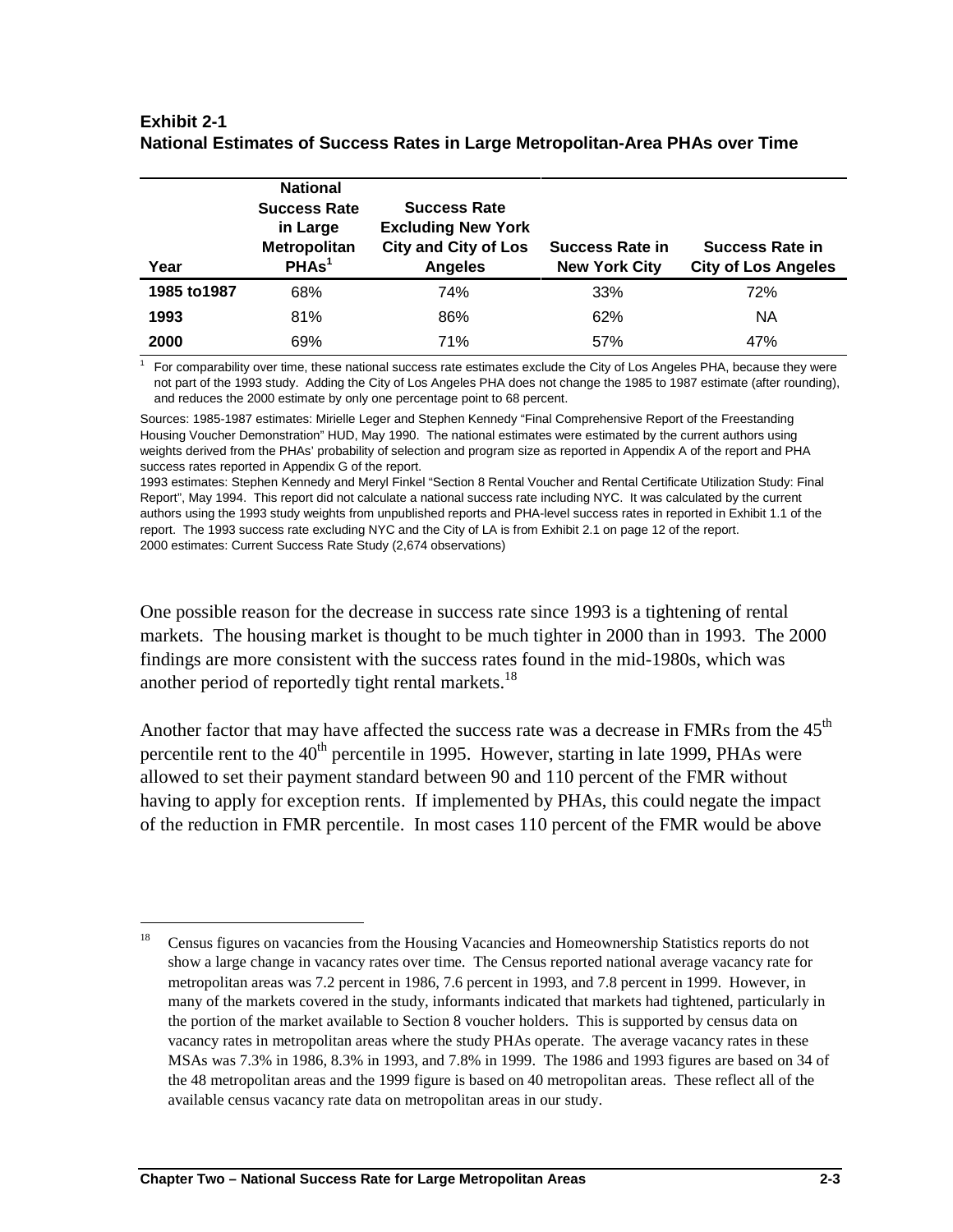the 45<sup>th</sup> percentile rent. Earlier, the payment standard had to be set between 80 and 100 percent of the FMR unless the PHA was granted an exception by HUD.<sup>19</sup>

To reduce the possible impact of different samples in comparing success rates over time, the success rates can be looked at separately for the eight PHAs outside of New York City that provided data for both the 1993 study and the current study.<sup>20</sup> Using the PHA weights from the current study, the success rate for the eight overlapping PHAs other than New York City was 80 percent in 1993, compared with the current estimate of 63 percent. The success rate in all but one of the overlapping PHAs decreased between 1993 and 2000.

## **2.2 Success Rates at the PHA Level**

Across PHAs, there was a wide range in the percentage of the voucher holders who successfully leased a unit under the program: 37 percent to 100 percent. As can be seen in Exhibit 2-2, it is estimated that less than half of voucher holders succeed at 15 percent of large PHAs operating in metropolitan areas. On the other end of the distribution, a slightly smaller share of PHAs (12 percent) have success rates over 90 percent. The most common result is that between 61 and 70 percent of the voucher holders were successful (28 percent of PHAs).

| <b>Success Rate</b> | <b>Percentage of PHAs</b> |
|---------------------|---------------------------|
| 50 percent or less  | 15%                       |
| 51 to 60 percent    | 12%                       |
| 61 to 70 percent    | 28%                       |
| 71 to 80 percent    | 15%                       |
| 81 to 90 percent    | 18%                       |
| 91 to 100 percent   | 12%                       |

#### **Exhibit 2-2 Success Rates at PHA Level**

 Sample Size: 48 PHAs with most PHA sample sizes around 50 voucher holders Source: Baseline Enrollment and Successful Enrollee Lease-up Modules of the enrollee tracking system.

 $\overline{a}$ <sup>19</sup> In December 2000, the FMR at PHAs in select markets (e.g., markets with a concentration of Section 8 recipients based on distribution of units affordable when payment standard based on  $40<sup>th</sup>$  percentile FMR) were eligible to have the FMR set at the  $50<sup>th</sup>$  percentile, but this occurred too late to have an impact on voucher holders in this study. See October 2, 2000 Federal Register Notice, pages 58870 to 58875.

<sup>&</sup>lt;sup>20</sup> The overlapping sites are Phoenix, Atlanta, Baltimore County, Metro Council MN, Oklahoma City, Tulsa, Montgomery County PA, and Milwaukee County.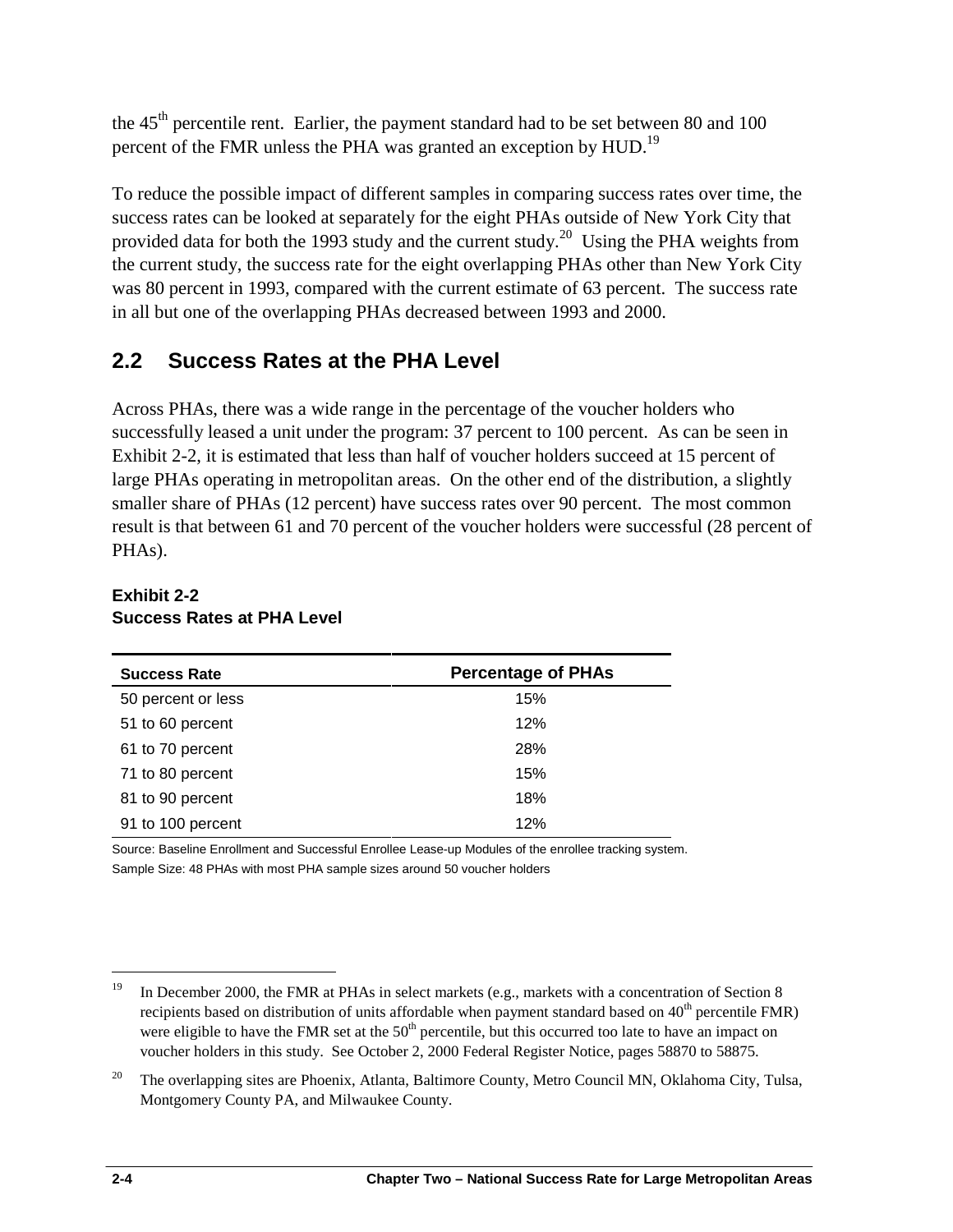Appendix C provides results by site. These site-specific results should be used with caution. Because of the small sample sizes at each PHA (usually 50), the estimated probability for success at the PHA has a large sampling error. This means that the actual success rate at particular PHAs may be substantially different than the success rate estimated from the sample in this study.

## **2.3 Time to Succeed**

It was anticipated that PHAs would limit search time to between 60 and 120 days. However, program rules changed in late 1999, allowing PHAs to establish search periods longer than 120 days. As shown in Exhibit 2-3, one of the key findings of this study is that it is taking successful households a long time to find units. The average search time among successful households was 83 days, with a median of 69 days. Nearly one quarter (23 percent) of successful households searched for more than 120 days, including 7 percent who leased a unit after more than  $180 \text{ days}$ .<sup>21</sup>

### **Time Between Voucher Issuance Percent of Successful and Lease Date Households** Fewer than 30 Days 18% 30 to 59 Days 25% 60 to 89 Days 19% 90 to 119 Days 15% 120 to 179 Days 16% 180 Days or More 7% Average Number of Days 83 days Median Number of Days 69 days

#### **Exhibit 2-3**

 $\overline{a}$ 

### **Time to Lease for Successful Households**

Source: Baseline Enrollment and Successful Enrollee Lease-up Modules of the enrollee tracking system. Sample Size: 1,780, weighted to reflect national totals

Current search times are clearly longer than during the early 1990s. During that period voucher holders were usually allotted four months at most to search for housing. Data from the 1993 success rate study show that all successful households found their units within the

 *does not* exclude any days where the clock may have been stopped while a family was awaiting inspection  $21$  Time to Succeed is defined as the number of days between issuance date and effective date of lease up. It of a unit (i.e., tolling).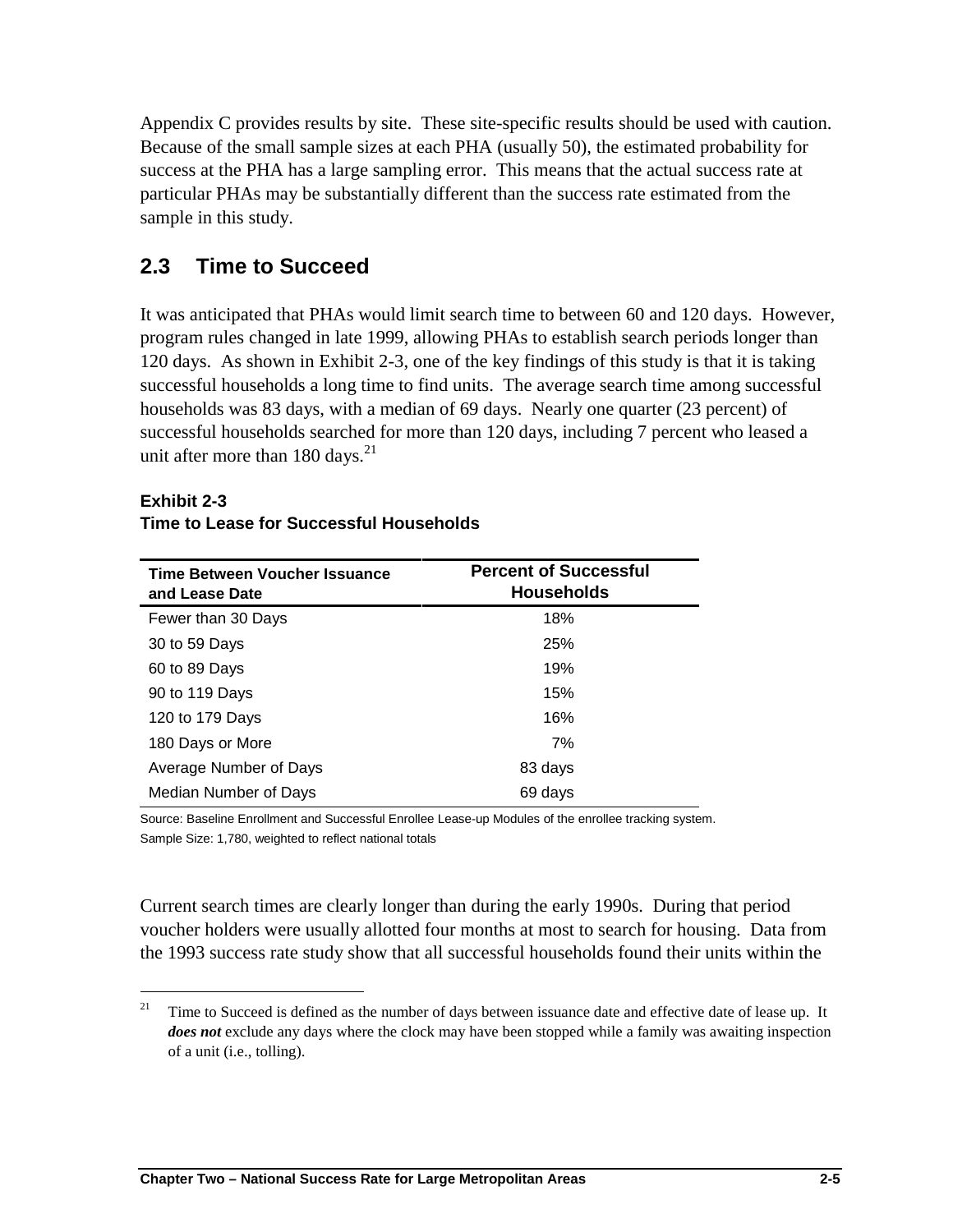first three months of search.<sup>22</sup> Furthermore, 80 percent of unsuccessful households stopped searching by the end of the third month. In contrast, it took 38 percent of the successful households in 2000 longer than three months to lease a unit.

Below, we explore whether the long period it took successful voucher holders to lease units was a result of the time it took to find a unit and submit an RFLA, the time it took get a unit inspected, or the time between the final inspection and the effective date of lease up. We do not have comparable information from the 1993 study, so we cannot determine which of these processes contributed to the longer period between issuance and lease date in 2000 compared with 1993.

One factor that would affect the time between issuance and lease date is whether the first unit selected by the voucher holder passes the initial inspection, needs to be re-inspected before passing, or whether the unit is ultimately rejected and a new unit needs to be found. Most of the successful voucher holders in 2000 leased the first unit for which they submitted an RFLA. Only 4 percent submitted more than one RFLA. Overall, over two-thirds (68 percent) of the successful voucher holders submitted one RFLA and the unit passed on the initial inspection. The remaining 28 percent also leased the first unit, but it had to be inspected multiple times before passing inspection. This substantially increased the time it took for these households to lease a unit. Exhibit 2-4 shows average time to find, inspect, and lease a unit for these three groups of successful voucher holders.

For successful voucher holders who leased their unit after one inspection, almost 70 percent of the time between voucher issuance and lease date was between the issuance date and the submission of the RFLA (51 days). Initial inspections were completed within an average of two weeks, and only one week passed on average between the inspection and the effective date of the lease.

Voucher holders who leased the second or third unit inspected took twice as long as those who leased their first unit after only one inspection (147 versus 74 days). The difference was made up mostly of the additional time it took to find another unit after the first unit was not leased. It took on average 45 days between the final inspection for the first unit and the date an RFLA is submitted for another unit. This is only one week shorter than the average time it took these households to find the first unit. It appears that when they begin the search for the second unit, these households are starting from scratch. That is, they do not appear to have gained much information about the search process that helps shorten the search period.

 $22$ See Stephen Kennedy and Meryl Finkel "Section 8 Rental voucher and Rental Certificate Utilization Study: Final Report", May 1994, pp. 24-25.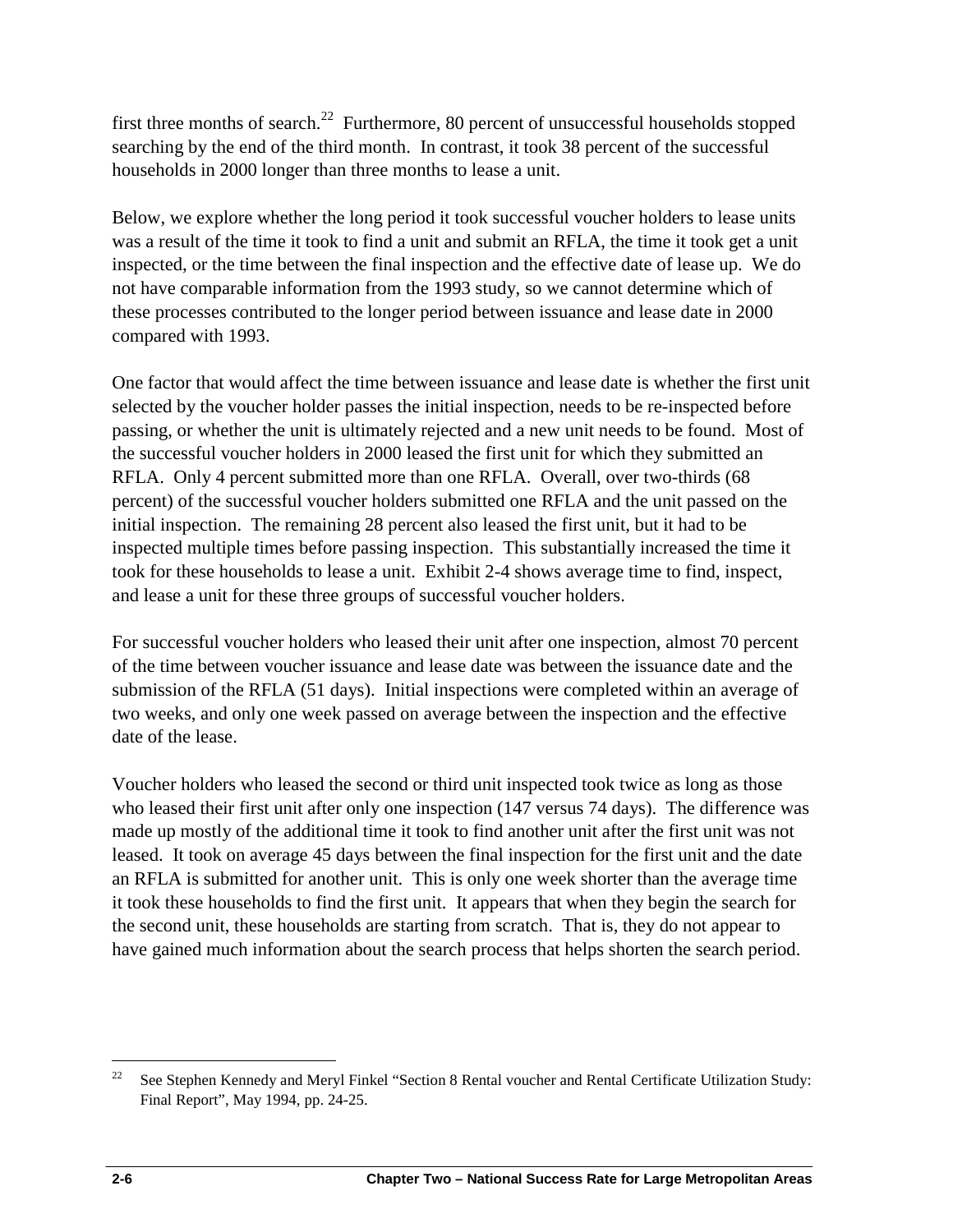Voucher holders who leased their first unit after multiple inspections took an average of 91 days, about 2.5 weeks longer than those who leased the first unit after one inspection. This difference is completely explained by the extra time it took to obtain multiple inspections.

|                                                                         | <b>Leased First</b><br><b>Unit on First</b><br>Inspection<br>$(n=1125)$ | <b>Leased First</b><br>Unit on Re-<br>inspection<br>$(n=458)$ | <b>Leased Second</b><br>or Third Unit<br>Inspected<br>$(n=71)$ | <b>Overall</b><br>Average<br><b>Days</b><br>$(n=1670)$ |
|-------------------------------------------------------------------------|-------------------------------------------------------------------------|---------------------------------------------------------------|----------------------------------------------------------------|--------------------------------------------------------|
| <b>Percent in Category</b>                                              | 68%                                                                     | 28%                                                           | 4%                                                             | 100%                                                   |
| <b>Issuance to Initial RFLA</b><br>Average Days                         | 52                                                                      | 54                                                            | 52                                                             | 53                                                     |
| <b>Initial RFLA to Final Unit</b><br>1 Inspection<br>Average Days       | 14                                                                      | 30                                                            | 24                                                             | 19                                                     |
| <b>Final Unit 1 Inspection to</b><br><b>Unit 2 RFLA</b><br>Average Days |                                                                         | --                                                            | 45                                                             | 1                                                      |
| Unit 2 RFLA to Final Unit 2<br>Inspection<br>Average Days               |                                                                         |                                                               | 22                                                             | 1                                                      |
| <b>Final Unit 2 Inspection to</b><br><b>Unit 3 RFLA</b><br>Average Days |                                                                         |                                                               | 5 <sup>1</sup>                                                 | $\mathbf 0$                                            |
| <b>Unit 3 RFLA to Final Unit</b><br>3 Inspection<br>Average Days        |                                                                         | --                                                            | 2 <sup>1</sup>                                                 | $\Omega$                                               |
| <b>Last Inspection to Lease</b><br>Average Days                         | $\overline{7}$                                                          | 6                                                             | 8                                                              | $\overline{7}$                                         |
| <b>Time to Lease</b><br>(issuance to final lease)<br>Average Days       | 75                                                                      | 92                                                            | 147                                                            | 83                                                     |

#### **Exhibit 2-4**

**Average Days to Find, Inspect, and Lease a Unit by Number of Units Inspected** 

 $1$  These are averaged over all people in this group, whether or not they had a third unit inspected (set to zero for those who leased their second unit).

Source: Enrollee Tracking System

Sample Size: 1670 Voucher Holders (Successful in place or successful by moving), weighted to reflect national totals. Other successful voucher holders (successful port outs and unknown type of success) are excluded due to a lack of information on dates of events.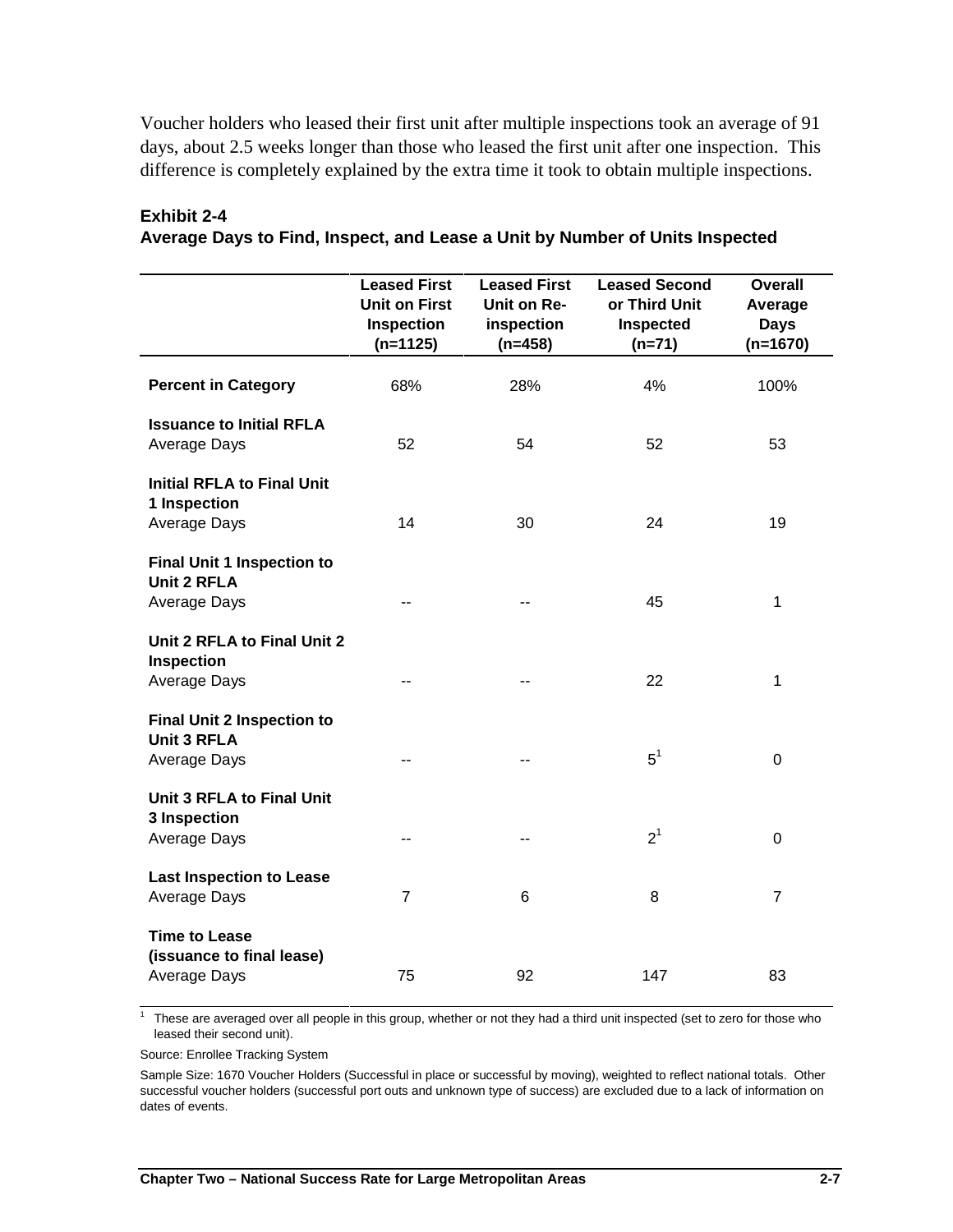To further understand the steps in the process that are leading to long search times, Exhibit 2 5 shows the average time to find, inspect, and lease a unit for voucher holders who leased a unit within a 120 days versus those who took longer, and for those who leased in place versus those who leased by moving.

The clear finding is that the length of the process is driven primarily by how long it takes voucher holders to find a unit they want and to submit an RFLA. Voucher holders who took over 120 days to lease a unit took over three times as long as other successful voucher holders to submit their first RFLA (116 days versus 34 days). Other factors that contribute to a longer time to lease a unit include a longer time to finalize inspection  $(30 \text{ versus } 14 \text{ days})$ ,  $^{23}$ and a longer time between the final inspection and the lease date (14 versus 5 days). Another contributing factor is that 11 percent of the voucher holders who took more than 120 days to lease their unit, leased their second or third unit whereas only 2 percent of the other voucher holders did this.

 RFLA (31 versus 59 days). People who lease in place save search time, allowing them to Voucher holders who leased in place took an average of 59 days between the voucher issuance date and the effective date of their Section 8 lease. Households that leased another unit in their jurisdiction took an average of one month longer, 89 days. The only substantial difference between the two groups is the amount of time it took to find a unit and submit an start receiving a subsidy more quickly than other households.

The most fertile ground for reducing the time between issuance and lease date would appear to be some combination of providing housing search assistance and increasing the motivation of voucher holders to identify units they would like to rent in a more timely manner. It may be efficient to target assistance to voucher holders who submit an RFLA for a unit that they do not ultimately lease. It takes these voucher holders almost as long to find a second unit as it took to find the first unit, thus it appears they could benefit from assistance. Moreover, about 9 percent of unsuccessful voucher holders submitted at least one RFLA, so by targeting voucher holders who submit an RFLA, but do not lease the unit, PHAs may also be able to increase the success rate of their voucher holders.

 $23$  This, is in part, because voucher holders who took more than 120 days to lease a unit were also more likely than other successful voucher holders to need to have their unit re-inspected. However, inspection times were longer for them than other voucher holders even when their unit passed on the first inspection (22 versus 13 days).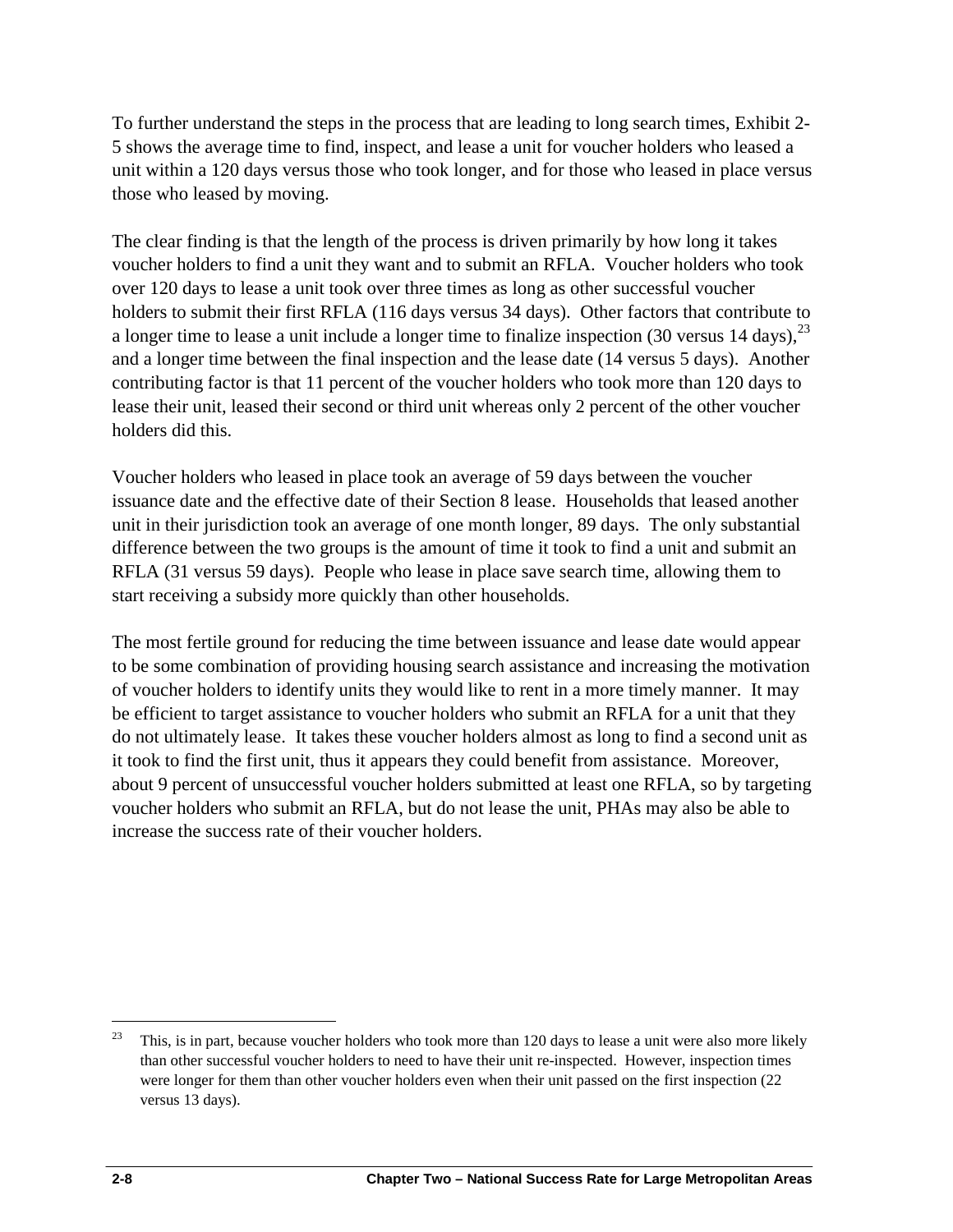#### **Exhibit 2-5**

#### **Average Days to Find, Inspect, and Lease a Unit by Total Search Time and Whether Leased in Place**

|                                                                                      | <b>Leased Unit</b><br>in Less than<br>120 Days or<br><b>Less</b><br>$(n=1,287)$ | <b>Leased Unit in</b><br>More than 120<br><b>Days</b><br>$(n=383)$ | <b>Leased in</b><br><b>Place</b><br>$(n=382)$ | <b>Leased by</b><br><b>Moving within</b><br><b>Jurisdiction</b><br>$(n=1,288)$ |
|--------------------------------------------------------------------------------------|---------------------------------------------------------------------------------|--------------------------------------------------------------------|-----------------------------------------------|--------------------------------------------------------------------------------|
| <b>Issuance to Initial RFLA</b>                                                      |                                                                                 |                                                                    |                                               |                                                                                |
| Average Days                                                                         | 34                                                                              | 116                                                                | 31                                            | 59                                                                             |
| <b>Initial RFLA to Final Unit 1</b><br>Inspection<br>Average Days                    | 16                                                                              | 30                                                                 | 21                                            | 19                                                                             |
|                                                                                      |                                                                                 |                                                                    |                                               |                                                                                |
| <b>Final Unit 1 Inspection to</b><br><b>Unit 2 RFLA</b><br>Average Days <sup>1</sup> | $\mathbf 0$                                                                     | 4                                                                  | 0                                             | 1                                                                              |
| Unit 2 RFLA to Final Unit<br>2 Inspection<br>Average Days <sup>1</sup>               | $\mathbf 0$                                                                     | 3                                                                  | $\mathbf 0$                                   | $\mathbf{1}$                                                                   |
| <b>Final Unit 2 Inspection to</b><br><b>Unit 3 RFLA</b><br>Average Days              | $\mathbf 0$                                                                     | 1                                                                  | $\mathbf 0$                                   | 0                                                                              |
| <b>Unit 3 RFLA to Final Unit</b><br>3 Inspection<br>Average Days <sup>1</sup>        | $\mathbf 0$                                                                     | 0                                                                  | $\mathbf 0$                                   | 0                                                                              |
| <b>Last Inspection to Lease</b><br>Average Days                                      | 5                                                                               | 14                                                                 | $\overline{7}$                                | $\overline{7}$                                                                 |
| <b>Time to Lease</b><br>(issuance to final lease)<br>Average Days                    | 56                                                                              | 169                                                                | 59                                            | 89                                                                             |

<sup>1</sup> These are averaged over all people in this group, whether or not they had a second or third unit inspected (set to zero for those who leased their first unit).

Source: Enrollee Tracking System

Sample Size: 1670 Voucher Holders (Successful in place or successful by moving), weighted to reflect national totals. Other successful voucher holders (successful port outs and unknown type of success) are excluded due to a lack of information on dates of events.

Reducing the time period between RFLA submissions and initial inspections could also help speed up the leasing process. An average of two weeks between an RFLA submission and an inspection may be reasonable, but it is taking longer than that for some initial inspections to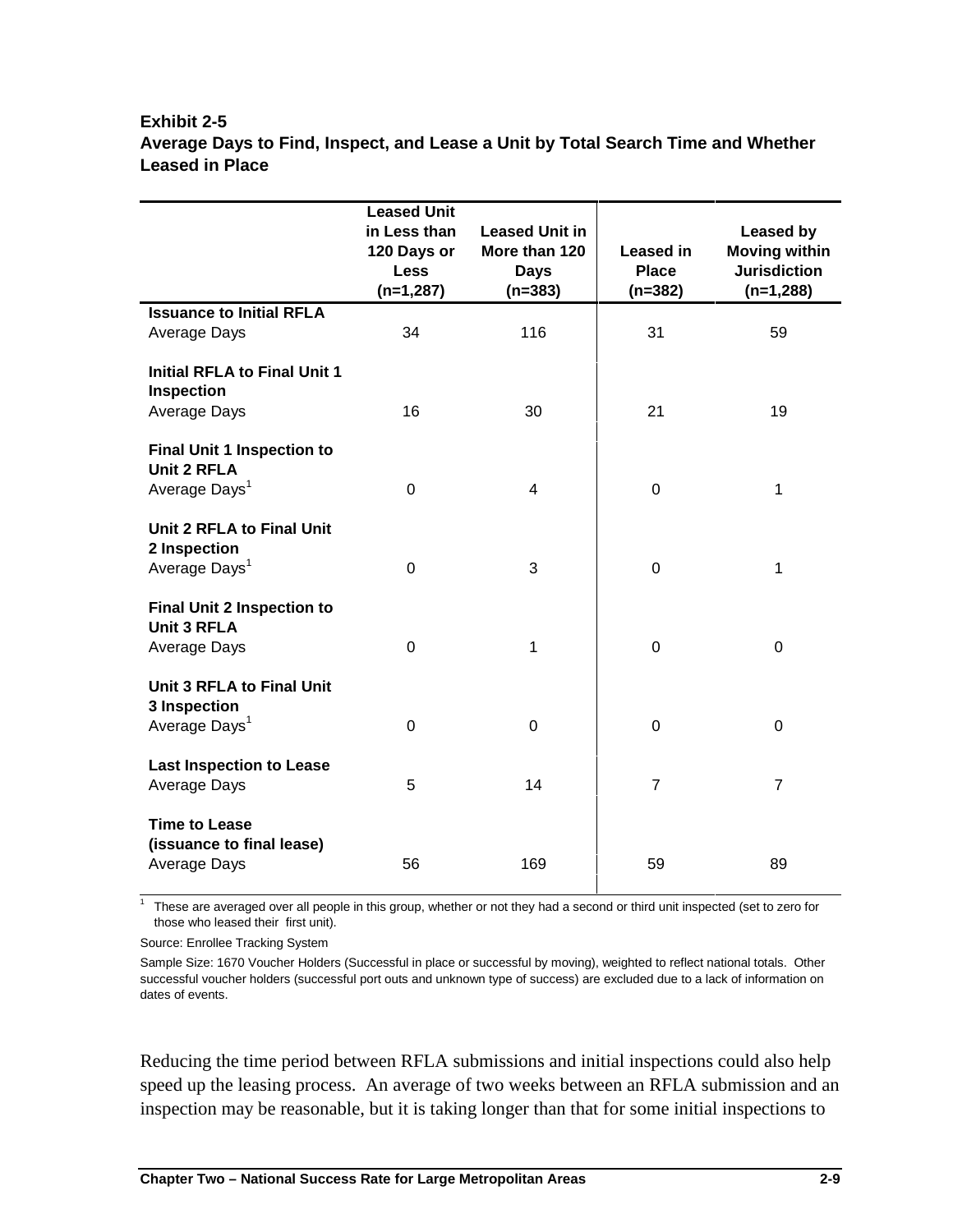occur. Furthermore, even two weeks may seem like a long time to landlords who have many options for renting their units. Reducing the number of units requiring multiple inspections, either through increased education of landlords, or incentives to landlords to rectify problems before the first inspection, are possible interventions for shortening the time it takes a voucher holder to lease a unit.

## **2.4 Success in Place**

Voucher holders can qualify for the Section 8 program by renting their pre-program unit if it meets program requirements and the landlord is willing to participate. Alternatively, a voucher holder can move to a new unit within the issuing PHA's jurisdiction or move to a unit in another PHA's jurisdiction (often referred to as "porting out"). As can be seen in Exhibit 2-6, nearly three-quarters of successful voucher holders succeeded by moving from their pre-program unit to another unit within their jurisdiction, 21 percent leased in place, and 5 percent leased a unit outside the issuing PHAs' jurisdiction.

#### **Exhibit 2-6 Success by Leasing in Place or Moving**

| <b>Success Status</b>              | All<br><b>Voucher Holders</b> | <b>Successful</b><br><b>Voucher Holders</b> |
|------------------------------------|-------------------------------|---------------------------------------------|
| Success, lease in place            | 15%                           | 21%                                         |
| Success, move within jurisdiction  | 49%                           | 72%                                         |
| Success, port-out                  | 3%                            | 5%                                          |
| Success, unknown type <sup>1</sup> | 1%                            | 2%                                          |
| Not Successful                     | $32%^{2}$                     | na                                          |

Data on final unit address and type of success were missing for some voucher holders.

 $2$  The national success rate including voucher holders from the City of Los Angeles PHA is 68 percent. Source: Successful and Unsuccessful modules of Tracking System.

Sample Size: 2,609 (1,780 in successful sample), weighted to reflect national totals

The 1993 success rate study found that 37 percent of all successful voucher holders succeeded by renting their pre-program unit, and 63 percent succeeded by moving to new units.<sup>24</sup> The 1985-87 study also found that 37 percent of successful voucher holders leased in place. There had been some speculation that, in the current period, with rental housing markets perceived to be tighter, households would be more likely to succeed in their pre-

 $24$  Kennedy and Finkel (1994)] The 1993 finding for NYC was thought to be largely a function of the unique Excluding New York City, the percent of successful households that leased in place decreased from 30 percent in 1993 to 22 percent in 2000. In 2000, 15 percent of successful NYC voucher holders leased in place. However, in 1993, 61 percent of successful voucher holders in NYC leased in place. [See page 5 of sample in New York City that included mostly elderly and handicapped households.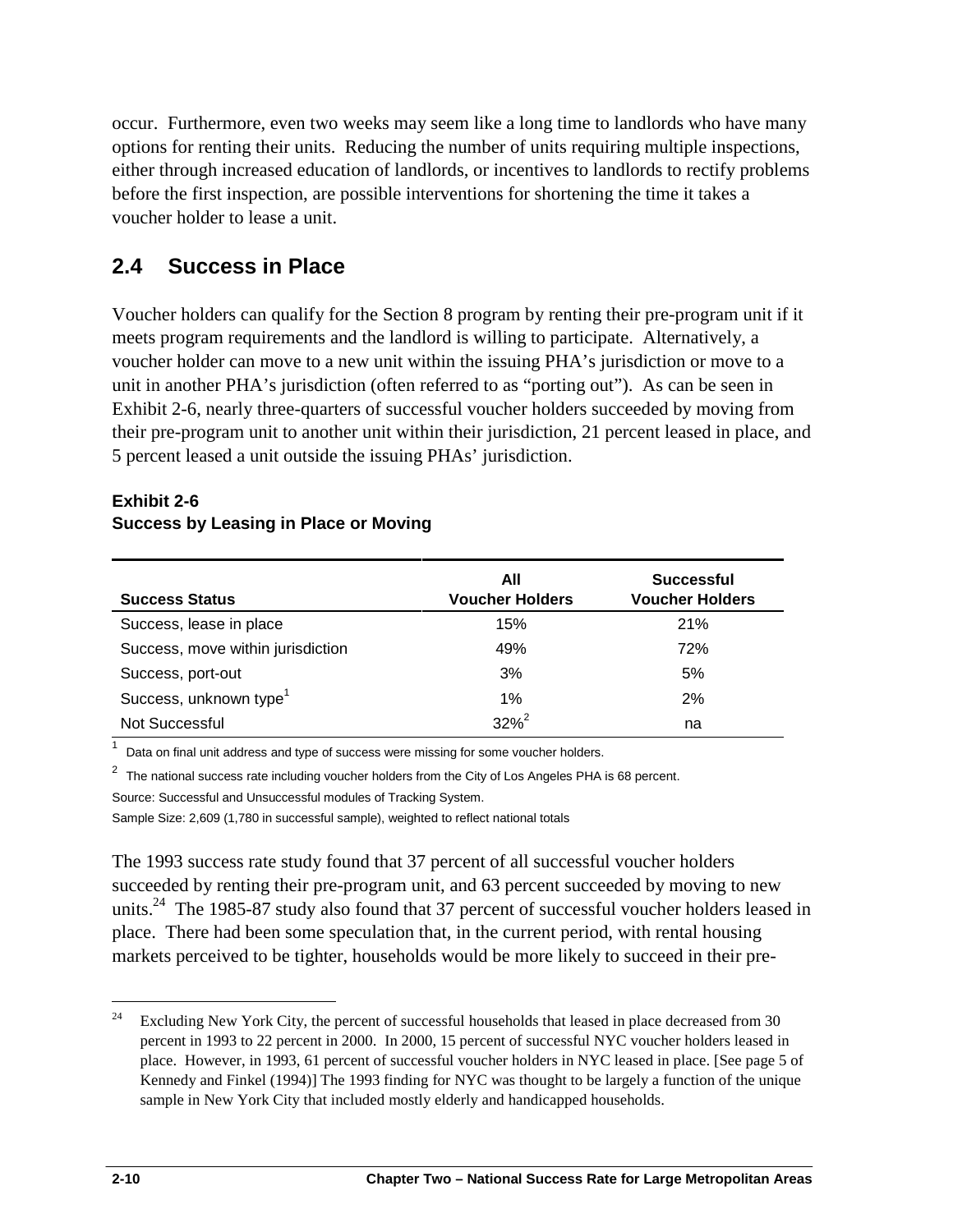program units, because finding new units has become more difficult. However, the current study found that in 2000, fewer successful households leased in place. Only 21 percent of successful households nationwide succeeded by renting their pre-program unit.

Exhibit 2-7 compares some characteristics of those who leased in place and those who moved. Voucher users in very tight markets are a higher share of the people who leased in place than of the families who leased by moving. Of all the voucher users that leased in place, 19 percent are in very tight markets, while only 12 percent of those who moved are in very tight markets. So there is some evidence for the hypothesis that moving is relatively more difficult in a tighter market.

One hypothesis for the increasing share over time of successful voucher holders moving to a new unit is that, to an increasing extent, voucher holders are leaving their parental household to start a new household.<sup>25</sup> PHAs do not collect information on the pre-program housing composition, so this cannot be investigated directly. Nevertheless, the hypothesis would suggest that younger people (less than age 25) and single parents—the two groups that are most likely to be sharing a unit with their parents or other relatives—are most likely to move out of their pre-program unit. Both of these groups do in fact constitute a larger share of those who move compared with those who lease in place. Over two-third of the movers (68 percent) are single parents, compared with 45 percent of those who lease in place. Similarly, 22 percent of the movers are under age 25 compared with 10 percent of those who lease in place. While consistent with the hypothesis of new household creation leading to a smaller share of leasing in place, these results are not definitive evidence. There are reasons other than new household creation that these two groups are most likely to succeed by moving. For example, younger people may be less tied to their current community or have more job mobility, making it easier to move to a new location.<sup>26</sup>

 $\overline{a}$ <sup>25</sup> The Quality Housing and Work Responsibility Act of 1998 eliminated mandatory federal preferences for Section 8 assistance that were in place for the 1985-87 and 1993 studies. None of the mandatory federal preferences gave priority to "doubled-up" families who would need to move to lease a unit in the program. The elimination of the mandatory federal preferences could lead to more "doubled-up" households rising to the top of the waiting list and becoming voucher holders after this law went into effect.

 2000 study (71 percent to 61 percent). This is the opposite direction we would expect the share of single <sup>26</sup> The share of single parents (non-elderly, non-disabled) in the study population decreased from the 1993 to parents to change if this compositional change were to explain the decrease in the share of successful voucher holders that leased in place. [See Exhibit 2-9 in Kennedy and Finkel (1994).] Voucher holders under age 25 comprised 18 percent of the 2000 sample. No comparable numbers are available from the 1993 study.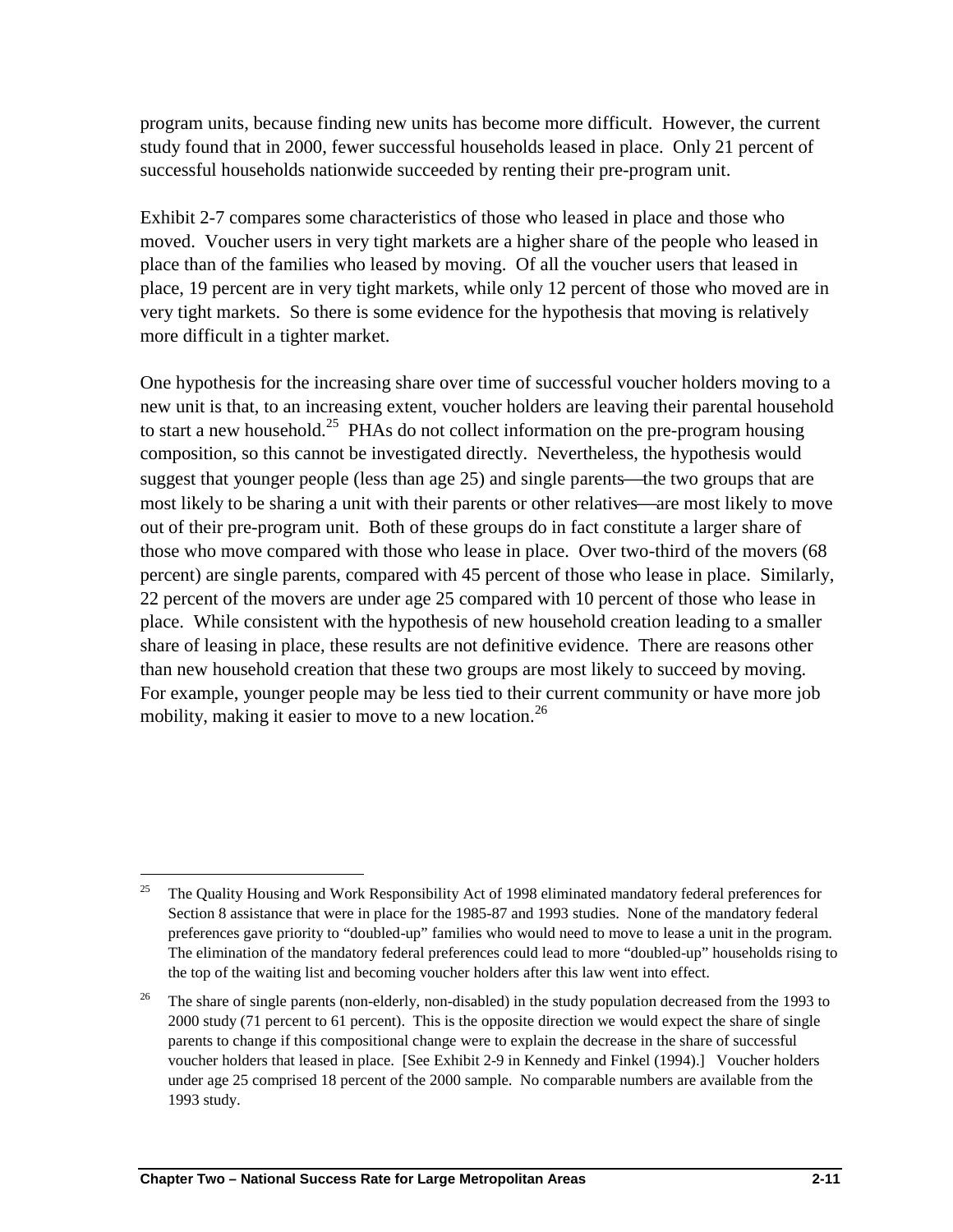#### **Exhibit 2-7 Characteristics by Type of Success**

|                                          | <b>Characteristics of</b><br><b>Households that</b><br><b>Leased in Place</b> | <b>Characteristics of</b><br><b>Households that</b><br><b>Succeeded by Moving</b> |
|------------------------------------------|-------------------------------------------------------------------------------|-----------------------------------------------------------------------------------|
| <b>Market Tightness</b>                  |                                                                               |                                                                                   |
| Very Tight                               | 19%                                                                           | 12%*                                                                              |
| Tight                                    | 48%                                                                           | 48%                                                                               |
| Moderate                                 | 23%                                                                           | 31%                                                                               |
| Loose                                    | 10%                                                                           | 9%                                                                                |
| Age of Head of Household                 |                                                                               |                                                                                   |
| Less than 25                             | 10%                                                                           | 21%**                                                                             |
| 25 to 44                                 | 51%                                                                           | 61%**                                                                             |
| 45 to 61                                 | 24%                                                                           | 15%**                                                                             |
| 62 or older                              | 15%                                                                           | $3%**$                                                                            |
| <b>Household Composition</b>             |                                                                               |                                                                                   |
| Not elderly, not disabled, single parent | 45%                                                                           | 68%**                                                                             |
| Not elderly, not disabled, two parents   | 8%                                                                            | 5%                                                                                |
| Not elderly, not disabled, no Children   | 4%                                                                            | 8%                                                                                |
| Elderly or disabled, with Children       | 10%                                                                           | 8%                                                                                |
| Elderly or disabled, no Children         | 33%                                                                           | 12%**                                                                             |
| <b>Time to Lease</b>                     |                                                                               |                                                                                   |
| Less than 30 days                        | 32%                                                                           | 14%**                                                                             |
| 30 to 59 days                            | 32%                                                                           | 24%*                                                                              |
| 60 to 119 days                           | 25%                                                                           | 36%**                                                                             |
| 120 to 179 days                          | 8%                                                                            | 18%**                                                                             |
| 180 or more days                         | 4%                                                                            | $8\%**$                                                                           |
| <b>Success Rate at PHA</b>               |                                                                               |                                                                                   |
| Less than 60 percent                     | 22%                                                                           | 27%                                                                               |
| 60 to 79 percent                         | 34%                                                                           | 39%                                                                               |
| 80 percent                               | 44%                                                                           | 34%                                                                               |
| Average Days to Lease                    | 59 days                                                                       | 89 days                                                                           |
| Median Days to Lease                     | 44 days                                                                       | 76 days                                                                           |

Source: Abt Associates Composite Market Tightness Measure, Enrollment, Successful and Unsuccessful modules of Tracking System.

Sample Size: 1,670 (382 success in place and 1,288 success by moving), weighted to reflect national totals

\* Signifies difference between the share of those who leased in place and the share that leased in another unit at the 10% significance level.

\*\* Signifies difference between the share of those who leased in place and the share that leased in another unit at the 5% significance level.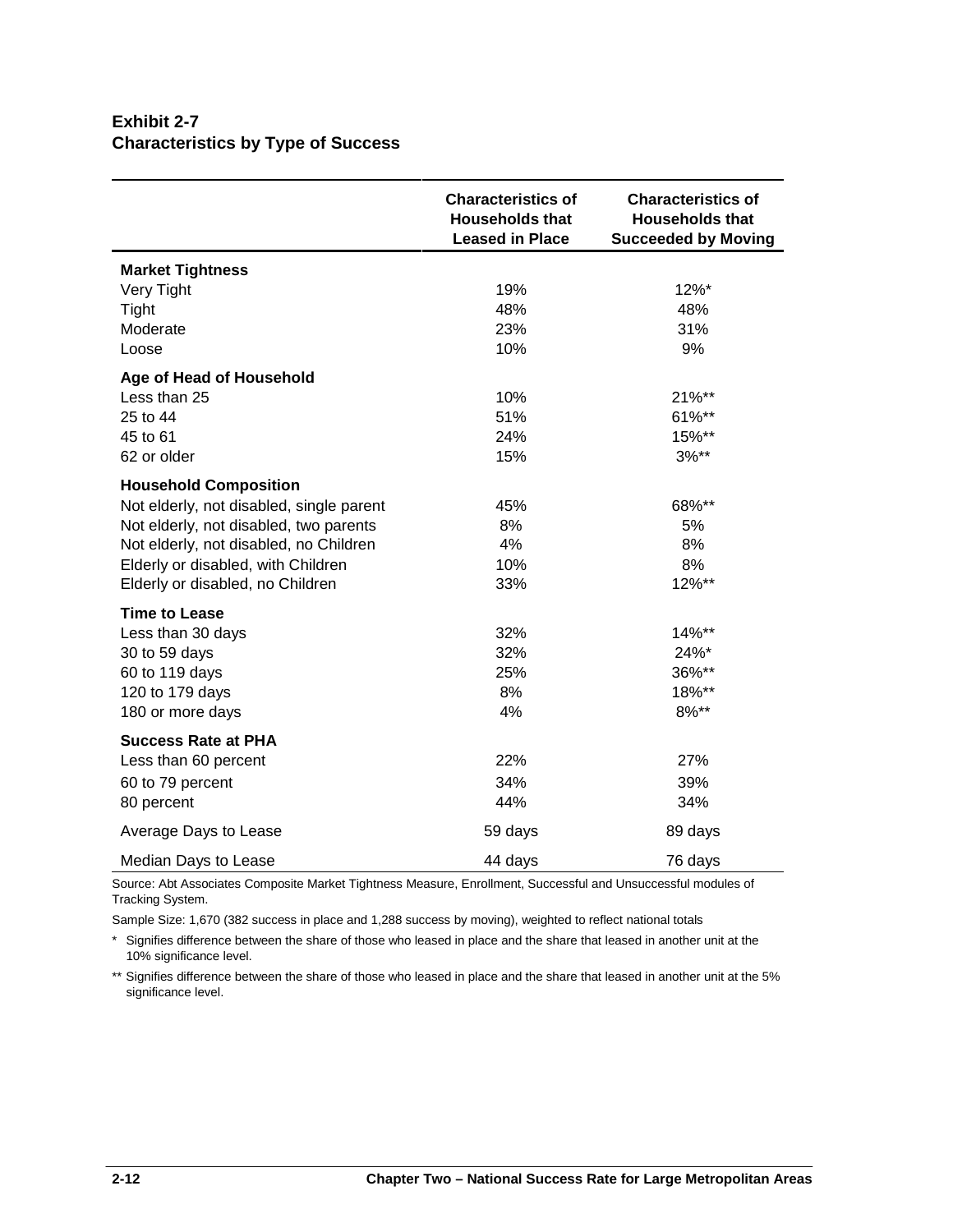The other noteworthy difference in the type of program success by household composition is that elderly or disabled households with no children are more likely to lease in place than other groups. Elderly and disabled households comprise 33 percent of the successful voucher holders who lease in place, but only 12 percent of those who moved. $27$ 

Households that succeeded in place leased their units more quickly than movers, but it took a long time even for these households to become successful recipients. On average, households that leased in place spent 59 days from issuance of their voucher until lease-up, compared with 89 days for movers. Sixty-four percent of households that leased in place, began receiving assistance from the program within 60 days, but for 11 percent it took more than 120 days. These long search times may be for households that spent some time searching for other units before deciding to lease in place.<sup>28</sup> Only 38 percent of households that succeeded by moving within the jurisdiction leased a program-qualifying unit within 60 days of issuance, and 26 percent of successful movers searched for more than 120 days before leasing-up in their new units.

There is not a strong correlation between leasing in place and the overall success rate at the PHA. Voucher holders in PHAs with high success rates comprise a higher share of those who lease in place (44 percent) than of those who lease by moving (34 percent), but the difference is not statistically significant.

## **2.5 Summary of Findings**

The primary finding from this study is that success rates have decreased substantially since the early 1990s, which was the last time they were estimated. Nationally, 69 percent of households who receive vouchers succeed in using them to lease units under the Section 8 program. This is almost identical to the 1985-1987 success rate of 68 percent, but substantially lower than the comparable rate in 1993, 81 percent. PHAs generally attribute the decline in the success rate over the last decade to tightening of rental markets during the intervening years. Another possible explanation may be a decrease in the FMRs from the  $45<sup>th</sup>$  to the  $40<sup>th</sup>$  percentile of rents in 1995. However, when the voucher and certificate programs were merged in late 1999, PHAs were given the flexibility to set payment standards as high as 110 percent of the FMR. This may have mitigated the impact of the

 $\overline{a}$  Finkel (1994).] Thus, a change in the share of elderly and disabled voucher holders (who are more likely <sup>27</sup> Voucher holders who are elderly or disabled (with no children living with them) comprise 17 percent of the current study population and 13 percent of the 1993 study population. [See Exhibit 2-9 in Kennedy and than other age groups to lease in place) is not an explanation for the decreasing share of successful voucher holders that leased in place.

 $28\,$ 28 Almost none of the voucher holders who leased in place submitted a request for lease approval (RFLA) for a unit other than their pre-program unit, according to data provided by PHAs on the inspection module of the tracking system. This suggests that they either did not look for another unit prior to attempting to lease in place or looked, but did not find another suitable unit.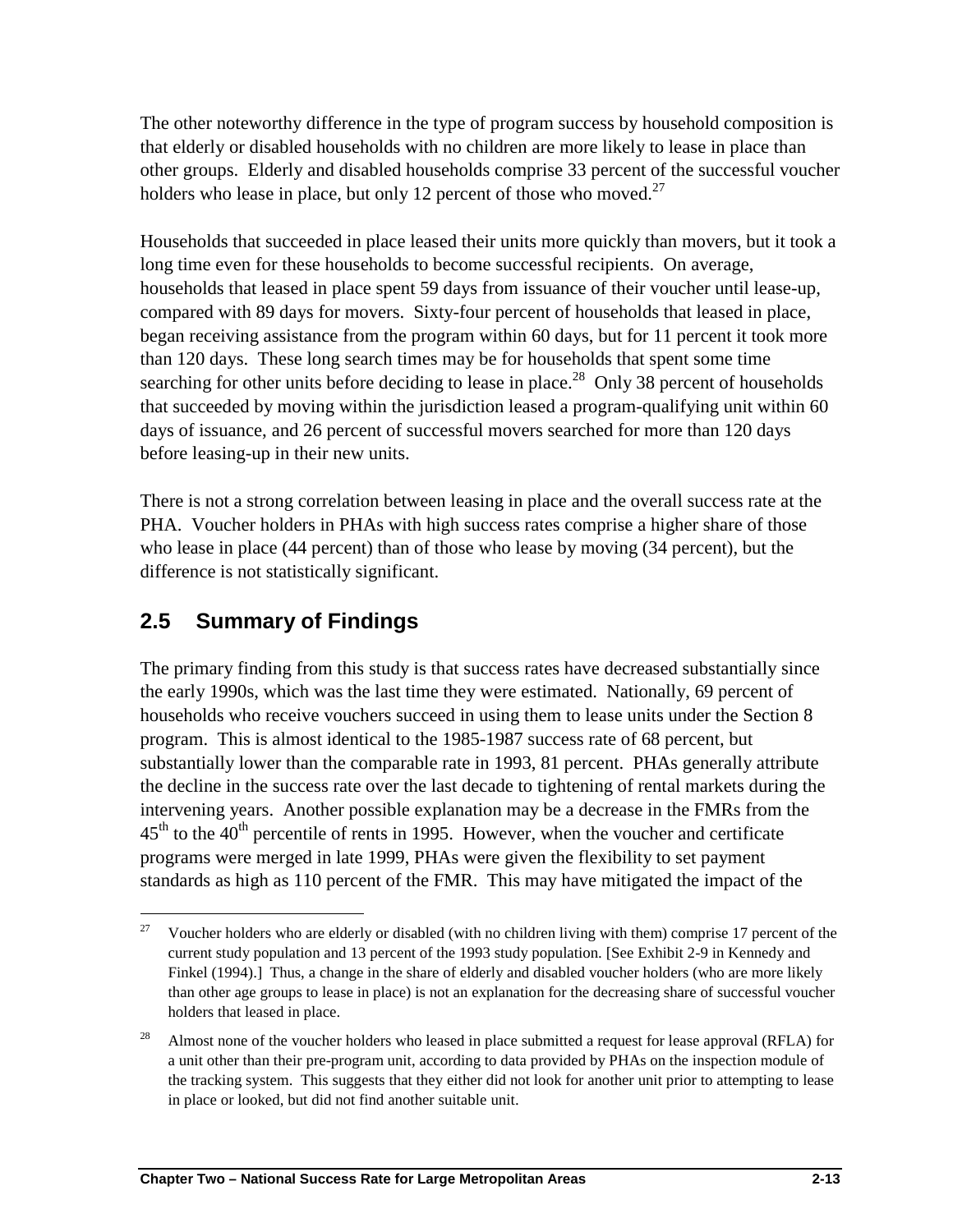decrease in the FMR standard. Other changes when the program was merged (such as the 40 percent rent burden cap), may serve to depress success rates. This is the first study of success rates in the merged Housing Choice Voucher program.

In addition to the lower success rates overall, the study found that successful households are taking a long time to find units, on average 83 days. Nearly one quarter of successful households took more than 120 days to lease a unit. Households that succeeded in place leased their units more quickly than movers, but it took a long time even for these households to become successful recipients. On average, households that leased in place took 59 days from issuance of their voucher until lease-up, compared with 89 days for movers. Overall, the long time period between voucher issuance and the effective date of lease up appears to be driven by the length of time it takes voucher holders to find a unit they want to lease and submit an RFLA (53 days on average).

Despite the lower national success rates and the tightening housing markets, a smaller share of successful households leased in place in 2000. Only 21 percent of the successful households leased their pre-program unit, compared with 37 percent in the mid 1980s and in 1993. Households that are headed by an elderly person or that contain a household member with a disability comprise a much larger share of voucher holders who successfully lease in place as compared to voucher holders who succeed by moving. In contrast, households headed by younger people (less than age 25) and single parents comprise a larger share of the households that succeed by moving.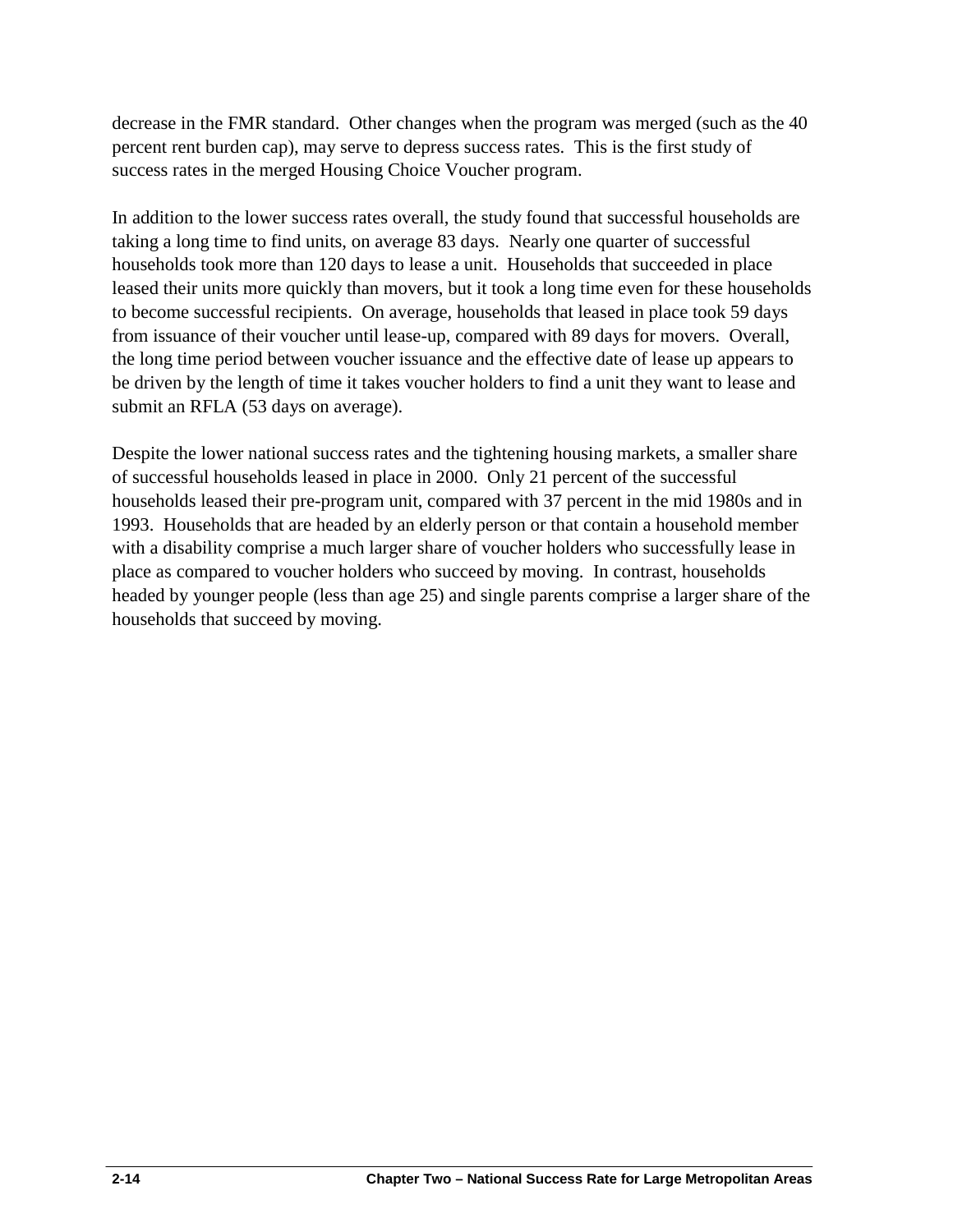## **Chapter Three Factors Affecting Success Rates**

 the study. Information on factors affecting desirability as a tenant (e.g., credit history), the Successfully leasing a unit qualifying for the voucher program is a function of many factors, including: the characteristics of the voucher holder's household; the motivation and search effort of the voucher holder; factors affecting desirability as a tenant (e.g., credit history); the voucher holder's understanding of program rules; PHA policies and procedures; pre-program living conditions; the tightness of the housing market; and the degree to which local landlords accept Section 8. This chapter examines the role these sorts of factors play in the ability of voucher holders to successfully use their vouchers. Data on many of these factors were collected in this study through the tracking system, through interviews with PHA staff, and through supplementary sources. However, not all of these factors could be included in voucher holder's understanding of the Section 8 program, the nature and extent of search effort, and pre-program living conditions could have been collected only through direct surveys of voucher holders, which were beyond the scope of this study. Exhibit 3-1 displays the factors for which information is available and the expected and actual direction of their effects of the probability of success.

The relationships between these voucher holder, market, and PHA characteristics and success rates are examined two ways. First, we examine success rates for various categories of voucher holders, including voucher holders with different demographic characteristics, voucher holders in different types of housing markets, and voucher holders in PHAs with different administrative practices. Tables present both the estimated proportion of voucher holders with a specific characteristic and the success rate for that group.

 particular factors on the probability of success. In regression models, all factors thought to The chapter also presents results of a multivariate regression model that isolates the effects of affect success (and for which data are available) are included. This permits the importance of each factor in the success or failure of voucher holders to be estimated while controlling for other factors that might also affect success. For example, this analysis helps assess the role market tightness plays in success once voucher holder characteristics and PHA policies are held constant.

The regression was estimated using the logistic estimation procedure, in which the probability of success is expressed as a function of a set of household, market and PHA characteristics expected to be associated with success. Various specifications were tested as part of the model development process. The results presented in this chapter are typical of the models tested in terms of direction and significance levels of variables. The actual model results are presented in Appendix D.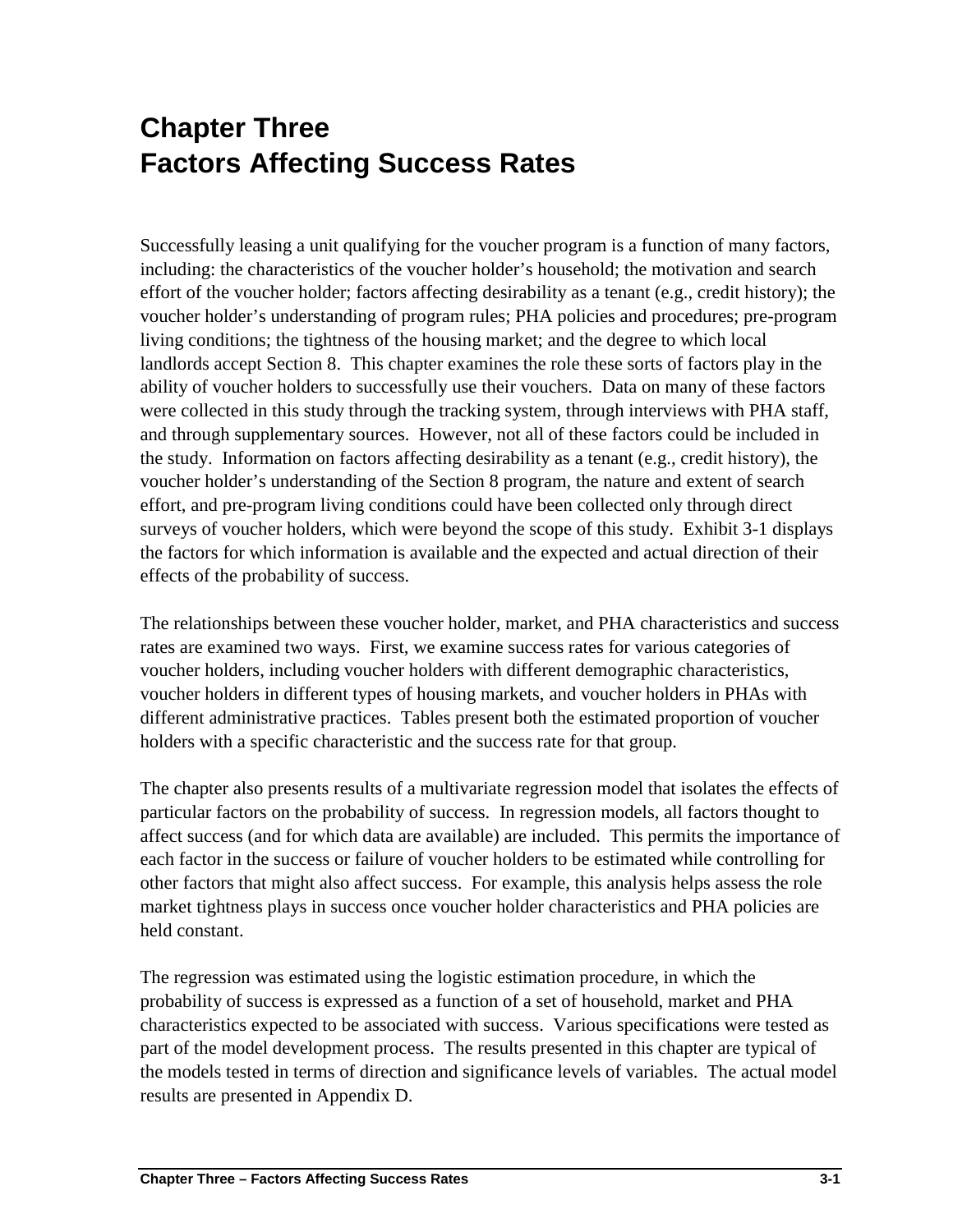|                             | <b>Expected Direction</b> |                                  |                         |                                             |
|-----------------------------|---------------------------|----------------------------------|-------------------------|---------------------------------------------|
| Factor                      | of Effect on Success      | Comments                         | Raw Effect              | <b>Regression Result</b>                    |
| Race/Ethnicity              |                           | In a discriminatory environment, | None                    | None                                        |
|                             |                           | may expect a lower rate for      |                         |                                             |
|                             |                           | minorities, otherwise no effect. |                         |                                             |
| Participant Age             | $\overline{+}$            | Older enrollees may have a       | <25 higher success      | 62+ lower success                           |
|                             |                           | harder time searching, but also  | 62+ lower success       |                                             |
|                             |                           | may be considered more           |                         |                                             |
|                             |                           | desirable as tenants             |                         |                                             |
| Disability                  |                           | Households with disabled         | Elderly and disabled    | None                                        |
|                             |                           | members may have a harder time   | lower                   |                                             |
|                             |                           | searching and have fewer choices |                         |                                             |
|                             |                           | in acceptable units              |                         |                                             |
| Household Size              |                           | Harder to find large units       | Some single person      | 5+ person lower                             |
|                             |                           |                                  | lower                   |                                             |
| Single parent household     |                           | May be harder to have time to    | None                    | None                                        |
|                             |                           | search for units                 |                         |                                             |
| Two parent household, other | +                         | Easier to look for units         | Non-elderly, non-       | Non-elderly, non-disabled,                  |
| non-elderly, non-disabled   |                           |                                  | disabled, no kids lower | no kids lower                               |
| households with no children |                           |                                  |                         |                                             |
| Income above 30% of median  |                           | Lower subsidy means less benefit | Lower                   | High income lower, also no                  |
|                             |                           | from program participation       |                         | income lower (reference                     |
|                             |                           |                                  |                         | category 0 <income <="30%&lt;/td"></income> |
|                             |                           |                                  |                         | of median)                                  |
| Primary source of income    | پ                         | Working people have less time to | None                    | None                                        |
| wages                       |                           | search, but may be considered    |                         |                                             |
|                             |                           | more desirable as tenants.       |                         |                                             |

Exhibit 3-1<br>Possible Factors Affecting Success **Possible Factors Affecting Success**

Possible Demographic Factors Affecting Success *Possible Demographic Factors Affecting Success*

**Exhibit 3-1**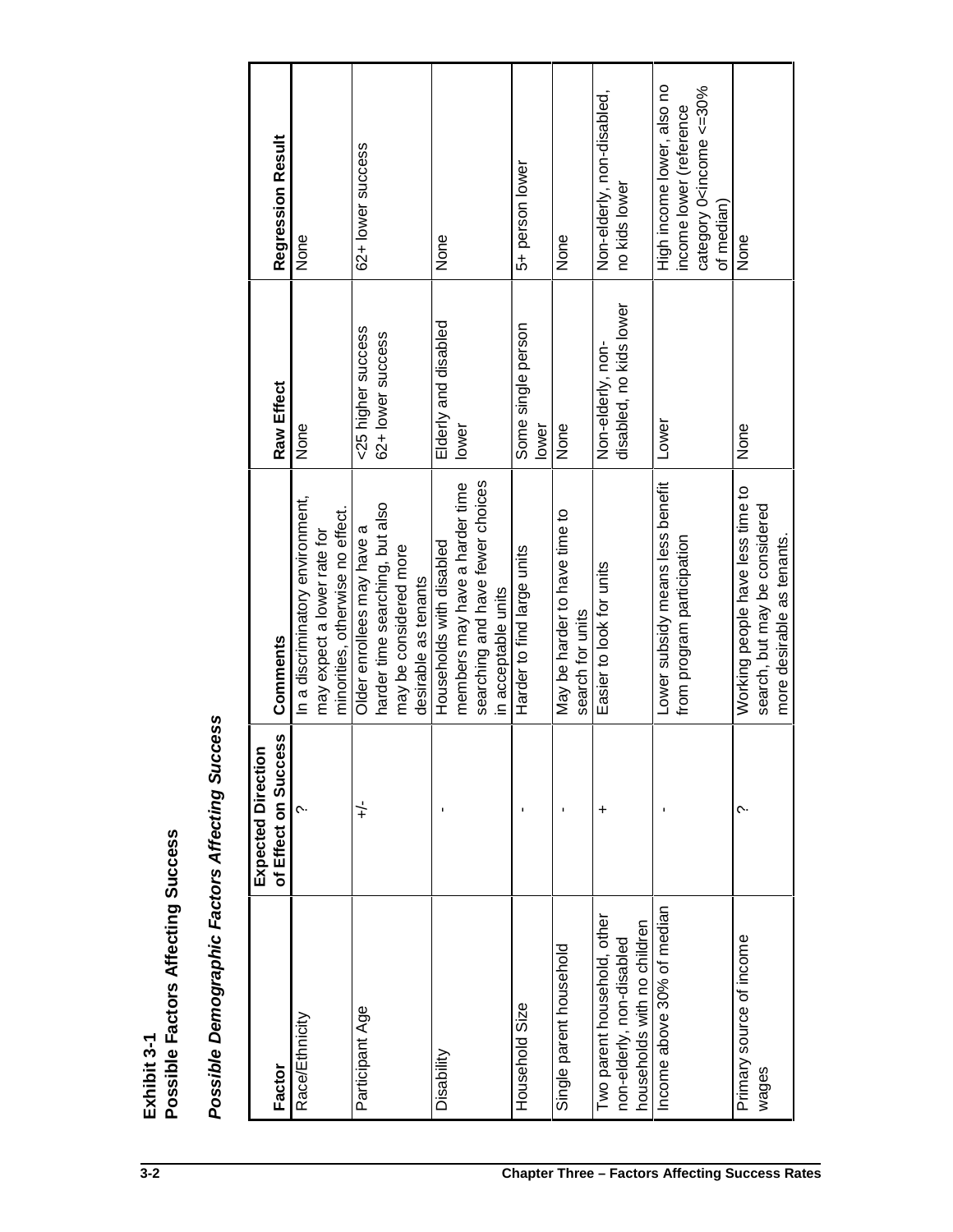| Possible Demographic Factors Affecting Suc | ⊆<br><b>Expected Directio</b> | <b>cess:</b>                        |                       |                   |
|--------------------------------------------|-------------------------------|-------------------------------------|-----------------------|-------------------|
| Factor                                     | of Effect on Success          | <b>Comments</b>                     | Raw Effect            | Regression Result |
| Preference due to                          | $\overline{+}$                | On one hand homeless                | None                  | None              |
| homelessness                               |                               | households may be more              |                       |                   |
|                                            |                               | motivated to succeed, on the        |                       |                   |
|                                            |                               | other hand may be less desirable    |                       |                   |
|                                            |                               | as tenants                          |                       |                   |
| Welfare to Work Voucher                    | +                             | Highly motivated participants, plus | <b>Higher Success</b> | None              |
|                                            |                               | program services                    |                       |                   |
| Time on the Waiting List                   | ب                             | People who have waited a long       | None                  | None              |
|                                            |                               | time may be highly motivated,       |                       |                   |
|                                            |                               | may have found alternative          |                       |                   |
|                                            |                               | housing. However, once they         |                       |                   |
|                                            |                               | come in for a voucher, may be just  |                       |                   |
|                                            |                               | like newer people on the list.      |                       |                   |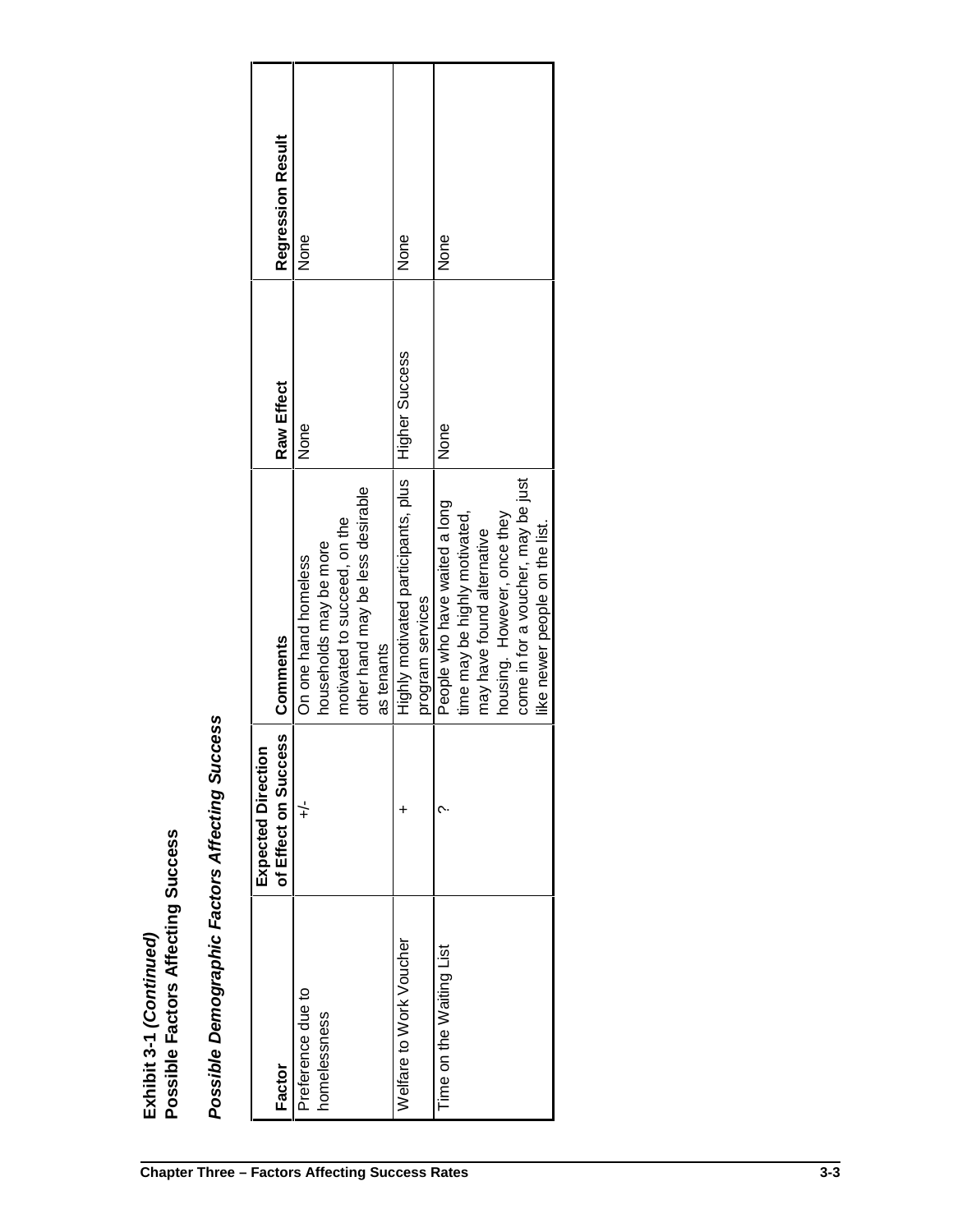|                                  | ă<br>i<br>V                              |
|----------------------------------|------------------------------------------|
| ទី<br>and.<br>$-1 - 3$<br>Exhibi | <b>Tectin</b><br>actors<br>$\frac{1}{2}$ |

Possible Housing Market Factors Affecting Success *Possible Housing Market Factors Affecting Success*

| Factor                                      | of Effect on Success<br><b>Expected Direction</b> | Comments                                                         | Raw Effect            | Regression Result                       |
|---------------------------------------------|---------------------------------------------------|------------------------------------------------------------------|-----------------------|-----------------------------------------|
| Vacancy Rate                                | $\ddot{}$                                         | Easier to find units in looser                                   | Higher vacancy higher | Higher vacancy higher                   |
|                                             |                                                   | markets                                                          | <b>SUCCESS</b>        | <b>SUCCeSS</b>                          |
| Local Acceptance of Section                 | +                                                 | Easier to find an agreeing                                       | None                  | None                                    |
| 8 Program                                   |                                                   | landlord. Note: this is based on<br>PHA perception of acceptance |                       |                                         |
| Local laws that prohibit                    | +                                                 | Easier to find units to rent in the                              | None                  | Any protection offered,                 |
| discrimination based on                     |                                                   | program                                                          |                       | higher success                          |
| source of income or receipt of<br>Section 8 |                                                   |                                                                  |                       |                                         |
| Payment Standard/FMR                        | $\ddot{}$                                         | More units affordable under                                      | None                  | If $PS < FMR$ , or                      |
|                                             |                                                   | program subsidy.                                                 |                       | FMR <ps<=110% fmr<="" td=""></ps<=110%> |
|                                             | $-$ if PS>110% of FMR                             | If the Payment Standard is above                                 |                       | lower success                           |
|                                             |                                                   | 110% of FMR, the PHA had to                                      |                       |                                         |
|                                             |                                                   | request the exception, which may                                 |                       |                                         |
|                                             |                                                   | not be high enough to offset the                                 |                       |                                         |
|                                             |                                                   | effects of a tight market                                        |                       |                                         |
| Adequacy of Payment                         | +                                                 | More units affordable under                                      | PS too low, lower     | None                                    |
| Standard                                    |                                                   | program subsidy. Note: this is                                   | <b>SUCCESS</b>        |                                         |
|                                             |                                                   | based on PHA perception of                                       |                       |                                         |
|                                             |                                                   | adequacy.                                                        |                       |                                         |
| PHA size                                    |                                                   | There is some speculation that                                   | None                  | None                                    |
|                                             |                                                   | aside from other factors, success                                |                       |                                         |
|                                             |                                                   | rate is lower in large PHAs                                      |                       |                                         |
| Percent of Units that                       | +                                                 | More units that pass may be an                                   | None                  | Success higher in PHAs                  |
| reportedly pass on first                    |                                                   | indication of better quality housing                             |                       | where the PHA reports over              |
| inspection (as reported by                  |                                                   | (or a more lenient PHA)                                          |                       | 75% of units typically pass             |
| PHA)                                        |                                                   |                                                                  |                       | on the first inspection                 |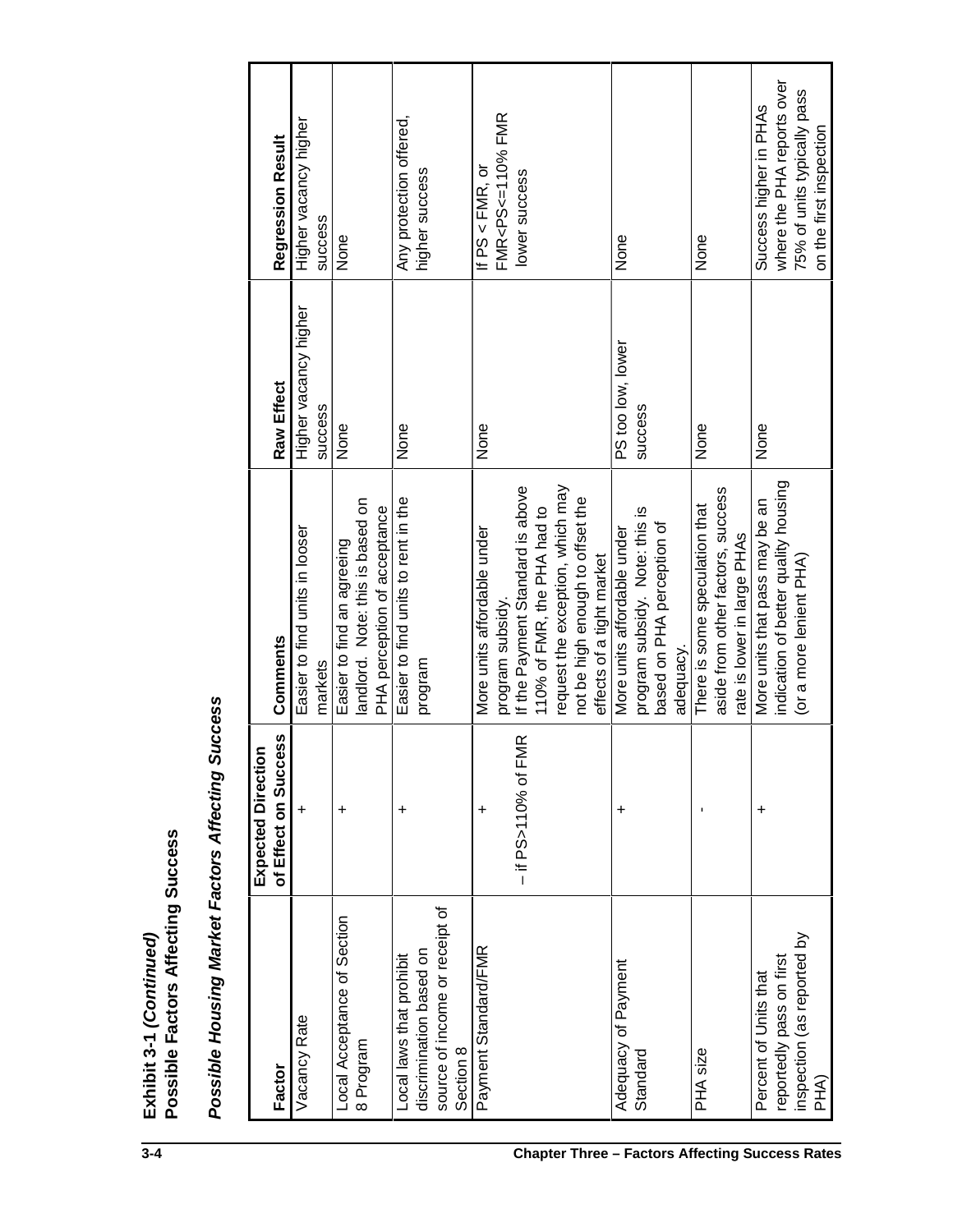| Possible PHA Practices and Procedures Affecting Success |                                                   |                                                                            |                            |                                         |
|---------------------------------------------------------|---------------------------------------------------|----------------------------------------------------------------------------|----------------------------|-----------------------------------------|
| Factor                                                  | of Effect on Success<br><b>Expected Direction</b> | Comments                                                                   | Raw Effect                 | <b>Regression Result</b>                |
| Briefing size                                           | $\ddagger$                                        | Perhaps less individual attention as                                       | Individual briefing higher | Individual briefing, higher             |
|                                                         |                                                   | size increases, however, in a larger                                       | success (though result is  | success,                                |
|                                                         |                                                   | briefing more chance to hear                                               | not statistically          |                                         |
|                                                         |                                                   | answers to questions                                                       | significant)               |                                         |
| Large group briefing                                    | ₹                                                 | chance to hear answers to questions<br>Less individual attention, but more | None                       | Large group briefing,<br>higher success |
| Extension to anyone who                                 | +                                                 | More time to find units                                                    | None                       | None                                    |
| requests                                                |                                                   |                                                                            |                            |                                         |
| Assistance denied based on                              | +                                                 | Screens out tenants that may be                                            | None                       | None                                    |
| drug or violent criminal                                |                                                   | undesirable to landlords. Note that                                        |                            |                                         |
| arrests, or other criminal                              |                                                   | almost all PHAs screen based on                                            |                            |                                         |
| convictions                                             |                                                   | violent or drug-related arrests, so                                        |                            |                                         |
|                                                         |                                                   | there is no variation across PHAs to                                       |                            |                                         |
|                                                         |                                                   | explore for those screening criteria.                                      |                            |                                         |
| Assistance denied based on                              | +                                                 | Screens out tenants that may be                                            | None                       | None                                    |
| poor landlord references,                               |                                                   | undesirable to landlords.                                                  |                            |                                         |
| or bad<br>poor housekeeping,<br>credit history          |                                                   |                                                                            |                            |                                         |
| Search counseling available                             | $\ddot{}$                                         | Helps find housing                                                         | None                       | None                                    |
| to everyone                                             |                                                   |                                                                            |                            |                                         |
| Frequency of update of lists                            | $\overline{+}$                                    | Expect more frequent updates to                                            | Highest when updated       | None                                    |
| of vacant units or of landlords                         |                                                   | increase success rates. However                                            | monthly or not available   |                                         |
|                                                         |                                                   | frequent updates may be in response                                        | (but not statistically     |                                         |
|                                                         |                                                   | to low success rate.                                                       | significant)               |                                         |
| Frequency of outreach to new                            | $\overline{+}$                                    | Expect more frequent outreach to                                           | Highest when conducted     | Higher when conducted                   |
| andlords                                                |                                                   | increase success rates. However                                            | every few months           | ever few months and                     |
|                                                         |                                                   | frequent outreach may be in                                                |                            | when less frequently than               |
|                                                         |                                                   | response to low success rate.                                              |                            | annually.                               |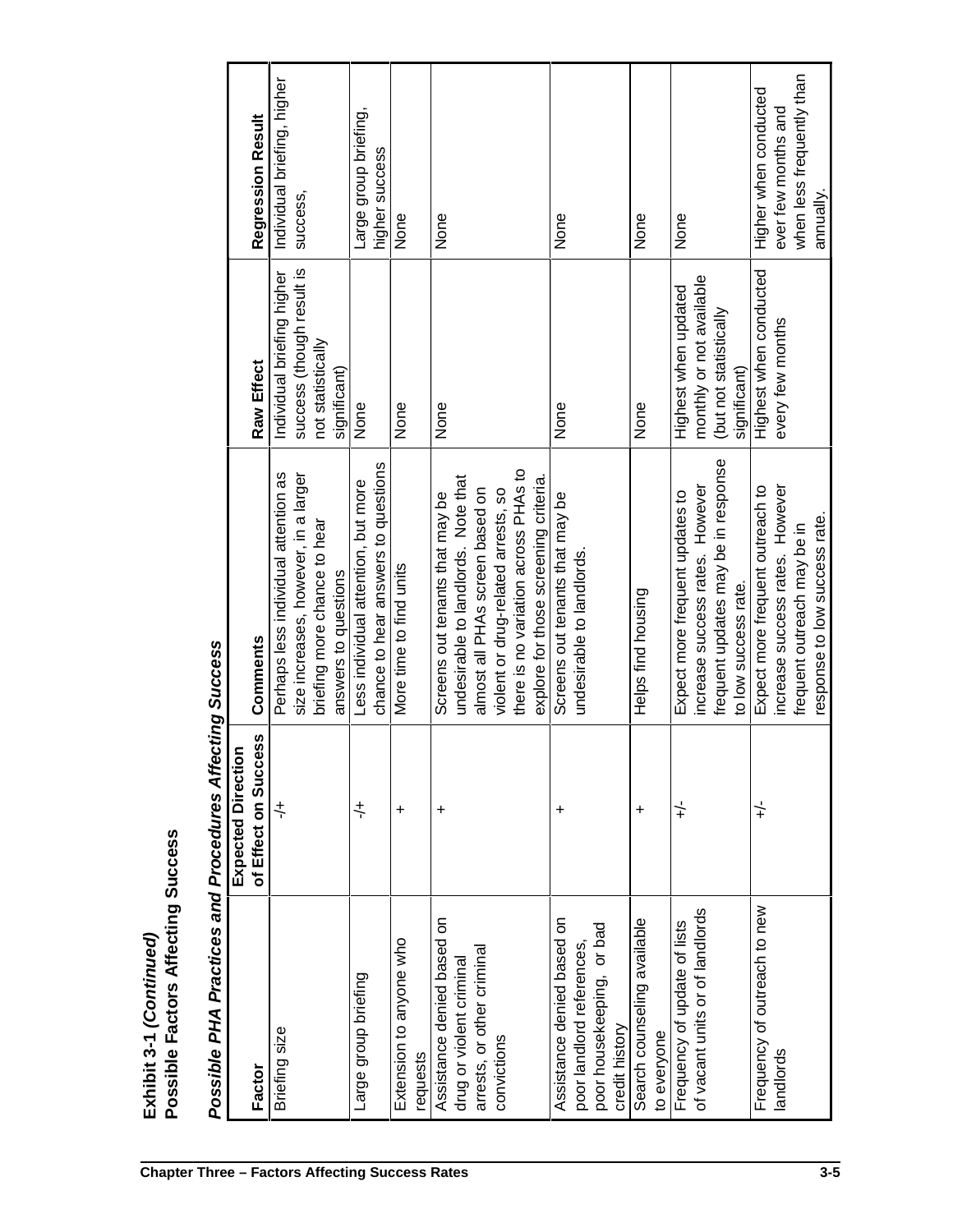In this regression the dependent variable, success in leasing a qualifying unit under the voucher program is a categorical (yes/no) variable. The explanatory variables are also categorical variables. When using categorical variables in regressions one category must be omitted in order for the regression to converge to a unique solution. The largest category is generally chosen as the omitted category for each characteristic and then becomes essentially a reference category. The regression results can be interpreted as the effect on the probability of having a particular characteristic relative to having the reference characteristic. Sometimes there is an analytic reason to choose a different reference category. For example, for the race/ethnicity characteristic, although the largest fraction of voucher holders was non-Hispanic blacks, the reference category selected was non-Hispanic whites, because we expect that if there are any racial or ethnic differences in success rates they would be for minority groups relative to whites. The regression coefficient for non-Hispanic blacks or Hispanics shows how their success rates compare with the rates for non-Hispanic whites, controlling for the other factors in the model.

Because the regression uses the logistic estimation specification, the coefficients can be used to estimate the effect of each characteristic on the probability of success. Appendix D explains the estimation process and provides the estimates of the effects of each significant variable on the probability of success.

## **3.1 Success Rates by Demographic Characteristics and Voucher Type**

**Race/Ethnicity.** As shown in Exhibit 3-2, more than half (56 percent) of voucher holders were black, non-Hispanic. Whites and Hispanics made up 19 and 22 percent of the sample respectively. Success rates did not differ by race/ethnicity.<sup>29</sup> Sixty-nine percent of white non-Hispanic enrollees succeeded in leasing units, as did 68 percent of black non-Hispanic and Hispanic enrollees.<sup>30</sup>

If the PHAs are very similar with respect to the characteristic of interest within each group, then even with moderate sample sizes we can detect small differences between the two groups. The more spread out

<sup>&</sup>lt;sup>29</sup> Statistical significance tests were conducted relative to the bold-italicized reference category for each demographic, market, and PHA characteristic in Exhibits 3-2 through 3-7. The reference category is typically the largest category. Tests could also be conducted to test the significance of differences between other non-reference categories. In the exhibits, \*\* signifies statistically significant differences at the 5 percent significance level, and \* signifies differences that are statistically significant at the 10 percent significance level.

 Significance patterns may sometimes seem counter-intuitive. In particular, a large difference between two groups may not be statistically significant even though smaller differences between two other groups are number of PHAs in the sample from each group and a large number of voucher holders within each selected PHA we may be able to declare even small differences as statistically significant. statistically significant. This reflects the sampling structure. The size of the difference between population values that we can detect depends on the sample size of PHAs, the number of voucher holders within each PHA and the variability of the characteristic of interest between PHAs and within PHAs. With a large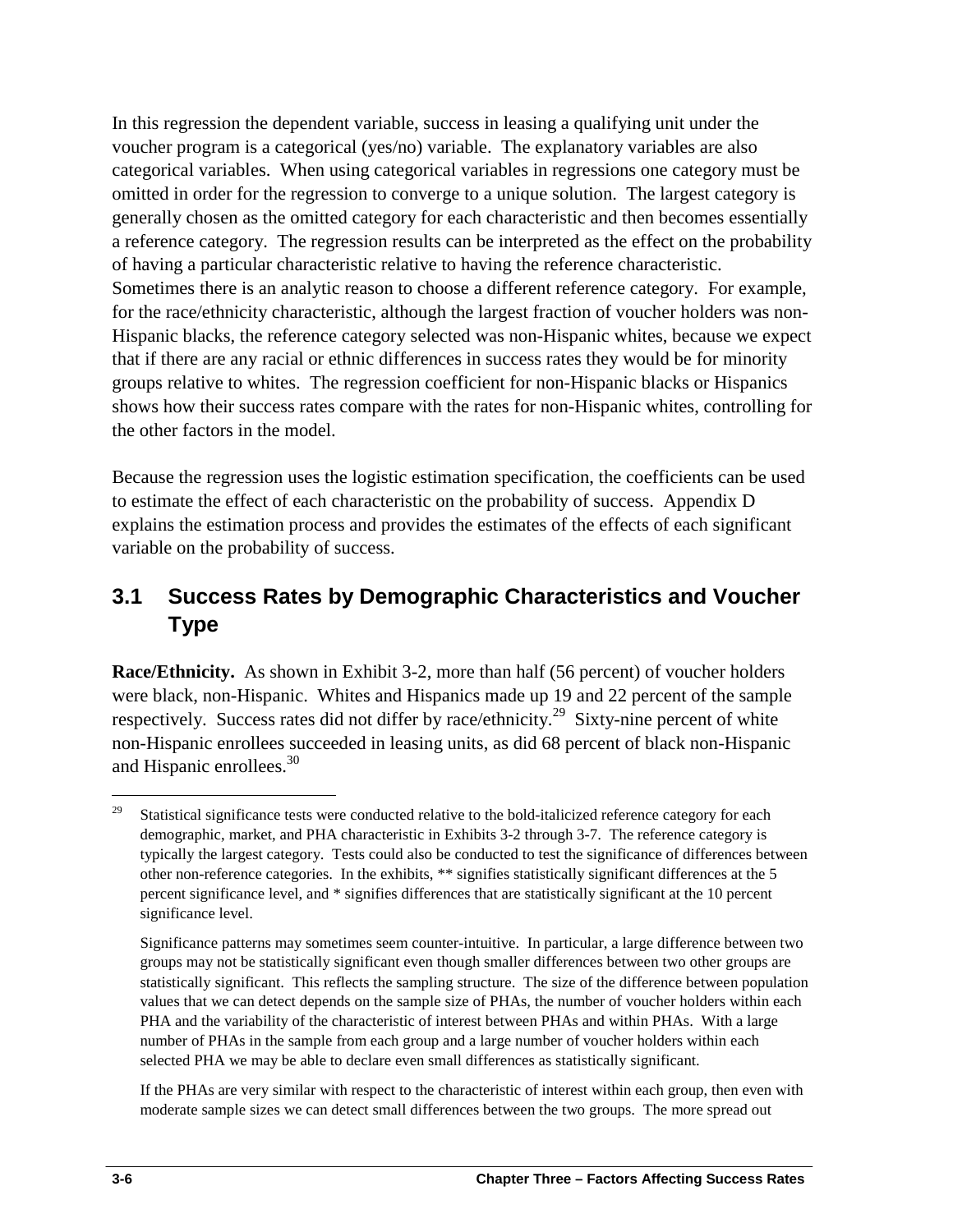The regression model used white non-Hispanics as the reference category, (rather than the largest category, black non-Hispanics) because the hypothesis is that if any material racial differences appeared they would be relative to the success rate for non-Hispanic whites. In fact the regression continues to shows no racial effects on the probability of success.

 for housing. It may be hard for elderly households to look at many units, so it may be more **Age of Head of Household.** We might expect that, all else equal, the probability of success would decrease with age. Younger households are assumed to have an easier time looking difficult for them to qualify by moving. This may be partially offset by the fact that elderly voucher holders often are considered good tenants. In fact, the data show that the success rate decreased as age increased. The success rate was 73 percent among households headed by members under age 25. The rate for 25 to 44 year olds and for 45 to 62 year olds was similar, at about 68 percent. Only 54 percent of households headed by persons age 62 or older succeeded in using their vouchers. Elderly-headed households made up only 7 percent of voucher holders, and more than 80 percent of these elderly households had disabled members as well.

Once other factors are controlled for in the regression model, only being age 62 or above continues to have a significant effect on the probability of success.

voucher holders in each group are across PHAs (i.e., the more PHAs that have voucher holders with this characteristic the smaller the standard error, or for PHA-level characteristics, the more PHAs that have these characteristics, the smaller the standard error). This means that smaller differences will be found to be statistically significant when the voucher holders with this characteristic are spread across all 48 PHAs (e.g., gender) than for PHA-level characteristics (e.g., market tightness or large briefing size), which are the same for all voucher holders at a PHA. Hence, differences in success rates based on PHA-level characteristics will need to be relatively large to be declared as statistically significant. Differences will have to be even larger when the sample is divided into more than two groups based on a PHA-level characteristic, because only part of the sample is being used for the comparison thus reducing the sample size.

 or not a true difference, it just means that there is too much sampling error to determine whether this The lack of significant difference between success rates does not mean that the difference is not important difference is just an artifact of the sample or likely a true difference between the two populations.

 elderly (17 percent of whites versus 3-6 percent for the other groups); male (30 percent of whites versus 12 and in single person households (36 percent of whites versus 14-19 percent for the other groups). Although raw success rates did not vary by race/ethnicity, the characteristics of voucher holders varied by race. Black and Hispanic voucher holders had similar characteristics, but whites were more likely to be 14 percent for the other groups); disabled (43 percent of whites versus 17-18 percent for the other groups);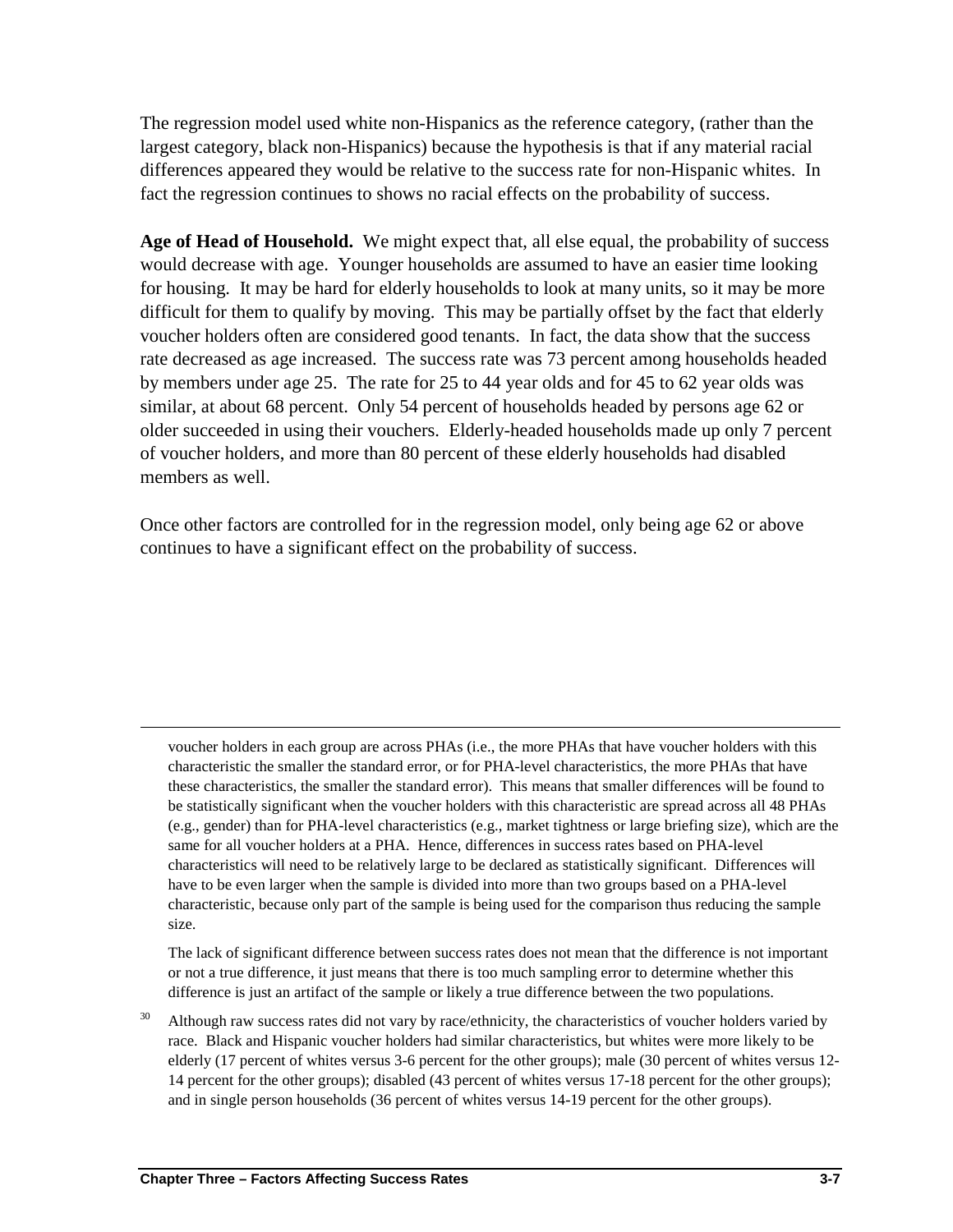#### **Exhibit 3-2 Success Rates By Demographic Characteristics**

|                                                                                       | <b>Percent of all</b><br><b>Households</b> | <b>Success Rate</b> |
|---------------------------------------------------------------------------------------|--------------------------------------------|---------------------|
|                                                                                       |                                            |                     |
| <b>Race Ethnicity</b>                                                                 |                                            |                     |
| White non-Hispanic                                                                    | 19%                                        | 69%                 |
| <b>Black non-Hispanic</b>                                                             | 56%                                        | 68%                 |
| Hispanic                                                                              | 22%                                        | 68%                 |
| Other                                                                                 | 2%                                         | 73%                 |
| Age of Head of Household                                                              |                                            |                     |
| Less than 25                                                                          | 18%                                        | 73%*                |
| 25 to 44                                                                              | 59%                                        | 68%                 |
| 45 to 61                                                                              | 17%                                        | 70%                 |
| 62 or Older                                                                           | 7%                                         | 54%**               |
| Gender of Head of Household                                                           |                                            |                     |
| <b>Female</b>                                                                         | 83%                                        | 69%                 |
| Male                                                                                  | 17%                                        | 64%*                |
| <b>Household Size/Disability</b>                                                      |                                            |                     |
| 1 person not elderly, not disabled                                                    | 8%                                         | 56%**               |
| 1 person elderly, not disabled                                                        | 1%                                         | 63%                 |
| 1 person elderly and disabled                                                         | 3%                                         | 54%**               |
| 1 person not elderly but disabled                                                     | 9%                                         | 74%                 |
| 2 people                                                                              | 24%                                        | 69%                 |
| 3-4 people                                                                            | 41%                                        | 72%                 |
| 5+ people                                                                             | 14%                                        | 67%*                |
| <b>Household Composition</b>                                                          |                                            |                     |
| Not elderly, with Children                                                            | 74%                                        | 70%                 |
| Elderly                                                                               | $7\%$ <sup>1</sup>                         | 54%**               |
| Disabled, Single                                                                      | 10%                                        | 73%                 |
| Not Elderly or disabled No Children                                                   | 9%                                         | 56%**               |
| <b>Preference Homeless</b>                                                            |                                            |                     |
| Yes                                                                                   | 6%                                         | 60%                 |
| No                                                                                    | 94%                                        | 69%**               |
| <b>Income Relative to Local Median</b>                                                |                                            |                     |
| $lncome = $0$                                                                         | 4%                                         | 63%                 |
| \$0 <income <="30%" local="" median<="" of="" td=""><td>75%</td><td>71%</td></income> | 75%                                        | 71%                 |
| Income > 30% of Local Median                                                          | 21%                                        | 59%**               |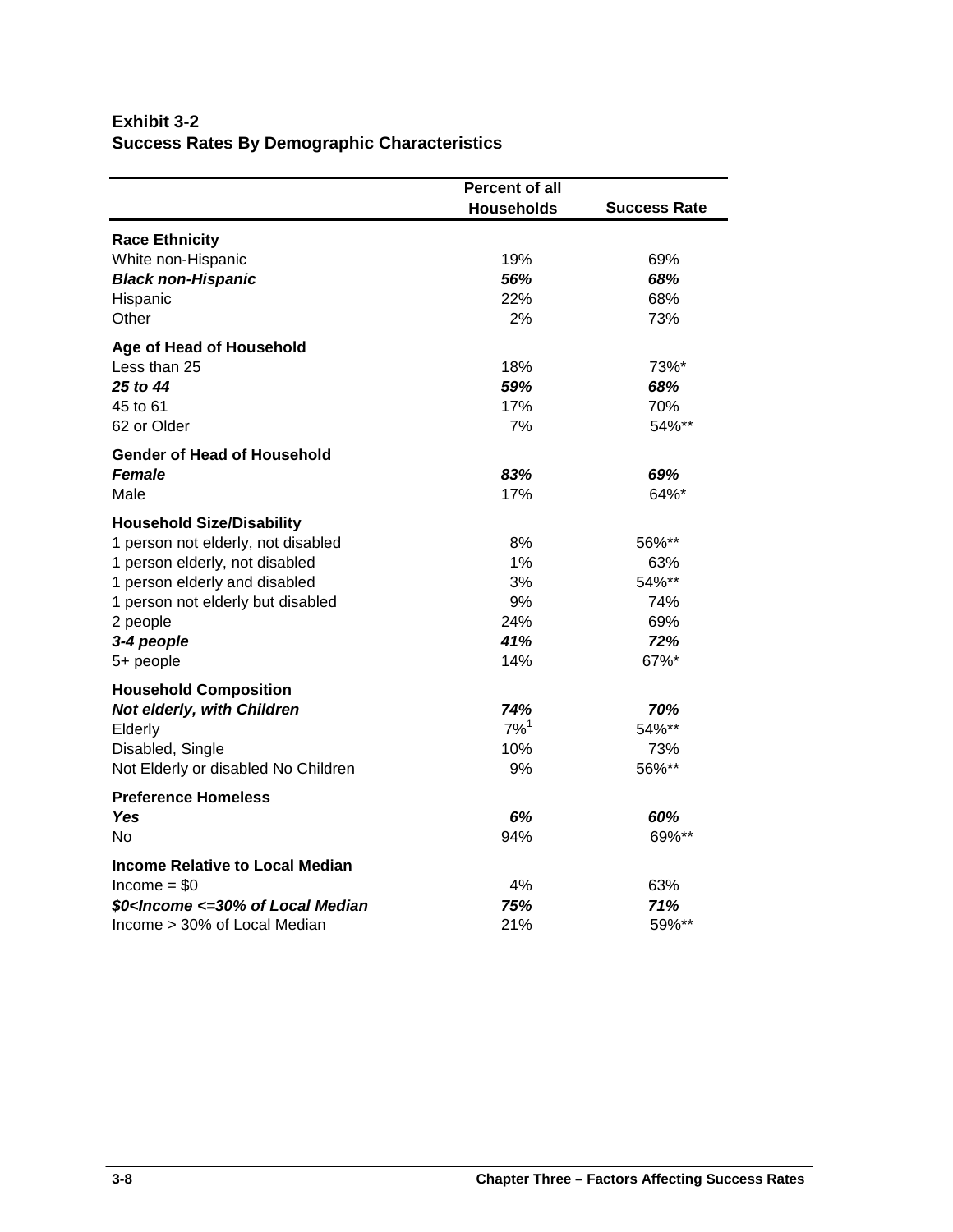#### **Exhibit 3-2** *(Continued)* **Success Rates By Demographic Characteristics**

|                                 | <b>Percent of all</b> |                     |
|---------------------------------|-----------------------|---------------------|
|                                 | <b>Households</b>     | <b>Success Rate</b> |
| <b>Primary Source of Income</b> |                       |                     |
| Wages                           | 44%                   | 69%                 |
| Social Security                 | 24%                   | 66%                 |
| Welfare                         | <b>24%</b>            | 71%                 |
| Other (includes combinations)   | 5%                    | 71%                 |
| Total Income is zero            | 4%                    | 63%                 |

 percent of the voucher holders in this study and 6 percent of the voucher holders in the 1993 study were elderly. Some possible reasons for this difference are: elderly people have lower exit rates for the program, <sup>1</sup> MTCS data indicate about 15 percent of Section Recipients in the nation are elderly. However, only 7 near-elderly people who become participants age into the elderly category; or smaller urban PHAs or rural PHAs (not in this study) have a higher share of elderly recipients.

 Sample Size: 2,609. Weighted to reflect national totals Source: Enrollment, Successful Lease-up and Unsuccessful Enrollee Data modules from Tracking System.

Signifies difference in success rate between category and reference category (in bold and italics) statistically significant at the10% significance level.

\*\* Signifies difference in success rate between category and reference category (in bold and italics) statistically significant at the 5% significance level.

**Gender of Head of Household.** The vast majority (83 percent) of households were headed by females. Although the success rate for households headed by females (69 percent) was similar to the rate for households headed by males (64 percent), this 5 percentage point difference is statistically significant at the 10 percent significance level.<sup>31</sup> However, the regression showed no relationship between gender and the probability success once other factors were controlled for.

 **Household Size.** The raw success rate varied somewhat by household size. A priori we might expect that larger households would have a lower success rate because they need larger units, which are reportedly harder to find in some markets. In fact, the study showed that both some categories of single person households as well as large households had lower success rates than households with 2 to 4 people. Households with 2 to 4 people had success rates between 69 and 72 percent, compared with 67 percent for households with 5 or more people.

The regression model included a separate variable for large household size (5 or more people). Consistent with our original expectations, larger households had a lower likelihood of success. At the mean success rate, being in this group reduced the probability of success by about 7 percentage points.

 $31$ Excluding NYC, the national success rates for males is 67 percent and females is 70 percent. This difference is not statistically significant.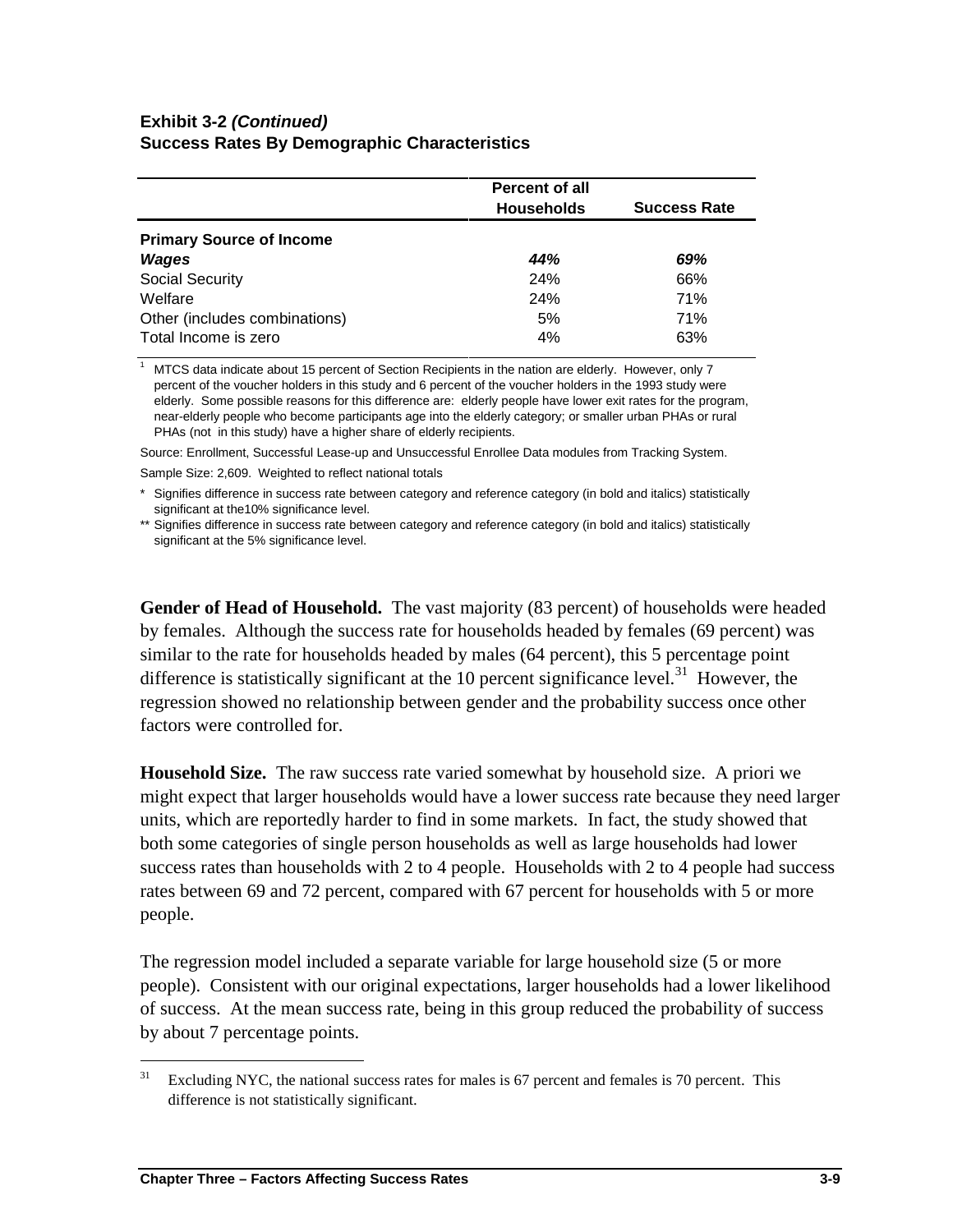Two types of single-person households had significantly lower success rates: non-elderly, non-disabled individuals (56 percent) and disabled, elderly individuals (54 percent). At 74 percent, single non-elderly, disabled people had the highest success rates of all. $^{32}$ 

**Household Composition**. Based on preliminary analysis, we have grouped household composition into four groups:  $33$ 

- Non-elderly households with children, regardless of disability status;
- Elderly households, regardless of disability status and household size;
- Disabled single households; and
- Households with no children, no disabled members and no elderly members, regardless of household size.

Nearly three quarters (74 percent) of the households included children. The success rate for this group was 70 percent. Households comprised of single disabled members had the highest average success rate of 73 percent. This is contrary to the expectation that disabled households would have a harder time searching and finding units they could rent. Their higher success rate may be due to special assistance they receive.

As discussed above, at 54 percent, elderly households had the lowest probability of success, perhaps due to the difficulties in searching for units. The regression model found that at the mean success rate, being in this group reduces the probability of success by about 14 percentage points.<sup>34</sup>

Another group with a significantly lower likelihood of success is households with no elderly or disabled members and no children. These households comprise 9 percent of all voucher holders. They are primarily extremely low-income, more likely to be male-headed, to be age 45 to 61, and have zero income. They are also much more likely to have moved up the waiting list based on a preference for homelessness and/or to be from New York City. The

 $\overline{a}$ <sup>32</sup> The elderly are discussed under age above, and non-elderly, non-disabled are discussed under household composition below.

<sup>&</sup>lt;sup>33</sup> Other groupings were considered. For example, we initially thought that single parent households would were identical. Similarly, disability status was not correlated with success for households with children differ from households with children and 2 or more adults, but found that success rates for the two groups present.

 $34$  See Appendix D for the derivation of the estimate.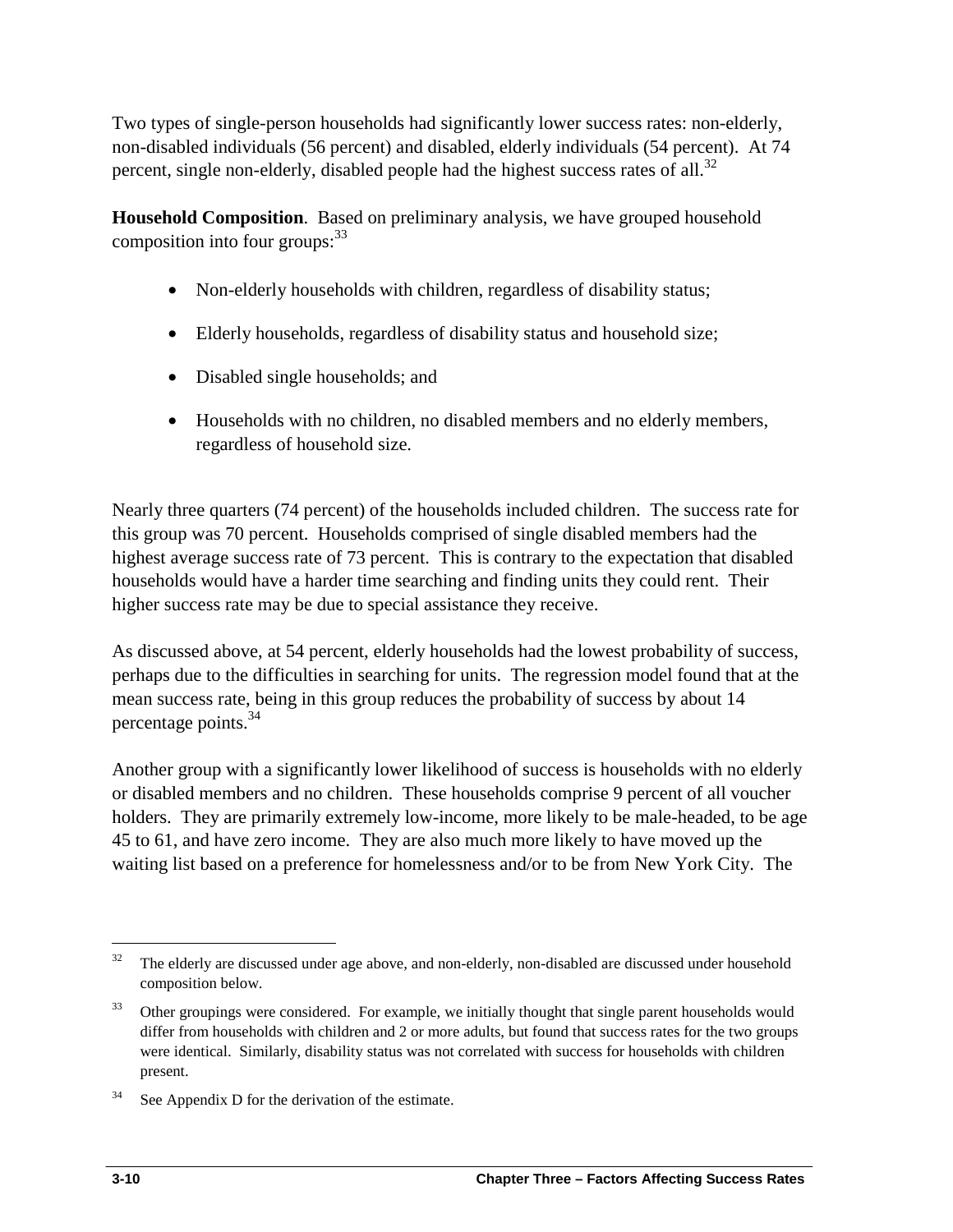regression model found that at the mean success rate, being in this group reduces the probability of success by about 11 percentage points.  $35$ 

**Preference Due to Homelessness.** We do not have direct information on the homeless status of voucher holders, only information on whether they had a preference due to homelessness. Six percent of voucher holders had such a preference. These households had a lower success rate (60 percent) compared with other households (69 percent). However, this difference is not statistically significant at the 10 percent level, nor is the difference significant in a regression model.

**Income.** Three-quarters of voucher holders had incomes below 30 percent of the local median for their household size. Seventy-one percent of this group succeeded in becoming program recipients. In contrast, only 59 percent of households with incomes greater than 30 percent of local median succeeded. (This difference is statistically significant at the 5 percent significance level.<sup>36</sup>) This is consistent with the expectation that the lower a household's income, the greater the benefit from Section 8, and thus the higher the success rate. $37$ 

Four percent of voucher holders reported no income. The success rate for this group was 63 percent. In spite of the fact that these households receive substantial benefits from the program, they may be viewed as unattractive tenants by potential landlords.

The regression analysis shows that the effects of both high income and zero income on the probability of success remain statistically significant after controlling for other characteristics. Having no income reduces the probability of success by about 10 percentage points, and having income above 30 percent of the local median increases the probability by about 14 percentage points.

**Primary Source of Income.** Wages were the primary source of income for nearly half (44 percent) the voucher holders. The primary source of income for the rest was evenly divided between social security and welfare. Working voucher holders often have less time to search for housing than others and may have more geographic limitations because they need a location convenient to their workplace, so they may be less likely to succeed. However, they

 $\overline{a}$  $35$  See Appendix D for the derivation of the estimate.

 $36$  Differences that are statistically significant at the 5 percent significance level are indicated by an  $*$  next to the corresponding number in the exhibit. If the difference is not statistically significant at the 5 percent significance level, but it is significant at the 10 percent significance, this is indicated by \*\* next to the relevant number.

<sup>&</sup>lt;sup>37</sup> The higher success rate of voucher holders with incomes under 30 percent of the local median suggests that even if PHAs issue less than 75 percent of their vouchers to people with incomes under 30 percent of the median, they can still meet the QWHRA requirement that 75 percent of new recipients have incomes less than 30 percent of the local median.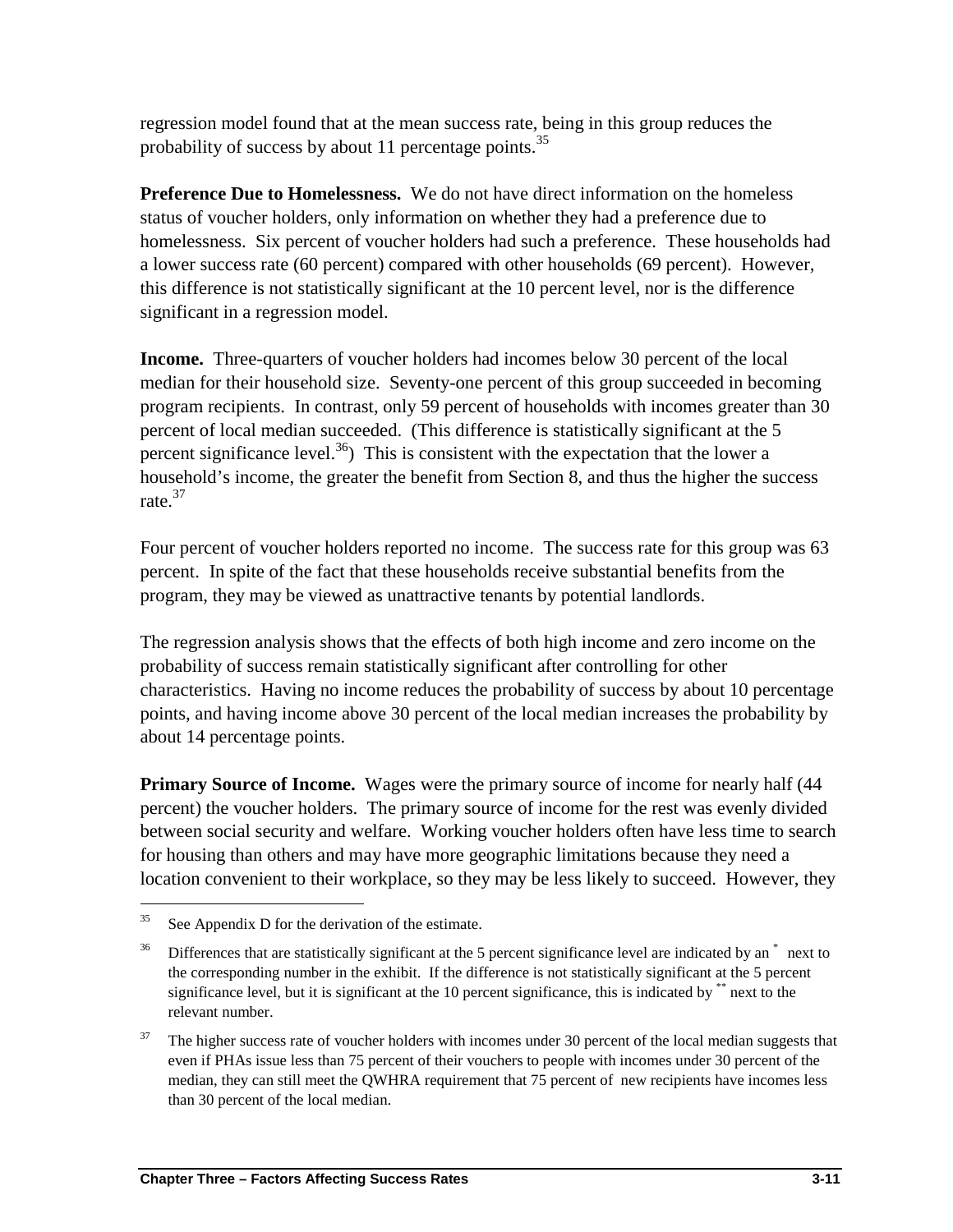may be considered more desirable tenants, which could partly offset this. In fact, the success rate did not vary significantly based on source of income. This result holds in the regression analysis.

 expected to vary quite a bit from agency to agency. PHAs are expected to target services to **Program Category.** As shown in Exhibit 3-3, most voucher holders (71 percent) came directly from the general waiting list. The success rate for this group was 65 percent. The second most common source of participants was the Welfare-to-Work (WtW) program, accounting for 18 percent of program participants. Under WtW, programs may offer services to voucher holders to enhance their ability to find housing that qualifies for the program. The Notice of Funding Availability (NOFA) indicates that such services may be offered but does not offer detailed guidelines on what they might include. The nature of these services can be families for whom housing assistance is deemed critical to the family's ability to successfully obtain or retain employment. Since participants must be motivated to participate in this program and the program may offer additional services to voucher holders, we would expect them to be more likely to succeed in leasing up.

In fact, Welfare-to-Work participants had a statistically significantly higher success rate (77 percent) than participants from the general waiting list. It is not clear whether this is because these families were more motivated or because of the additional services they may have received. Also, WtW sites were reportedly under pressure to make sure that all WtW vouchers were used within a specified time period or risk having them recaptured. If so, this would create an incentive to concentrate resources on WtW voucher holders.

Once household, market and PHA characteristics were controlled for in the regression model, having a Welfare-to-Work voucher still had a positive effect on the probability of success, but the effect was no longer statistically significant.

#### **Exhibit 3-3 Success Rates by Program Category1**

|                             | <b>Percent of All</b> |                     |
|-----------------------------|-----------------------|---------------------|
|                             | <b>Households</b>     | <b>Success Rate</b> |
| <b>General Waiting List</b> | 71%                   | 65%                 |
| Welfare-to-Work             | 18%                   | $77\%**$            |
| <b>Family Unification</b>   | 4%                    | 66%                 |

 $1$  7 percent of program participants had vouchers from small categories, including public housing relocation and Section 8 Optouts/preservation.

Source: Enrollment, Successful Lease-up and Unsuccessful enrollee data modules from Tracking System.

Sample Size: 2,609. Weighted to reflect national totals.

\* Signifies difference in success rate between category and reference category (in bold and italics) statistically significant at the 10% significance level.

\*\* Signifies difference in success rate between category and reference category (in bold and italics) statistically significant at the 5% significance level.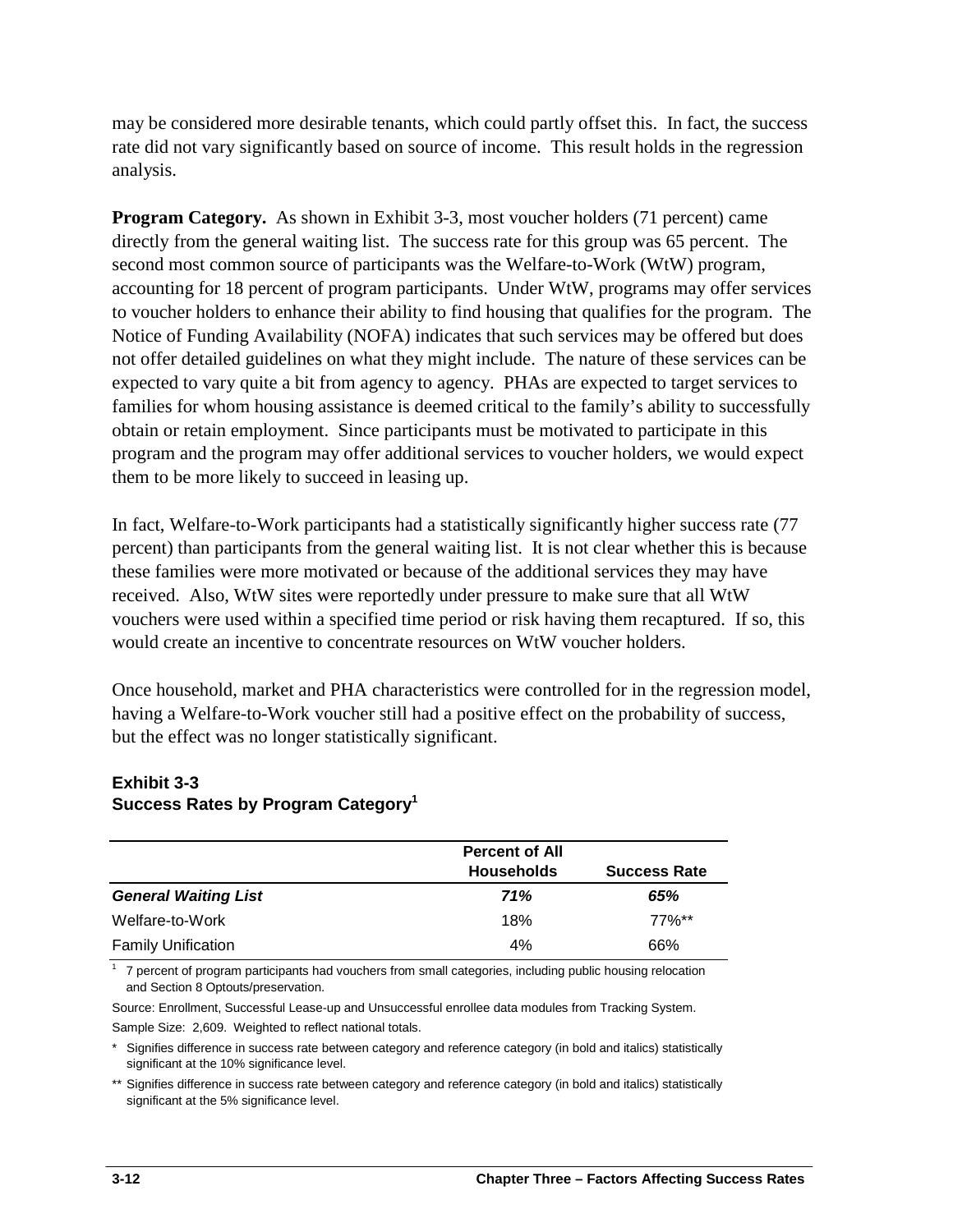Only 4 percent of households received their voucher from the family unification program, which provides housing assistance to families who need it to retain or regain control of a child. The success rate for these voucher holders was similar to the rate for the voucher holders from the general waiting list.

Very few participants were from other special groups such as public housing relocation or Section 8 Optouts or preservation. Therefore, results are not presented separately for these groups.

**Time on the Waiting List.** Households often wait a long time from when they put their names on the Section 8 waiting list until the time they are issued a voucher. As shown in Exhibit 3-4, nearly half of all voucher holders (44 percent) waited a year or more for their voucher, including 20 percent who waited more than three years. Enrollees who are on the waiting list for a longer time may be more likely to lease units because the fact that they have stayed on the waiting list for a long time may be an indication of their motivation and need for Section 8 assistance. On the other hand, after such a long wait they may have found acceptable alternative housing, decreasing their motivation to succeed in the program.<sup>38</sup> In fact, the success rate did not vary by time on the waiting list. The success rate for households that had been on the waiting list less than 90 days was 70 percent, compared with 66 percent for those who had waited between 1 and 3 years and 72 percent for those who had been on the waiting list more than three years. These results hold in the regression model as well.

|                                 | <b>Percent of all</b> |                     |
|---------------------------------|-----------------------|---------------------|
|                                 | <b>Households</b>     | <b>Success Rate</b> |
| <b>Time on the Waiting List</b> |                       |                     |
| Less than 90 days               | 21%                   | 70%                 |
| 90 to 179 days                  | 16%                   | 70%                 |
| 180 to 365 days (one year)      | 18%                   | 65%                 |
| 366 to 1095 days (three years)  | 24%                   | 66%                 |
| More than 1095 days             | <b>20%</b>            | 72%                 |

#### **Exhibit 3-4 Success Rates by Time on the Waiting List**

 Sample Size: 2,609. Weighted to reflect national totals Source: Enrollment, Successful Lease-up and Unsuccessful Enrollee Data modules from Tracking System.

<sup>38</sup> People on the waiting list for a long time may have a higher "no show" rate when invited to a briefing, but this was not investigated in this study. No shows were not included in the voucher holder sample for this study, only households that attended a Section 8 briefing and were issued a voucher are in the study sample.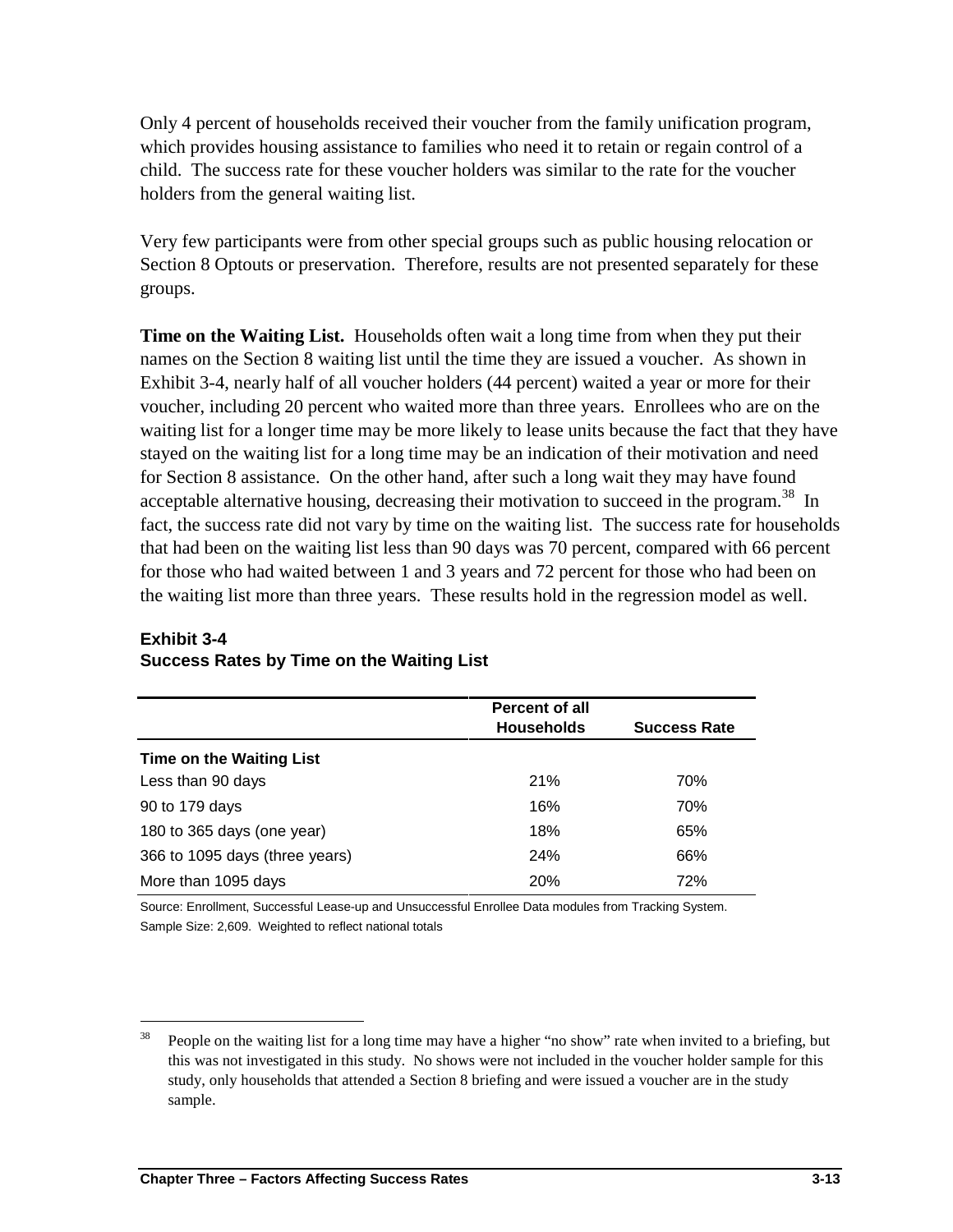### **3.2 Role of Local Housing Markets in Success Rates**

An important goal of this study was to explore the relationship between local housing markets and success rates. Several indicators of local housing markets were used, including estimates of vacancy rates, PHA assessments of the local market, and local Fair Market Rents (FMRs) and Payment Standards (PSs). Exhibit 3-5 presents findings on the relationship between local housing markets and success. Key findings are discussed below.

#### **Exhibit 3-5 Role of Market Factors in Success**

|                                                     | <b>Percent of all</b> |                     |
|-----------------------------------------------------|-----------------------|---------------------|
|                                                     | <b>Households</b>     | <b>Success Rate</b> |
| Market Tightness <sup>1</sup> (Composite measure)   |                       |                     |
| Very tight                                          | 16%                   | 61%                 |
| <b>Tight</b>                                        | 49%                   | 66%                 |
| Moderate                                            | 28%                   | 73%                 |
| Loose                                               | 7%                    | 80%                 |
| Market Tightness <sup>1</sup> (Census weighted Avg) |                       |                     |
| Tight                                               | 6%                    | 64%                 |
| <b>Moderate</b>                                     | 37%                   | 65%                 |
| Loose                                               | 38%                   | 68%                 |
| Very Loose                                          | 19%                   | 71%                 |
| (Missing for 13% of sample)                         |                       |                     |
| PHA perceived Acceptance of Section 8               |                       |                     |
| <b>High Acceptance</b>                              | 30%                   | 73%                 |
| <b>Moderate Acceptance</b>                          | 68%                   | 67%                 |
| Little Acceptance                                   | 2%                    | NA <sup>2</sup>     |
| <b>Anti Discrimination Laws</b>                     |                       |                     |
| Source of income                                    | 17%                   | 76%                 |
| Source of income and Section 8                      | 13%                   | 62%                 |
| <b>Neither</b>                                      | 47%                   | 69%                 |
| Don't Know/missing                                  | 22%                   | 64%                 |
| 2-BR FMR                                            |                       |                     |
| Less than \$600                                     | 31%                   | 71%                 |
| \$600 to \$749                                      | 31%                   | 69%                 |
| \$750 or higher                                     | 37%                   | 66%                 |
| <b>Payment Standard Relative to FMR</b>             |                       |                     |
| PS below FMR                                        | 9%                    | 62%                 |
| <b>PS equal to FMR</b>                              | 67%                   | 70%                 |
| PS greater than FMR, le 110% FMR                    | 17%                   | 66%                 |
| PS greater than 110% of FMR                         | 7%                    | 68%                 |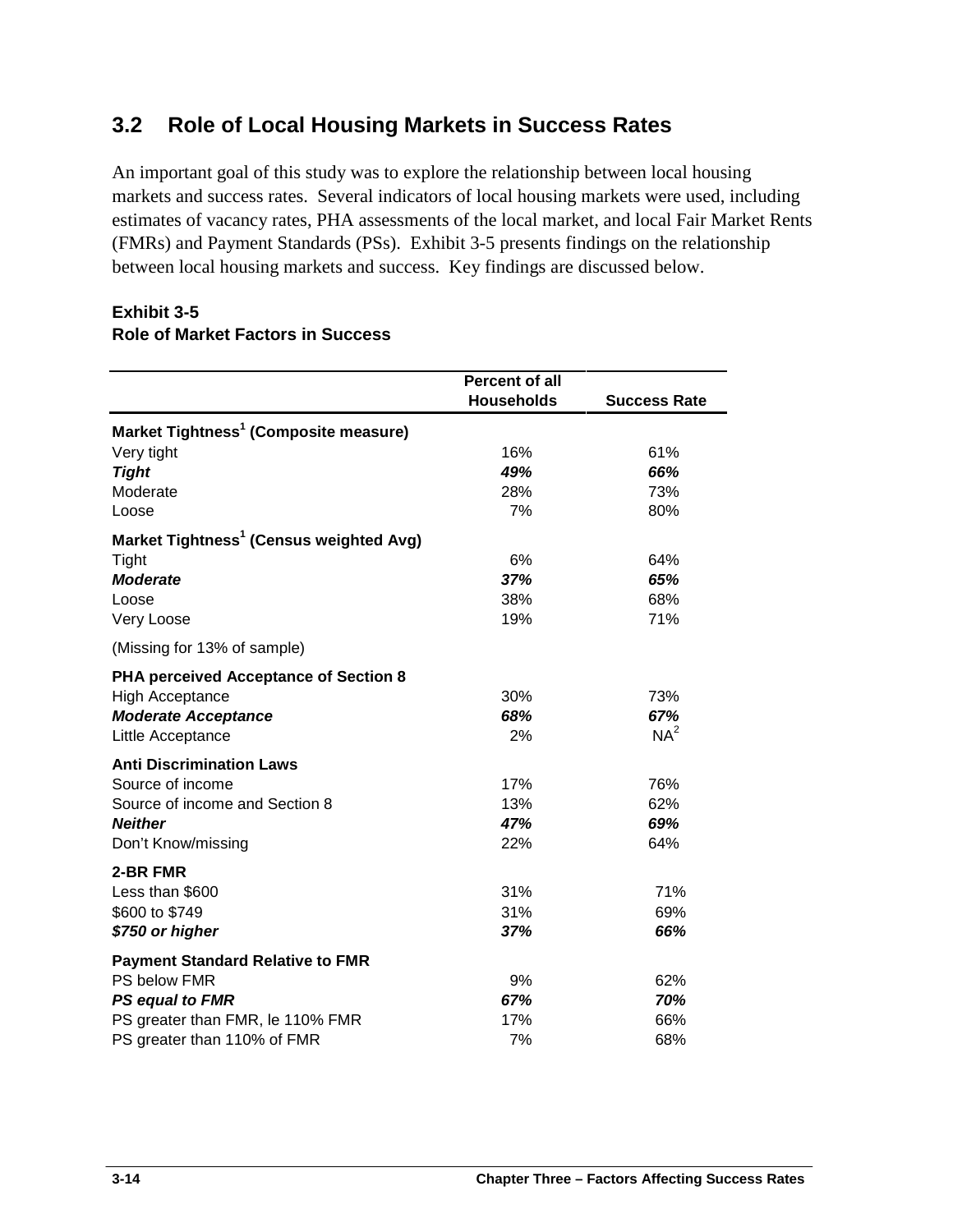|                                                      | <b>Percent of all</b> |                     |
|------------------------------------------------------|-----------------------|---------------------|
|                                                      | <b>Households</b>     | <b>Success Rate</b> |
| <b>Adequacy of Payment Standard</b>                  |                       |                     |
| Too Low                                              | 36%                   | 62%**               |
| <b>About Right</b>                                   | 62%                   | 71%                 |
| Too High                                             | 2%                    | NA <sup>2</sup>     |
| <b>PHA Size</b>                                      |                       |                     |
| Fewer than 2500 vouchers                             | 26%                   | 70%                 |
| 2500-6000 vouchers                                   | 37%                   | 70%                 |
| More than 6000 vouchers                              | 38%                   | 66%                 |
| <b>Percent of Units that Pass Initial Inspection</b> |                       |                     |
| 50% or fewer                                         | 31%                   | 67%                 |
| $51 - 75%$                                           | 49%                   | 70%                 |
| over 75%                                             | 20%                   | 74%                 |

 $1$  Categories correspond to following estimated vacancy rates: Very tight, less than 2%; tight, 2-3.9%; moderate, 4-6.9%; loose, 7-9.9%; and very loose, 10% or above.

 $2^2$  Category includes only one site, so success rate not provided

Source: PHA Survey, Successful Lease-Up and Unsuccessful Data modules from Tracking System, and Census 1999 Homeownership and Rental Vacancy Report.

Sample Size: 2,609. Weighted to reflect national totals

Signifies difference in success rate between category and reference category (in bold and italics) statistically significant at the10% significance level.

\*\* Signifies difference in success rate between category and reference category (in bold and italics) statistically significant at the 5% significance level.

**Vacancy Estimates.** Two vacancy measures are presented in Exhibit 3-5. First, senior researchers from Abt Associates estimated vacancy rates in the portion of the market available to voucher holders. This was done by querying experts in each local market to arrive at a consensus vacancy range: very tight (less than 2 percent), tight (2 to 4 percent), moderate (4 to 7 percent), loose (7 to 10 percent), or very loose (more than 10 percent). Experts contacted included PHA staff, HUD area economists, local realtors, city community planning professionals, housing advocates, and real estate associations.<sup>39</sup> The second measure used was the Census vacancy measure for large metropolitan areas. For this measure, a three year weighted average of the rental vacancy rate was used to smooth out the data, which often vary substantially from year to year.<sup>40</sup> Although it is subjective, the

<sup>&</sup>lt;sup>39</sup> The information for this measure was collected in the fall of 2000, during the same time period voucher holders in the study sample were searching for housing. By deriving the vacancy estimates before final outcomes were known, we eliminated the possibility of biasing the results based on known success rates.

<sup>&</sup>lt;sup>40</sup> The rental vacancy rate was from the U.S. Census 1999 Homeownership and Rental Vacancy Report, Annual Statistics, Table 5, Rental Vacancy Rates for the 75 Largest Metropolitan Areas 1986 – 1999. Because the vacancy rates in some jurisdictions are unstable from year to year and have a relatively large standard error, a weighted average vacancy rate from 1997 to 1999 was used. The 1999 rate was given a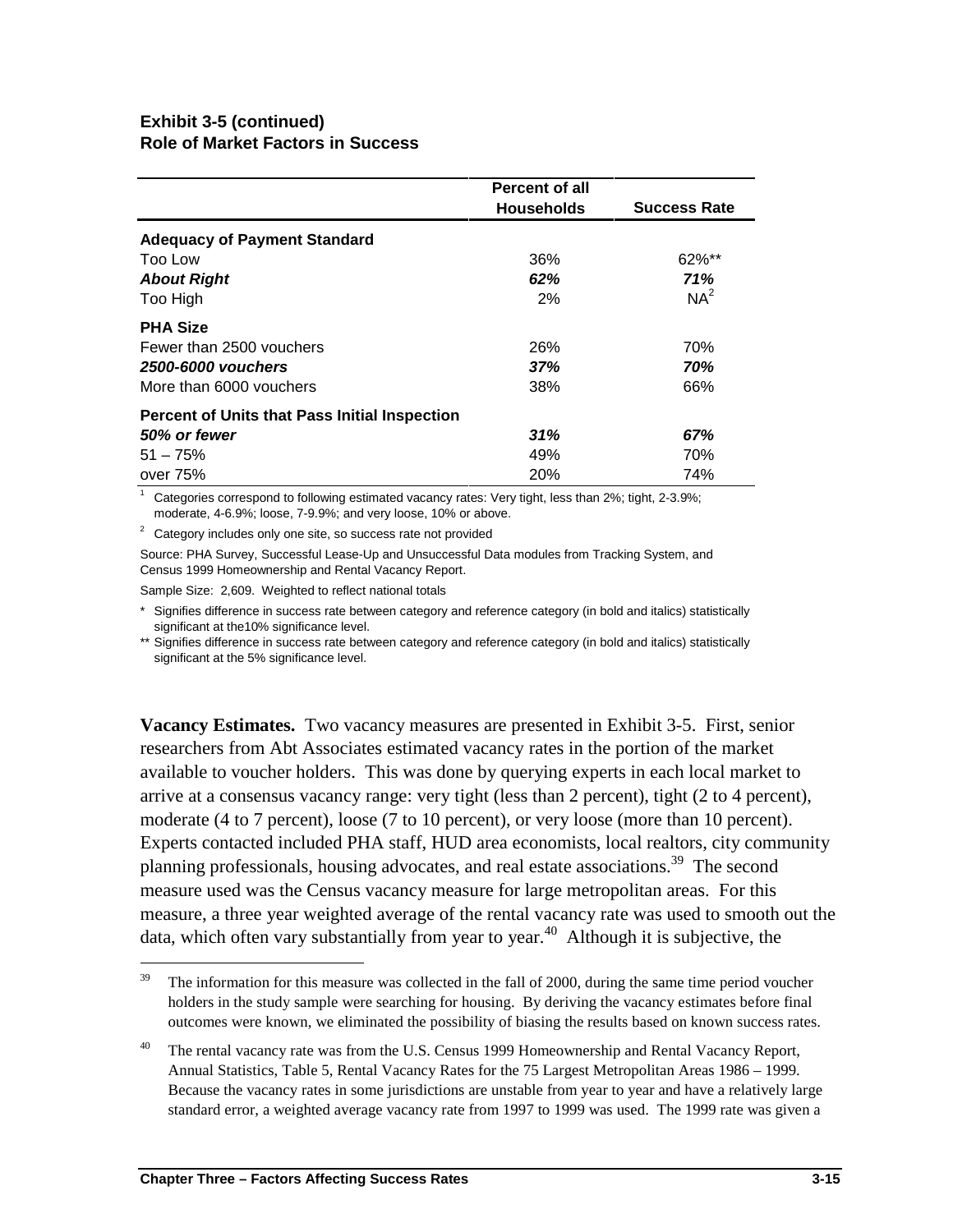measure developed by Abt Associates staff is preferable for two reasons. First, it focuses on units in the rent range relevant to Section 8 voucher holders and the geographic area where the PHA operates its program. In contrast, the Census data cover the full price range of rental units across entire metropolitan areas. Second, Abt Associates researchers obtained estimates for all of the study sites, while the census covers only 87 percent of the households in the study.

As expected, the success rate increased with vacancies. This is more prominent when the composite measure, specific to the relevant part of the market is used, but it is also evident from the Census data. The average success rate was 61 percent for households in very tight markets, 66 percent in tight markets, 73 percent in moderate markets, and 80 percent in loose markets. The difference in success rate between the reference category—tight housing market—and the other categories was not statistically significant. However, the differences between the success rate in very tight markets and the rates in moderate markets and loose markets were statistically significant (results not shown in Exhibit). A similar, but weaker pattern emerged using the Census variable, for which rates ranged from 64 percent in tight markets to 71 percent in very loose markets.

Even after controlling for other factors, the regression model shows that vacancy rates continued to play the expected role in success rates. Relative to the reference category (tight market), having a voucher in a very tight market did not have a statistically significant effect on the likelihood of success. However having a voucher in a moderate market increased the likelihood by about 9 percentage points, and having a voucher in a loose market increased the probability by about 14 percentage points. $41$ 

Not surprisingly, in addition to lower success rates, search times were longer in tight markets. The average search time was 93 to 94 days in very tight and tight markets, compared with 69 days in moderate markets and 59 days in loose markets. More than half of successful households in moderate or loose markets succeeded within 60 days, and only 13 percent took more than 120 days. In tight and very tight markets, only about one third of successful households found their units within the first 60 days, and for more than thirty percent of successful households it took more than 120 days to find units. Exhibit 3-6 provides details on search time by market tightness for successful households.

weight of 0.5, the 1998 rate a weight of 0.3, and the 1997 rate a weight of 0.2. The 1999 rates were also used alone, but the results did not vary materially. At the time these data were collected, 2000 vacancy rates were not available.

<sup>&</sup>lt;sup>41</sup> A regression was also run using the Census Bureau vacancy measure but the coefficients were not statistically significant.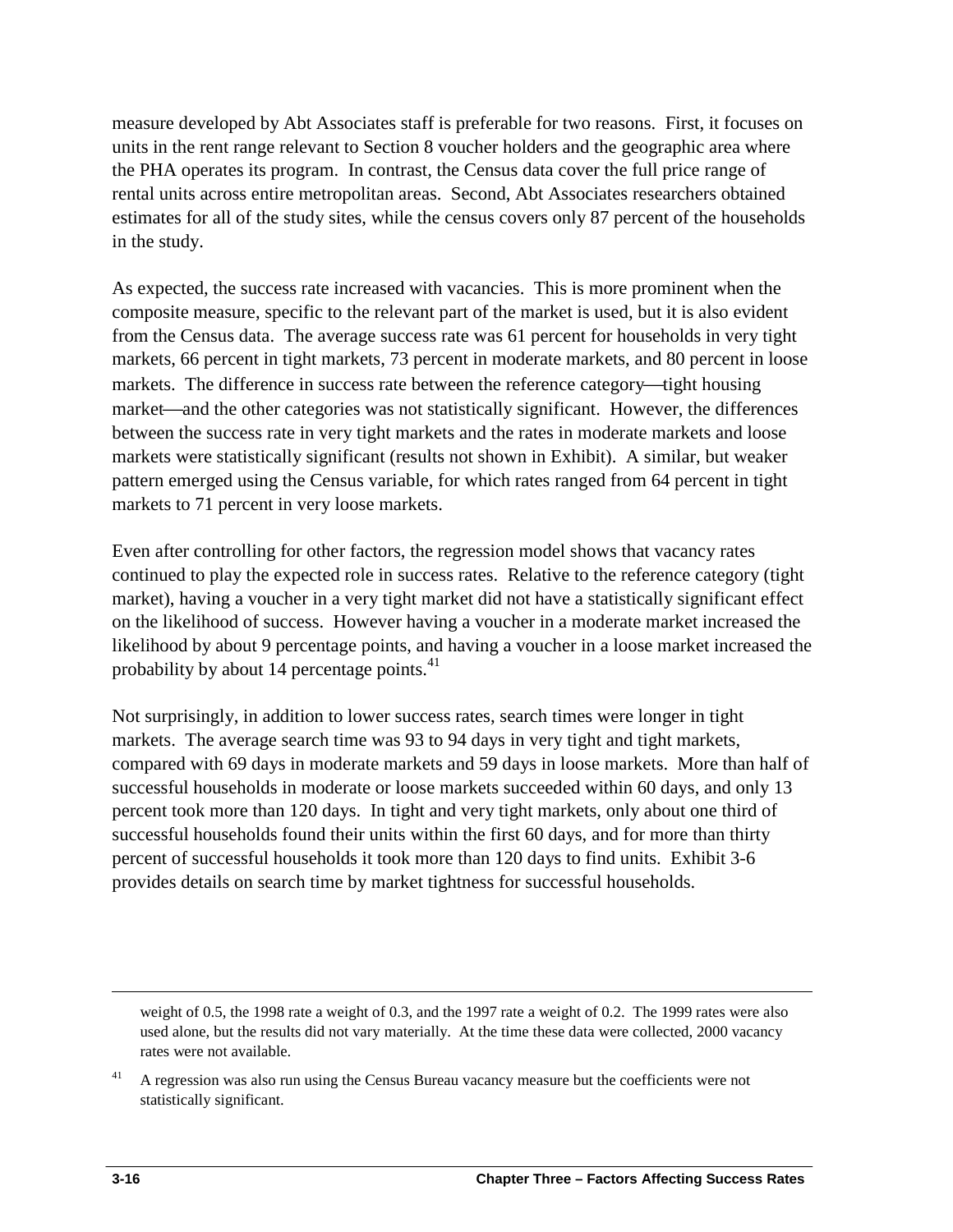## **Time to Lease for Successful Households by Market Tightness**  Very Tight **Moderate Time to Lease Tight Market Hoose Market Loose Market Loose Market Loose Market Loose Market** Less than 30 days 14% 15% 20% 25%

30 to 59 days 26% 20% 31% 35% 60 to 119 days 28% 35% 35% 31% 120 to 179 days 21% 19% 12% 6% 180+ days 3% 11% 11% 11% 3% 3% Average Search Time 94 days 93 days 69 days 59 days

Median Search Time  $\begin{array}{ccc} 76 \text{ days} & \text{82 days} & \text{57 days} \end{array}$  50 days Source: Abt Associates composite vacancy measure, and Successful Lease-Up and Unsuccessful Data modules from Tracking System.

Sample Size: 1,780. Weighted to reflect national totals

**Exhibit 3-6** 

**Landlord Acceptance.** Most voucher holders were in local market areas in which PHA staff thought there was a moderate degree of landlord acceptance of the program. Not surprisingly, the success rate for these voucher holders (67 percent) was lower than in PHAs where staff thought there was a high degree of acceptance of the program (74 percent). The difference was not statistically significant.

**Anti Discrimination Laws.** Some jurisdictions have laws that prohibit discrimination in renting units based on source of income and/or receipt of Section 8. About 22 percent of voucher holders were in PHAs where staff interviewed for this study did not know about local laws. The success rate was 76 percent among voucher holders in jurisdictions with protection based on source of income, 62 percent when both source of income and receipt of Section 8 were protected, and 69 percent when neither was. Although the raw differences shown in the table were not statistically significant, the regression shows that, all else equal, enrollees in programs that are in jurisdictions with laws that bar discrimination based on source of income (with or without Section 8) had a statistically significantly higher probability of success of over 12 percentage points.

**Fair Market Rents.** The success rate did not vary by the absolute level of the FMR. In high FMR areas the success rate was 66 percent, and in low FMR areas the success rate was 71 percent.<sup>42</sup>

**Adequacy of Payment Standard.** Most voucher holders (67 percent) were in PHAs which set the payment standard at the FMR. At 70 percent, the success rates in these PHAs were slightly higher than in PHAs with payment standards either below or above the FMR, (62 and

 $42$  Based on the results of the crosstabulations, this variable was not included in the regression model.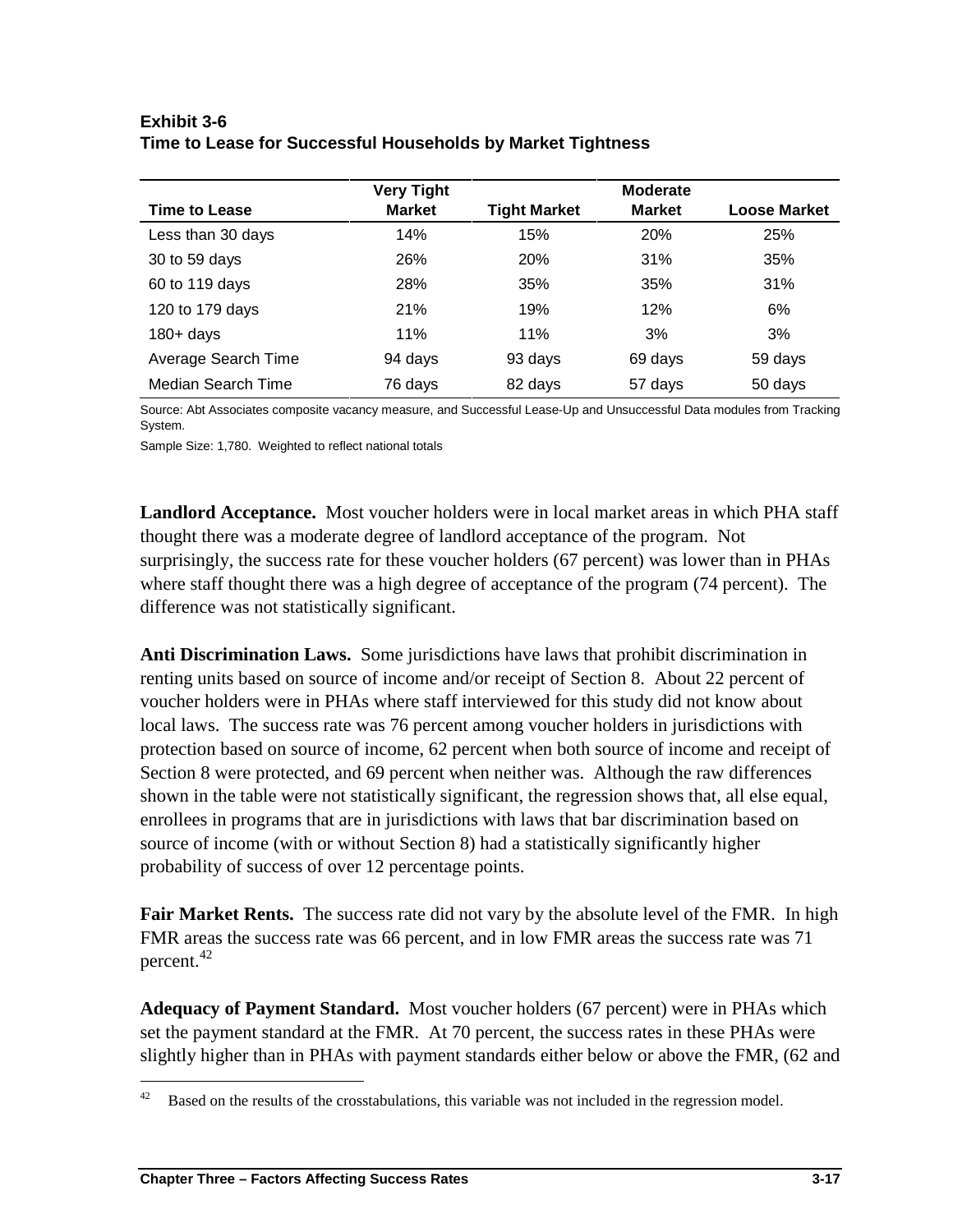66 percent). These differences were not statistically significant in the crosstabulations. However, once other factors were controlled for, having a voucher from a PHA with a payment standard either below the FMR or between 101 and 110 percent of the FMR was associated with a statistically significantly lower likelihood of success.

Another potential indicator of market condition is the PHA's perception of the adequacy of the payment standard. Most voucher holders (62 percent) were in jurisdictions in which PHA staff thought the payment standard was about right. Not surprisingly, the success rate for voucher holders in jurisdictions where PHA staff thought the payment standard was too low (62 percent) was statistically significantly lower than for voucher holders in jurisdictions where the PHA thought the payment standard was about right (71 percent). The result was not statistically significant in the regression analysis, though it still shows a negative effect of the perceived low payment standard on success.

**PHA Size.** Both the crosstabulations and the regression model show that there appears to be no correlation between PHA size and probability of success.

**Percent of Units that Pass Initial Inspection.** As part of the PHA questionnaire, PHAs were asked to estimate the proportion of units presented for inspection that passed their first housing quality standards (HQS) inspection (without needing to be reinspected). This variable is used as a proxy for housing quality in the local jurisdiction, on the assumption that the higher the proportion of units that pass initial inspection, the better the local stock. (It could also indicate leniency on the part of the PHA.) About one third (31 percent) of voucher holders were in PHAs where no more than half of all units passed on the first inspection. The success rate for these voucher holders was 67 percent. Voucher holders in PHAs where the majority of units passed HQS on the first inspection had a higher success rate (70 to 74 percent), though this difference was not statistically significant. However, once other factors were controlled for in the regression, the difference was significant.

## **3.3 Success Rate by PHA Practices and Procedures**

As part of the data collection effort we interviewed Section 8 staff in each sampled PHA to obtain information about practices and procedures that might affect success. Exhibit 3-7 presents the success rates for enrollees based on the practices and procedures reported by their PHAs.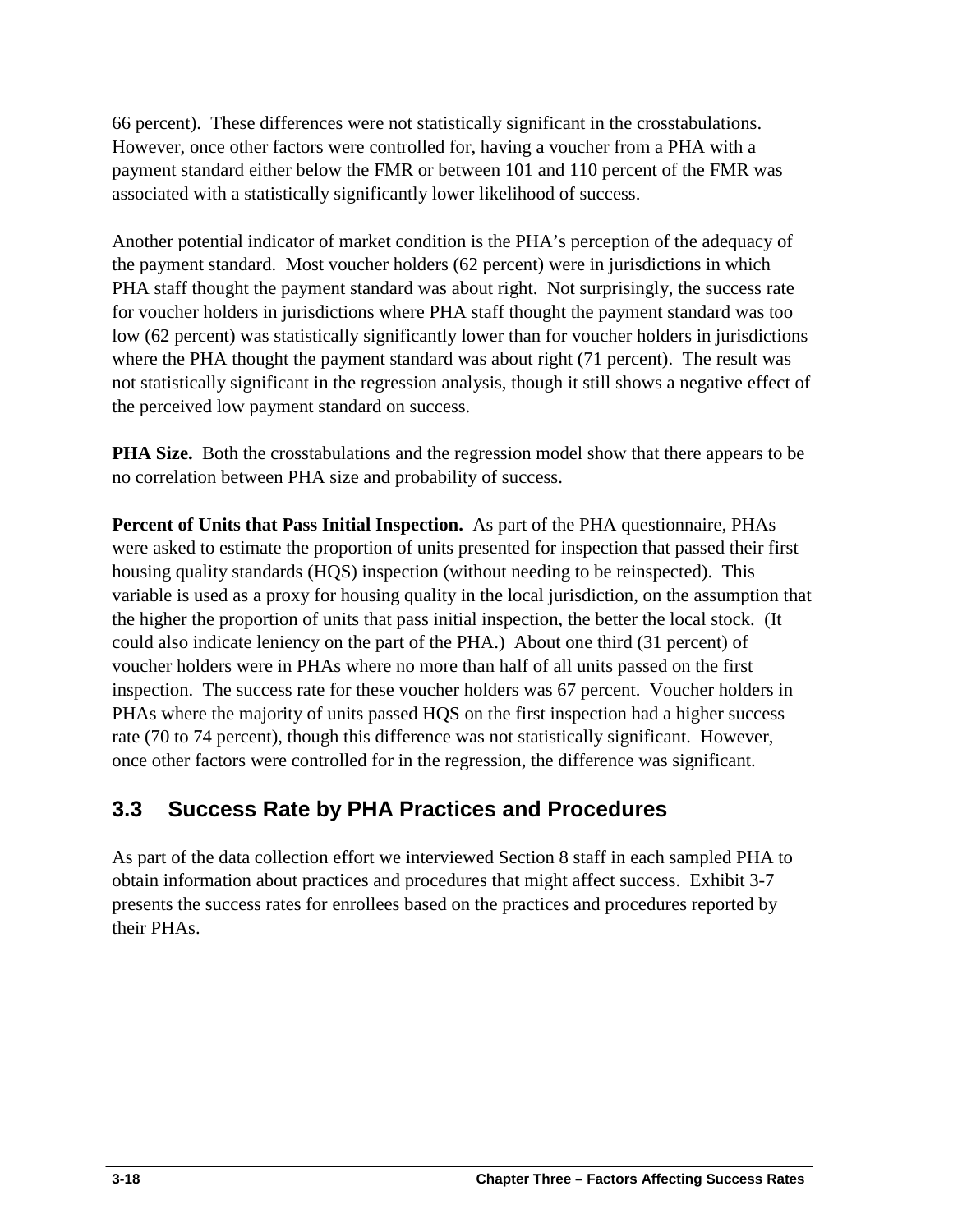#### **PHA Practices and Procedures That May Affect Success Exhibit 3-7**

|                                                                                                 | Percent of all    |                     |
|-------------------------------------------------------------------------------------------------|-------------------|---------------------|
|                                                                                                 | <b>Households</b> | <b>Success Rate</b> |
| <b>Briefing size</b>                                                                            |                   |                     |
| <b>Individual Briefing</b>                                                                      | 12%               | 80%                 |
| Individual and Group Briefings                                                                  | 22%               | 68%                 |
| Group Briefings of <30 people                                                                   | 33%               | 67%                 |
| Group Briefings of 30 or more people                                                            | 33%               | 66%                 |
| <b>Who gets Extension?</b>                                                                      |                   |                     |
| Anyone who requests                                                                             | 37%               | 74%                 |
| Only People who document effort                                                                 | 43%               | 66%                 |
| <b>Only Special Categories</b>                                                                  | 20%               | 63%                 |
| Assistance Denied based on drug or violent criminal arrests or other                            |                   |                     |
| criminal convictions? <sup>1</sup>                                                              |                   |                     |
| <b>No</b>                                                                                       | 18%               | 66%                 |
| Yes                                                                                             | 82%               | 69%                 |
| Assistance denied based on poor landlord reference, poor<br>housekeeping or bad credit history? |                   |                     |
| <b>No</b>                                                                                       | 91%               | 68%                 |
| Yes                                                                                             | 9%                | 74%                 |
| <b>Housing Search Counseling</b>                                                                |                   |                     |
| <b>Available to all Enrollees</b>                                                               | 38%               | 67%                 |
| Available only to Special Programs                                                              | 32%               | 74%                 |
| Not Available                                                                                   | 30%               | 64%                 |
| <b>Vacant Unit Lists or Landlord lists</b>                                                      |                   |                     |
| <b>List Updated Daily</b>                                                                       | 34%               | 70%                 |
| <b>List Updated Weekly</b>                                                                      | 47%               | 65%                 |
| List Updated Monthly or less or not available                                                   | 18%               | 73%                 |
| <b>Outreach to New Landlords</b>                                                                |                   |                     |
| <b>At Least Monthly</b>                                                                         | 34%               | 66%                 |
| Every few Months                                                                                | 33%               | 74%*                |
| At least Annually                                                                               | 11%               | 67%                 |
| Less than once per year or never                                                                | 21%               | 65%                 |

 convictions for other (non-violent and non-drug) crimes. Their responses to these questions was the basis  $1$  PHA staff were asked whether they deny assistance based drug or violent convictions (which almost all do, so there is too little variation to do a cross-tabulation), then they were asked other questions on whether they deny assistance based on: arrests (not convictions) for drug or violent crimes; and for and for arrests or for this variable.

Source: PHA Survey Successful Lease-Up and Unsuccessful Data modules of Tracking System.

Sample Size: 2,609. Weighted to reflect national totals

 <sup>\*</sup> Signifies difference in success rate between category and reference category (in bold and italics) statistically significant at the10% significance level.

<sup>\*\*</sup> Signifies difference in success rate between category and reference category (in bold and italics) statistically significant at the 5% significance level.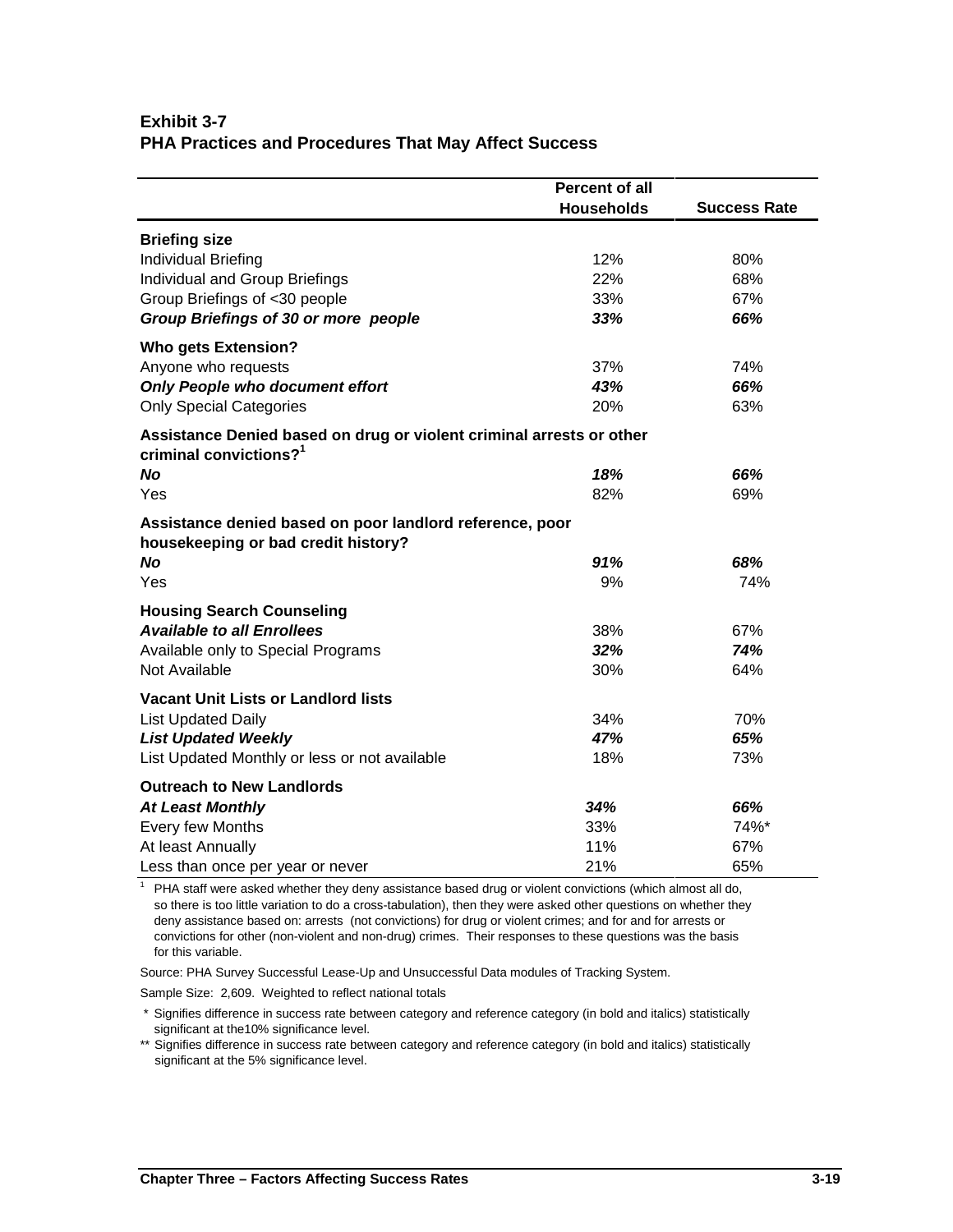**Briefings.** Large group briefings were the most common way voucher holders were introduced to the program and told what they would need to do to find suitable housing and begin receiving assistance. About one third of program participants (33 percent) were from PHAs that held briefings for groups of 30 or more people. Individual briefings were least common. Only 12 percent of participants were in PHAs that held individual briefings. At 80 percent, the success rate for voucher holders in PHAs with individual briefings was higher than for other types of PHAs. Although this difference is not statistically significant in comparing the raw numbers, the regression shows that once other factors are controlled for, having a voucher in a PHA that conducts individual briefings increases the probability of success by about 15 percentage points relative to holding a voucher issued by a PHA that conducts larger group briefings.

Although the raw numbers are nearly identical, having a voucher in a PHA that conducts smaller group briefings of under 30 people, is associated with a lower probability of success of about 10 percentage points. Thus it appears, that individual briefings that provide individual attention, or large group briefings that offer the opportunity to have many questions answered are optimal.<sup>43</sup>

**Extensions.** Voucher holders served by PHAs that offer an extension to anyone who requests one had a higher success rate (74 percent) than holders of vouchers from either PHAs that require documentation of search (66 percent) or give extensions only to special groups (63 percent). The difference is not statistically significant in the simple comparisons or in the regression analysis.

 compared with 68 percent), these differences are not statistically significant. In the **Tenant Screening.** A large majority (82 percent) of all the households received their voucher from PHAs that screened out applicants based on drug or violent criminal arrests or other criminal convictions. (Almost all PHAs reported screening based on violent or drugrelated convictions, so there is no variation across PHAs to explore.) The success rate in these PHAs was slightly higher (69 percent) than in PHAs that did not screen on these types of arrests or convictions (66 percent), though the difference is not statistically significant. Few voucher holders were served by PHAs that screened out applicants based on other characteristics, such as poor landlord references, poor housekeeping or poor credit history (9 percent). While the more rigorous screening was associated with a higher success rates (74 regression analysis none of these tenant screening practices were found to play a significant role in the probability of success.

 $43$ The length and size of the briefings are highly correlated. Individual briefings are much shorter than group briefings, thus briefing length was excluded from the analysis.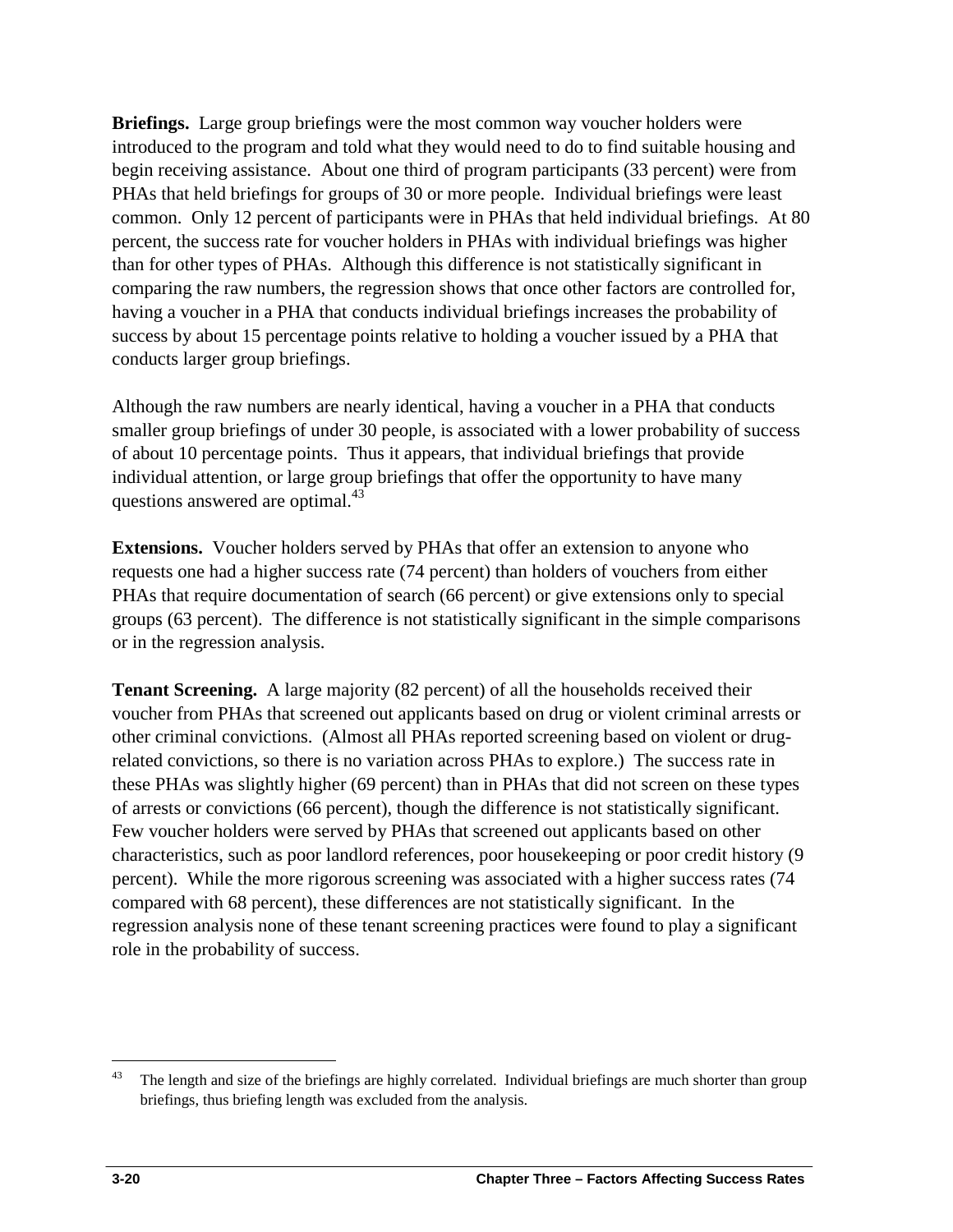**Search Assistance.** Several types of search assistance are offered to voucher holders, including search counseling and lists of vacant units and of willing landlords.<sup>44</sup> We would expect that, all else equal, the more the PHA does to facilitate housing search, the higher the expected success rate. However, PHAs may provide extensive search assistance in response to low success rates, so it is not clear a priori what the relationship is between search assistance and success.

 Housing search counseling was available in 70 percent of sites. In some sites (38 percent) counseling was available to all voucher holders, and in other sites (32 percent) search counseling was available only to voucher holders in special programs. At 74 percent, the success rates were highest when search counseling was available only to participants in special programs, though the difference is not statistically significant. The success rate was 67 percent when PHAs offered search counseling to all voucher holders and 64 percent when counseling was not available. No significant differences were found in the regression model.

All PHAs report either offering lists of units known to be available (vacant unit lists), or lists of landlords that who had expressed willingness to rent to voucher holders. The frequency of update of these lists ranged from daily (34 percent) to weekly (47 percent) to monthly or less (18 percent). The relationship between frequency of updates of lists and success rates is not as expected. The success rate was highest in sites that updated lists monthly or less and lowest in sites that updated lists weekly. These differences are not statistically significant, and the regression also shows no significant effect of frequency of list update on the probability of success.

**Outreach to Landlords**. About 80 percent of voucher holders had PHAs that conducted some sort of outreach to local landlords. There was no consistent pattern between more frequent landlord outreach and success rates. This may be because intensity and quality of the landlord outreach were not measured, just the frequency with which the PHA reported conducting it. The success rate was similar when there was no or infrequent outreach (65 percent), when it was conducted at least monthly (66 percent), or annually (67 percent). The success rate was slightly higher when outreach to landlords was conducted every few months (74 percent). Once other factors were controlled for, outreach every few months continued to be associated with a higher likelihood of success.

<sup>44</sup> Search assistance provided is reported by PHA staff. It only captures whether or not these services are offered, not the intensity or quality of these services or whether or not the voucher holders in the sample took advantage of the service. One measure of overall quality of the PHA's Section 8 Program (although not necessarily of a particular service) is the SEMAP Score, but these scores were not available in time for this study.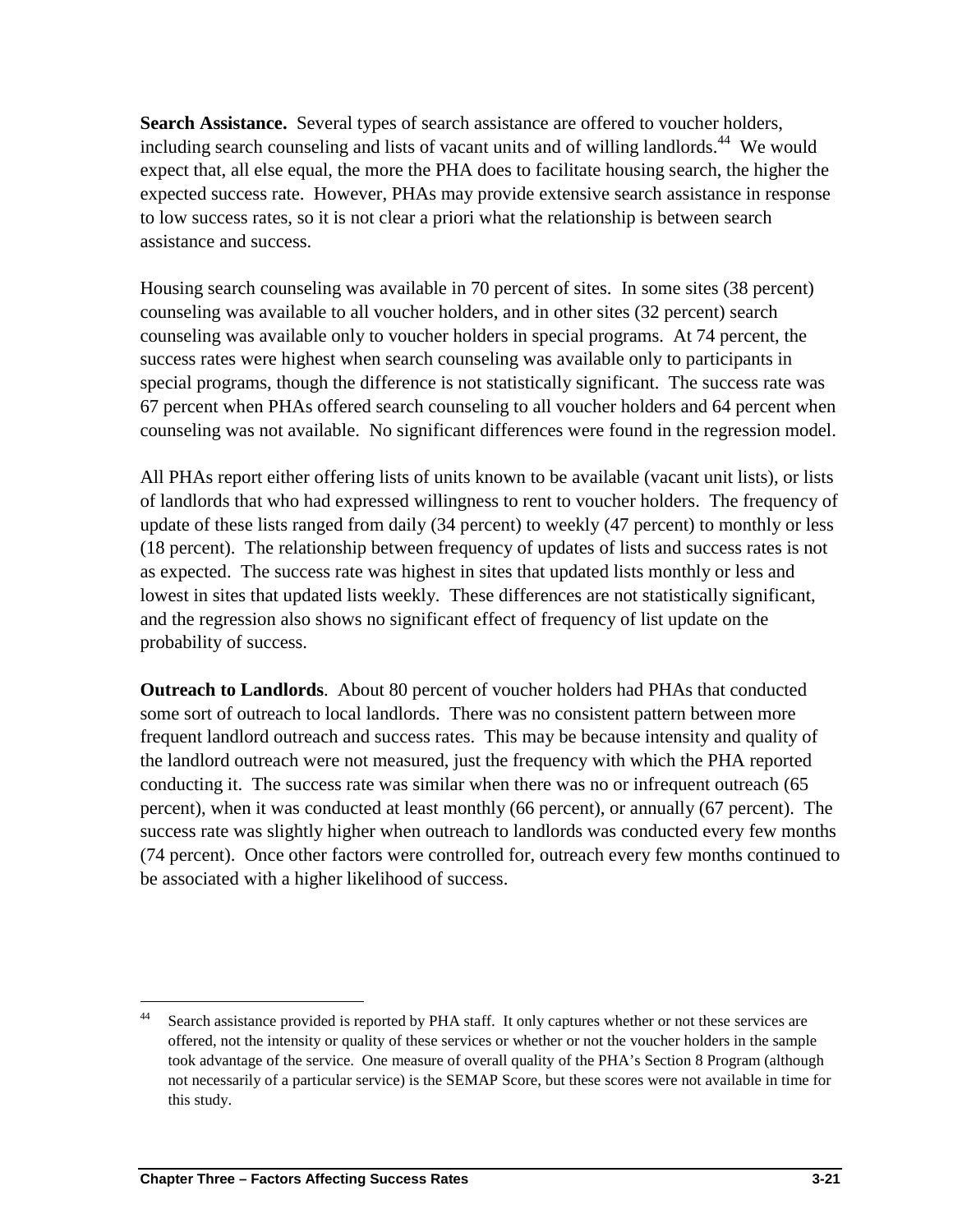## **3.4 Summary of Findings Regarding Factors Affecting Success Rates**

This chapter looked at the relationship between various enrollee, market and PHA characteristics on the probability of voucher holder success in leasing a qualifying unit. Raw success rates were presented for various groups of enrollees, as were the results of a regression model that separated the effects of each characteristic on the likelihood of success.

#### **Household Demographics**

The study found that once other factors are controlled for success rates do not differ by race, ethnicity, gender of the head of household or by disability status of household members.

Success rates did vary by household age, size and composition. Elderly households had lower success rates, perhaps due to the difficulty these households face when searching for units. Households with non-elderly, non-disabled persons and no children also had lower success rates than other household types. These households are generally extremely lowincome households. Compared to other voucher holders, they are more likely to be maleheaded, to be age 45 to 61 and have zero income. They are also much more likely to have moved up the waiting list based on a preference for homelessness or to be from New York City. The regression analysis also showed that, once other factors are controlled for, households with five or more members have a lower probability of success.

Consistent with their higher expected subsidy, households with incomes greater than zero but less than or equal to 30 percent of local median were more likely to succeed than were households with incomes above 30 percent of the local median. In spite of their large expected subsidy, households with no income also had lower success rates, perhaps as a result of their unattractiveness as potential tenants. Success rates did not vary by source of income.

The raw data show that households with Welfare-to-Work vouchers had higher success rates compared with voucher holders from the general waiting list. However, once other factors were controlled for, this difference while still positive, was no longer statistically significant. Time on the waiting list does not appear to be correlated with ultimate success.

#### **Market Factors**

 percent in moderate markets, and 80 percent in loose markets. In addition, search time was As expected, success rates were lower in tight markets compared with looser markets. The average success rate was 61 percent in very tight markets, 66 percent in tight markets, 73 longer in tight markets, averaging 93 to 94 days in both tight and very tight markets, 69 days in moderate markets and 59 days in loose markets.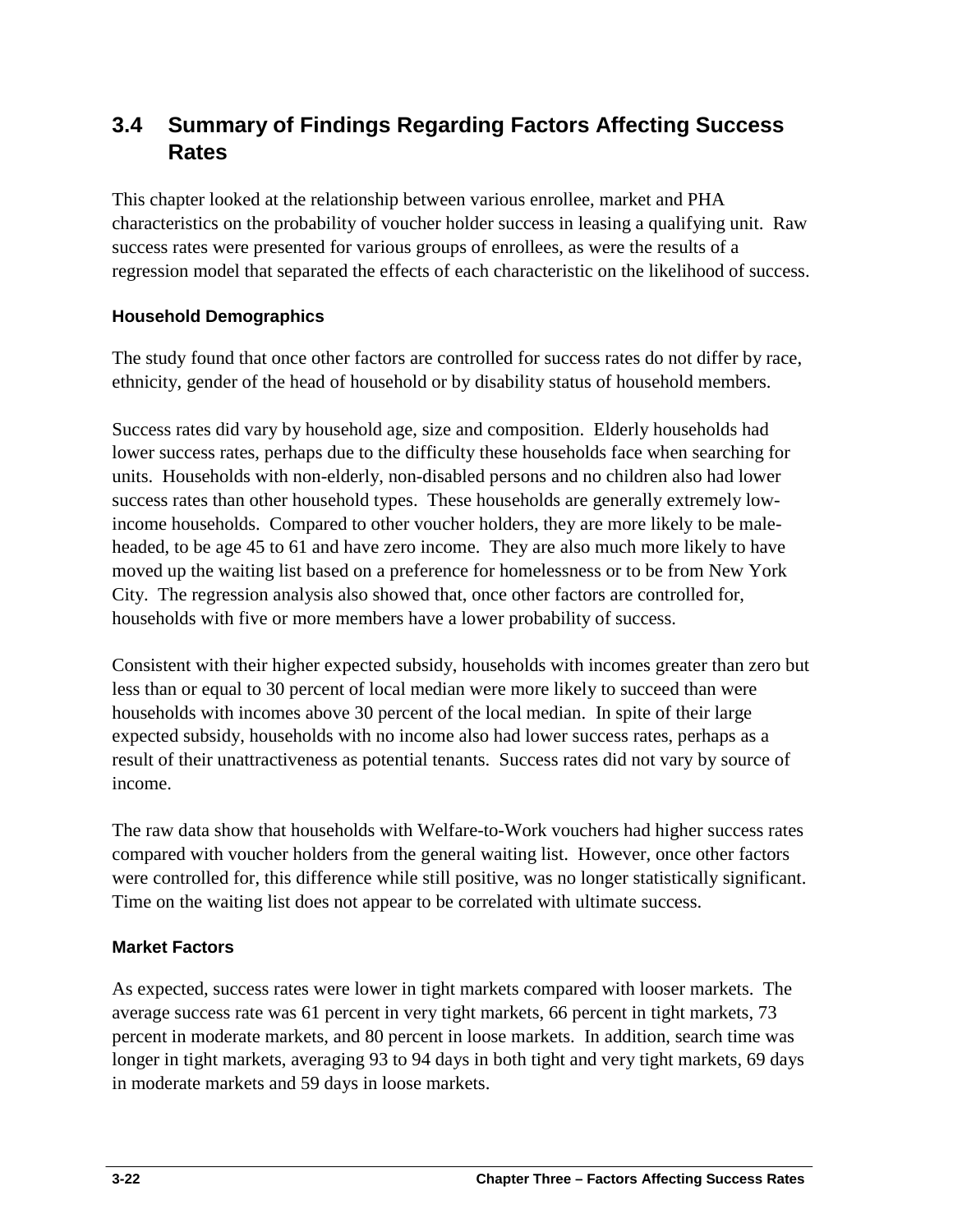Success rates were higher in markets where PHA staff thought landlord acceptance of the program was high and in markets where PHA staff thought the payment standard was adequate, although these results are not statistically significant in the regression. Having a voucher in a market with some sort of protection against discrimination based on source of income also improves the chances of success. Voucher holders from PHAs where the payment standard equals the FMR had a higher probability of success than voucher holders in PHAs with payment standards below the FMR or between 101 and 110 percent of the FMR.

PHA size does not appear to be related to the probability of success.

Having a voucher from a PHA where a large fraction of units pass the HQS inspection on the first try is associated with a higher probability of success. The percent of units that passed the initial inspection was considered an indicator of housing quality in the area, thus the higher the quality of the housing stock, the higher the success rate.

#### **PHA Practices and Procedures**

Success rates were compared based on a range of PHA practices and procedures that were thought to play a role in success, including briefings, extension policies, screening policies, search assistance, and landlord outreach. When comparing raw success rates, the only practice that had a statistically significant association with success was landlord outreach, where being in a PHA that conducted outreach every few months was associated with a higher probability of success.

 be associated with the probability of success. Individual briefings were associated with a In the regression analysis in addition to landlord outreach briefing policies were also found to higher probability, and small group briefings with a lower probability compared with large group briefings. It is not always clear how to interpret the role PHA actions play in success because we do not know whether they are a result of prevailing conditions or whether they are a cause. For example, we do not know whether infrequent landlord outreach is related to higher success rates because somehow infrequent outreach contributes to a higher success rate, or whether it is because these PHAs already have a relatively high success rate and, therefore, do not believe they need to do more frequent outreach. Similarly, regarding other policies (such as search assistance and lists of vacant units or accepting landlords), we do not know if the enrollees in our sample used these tools.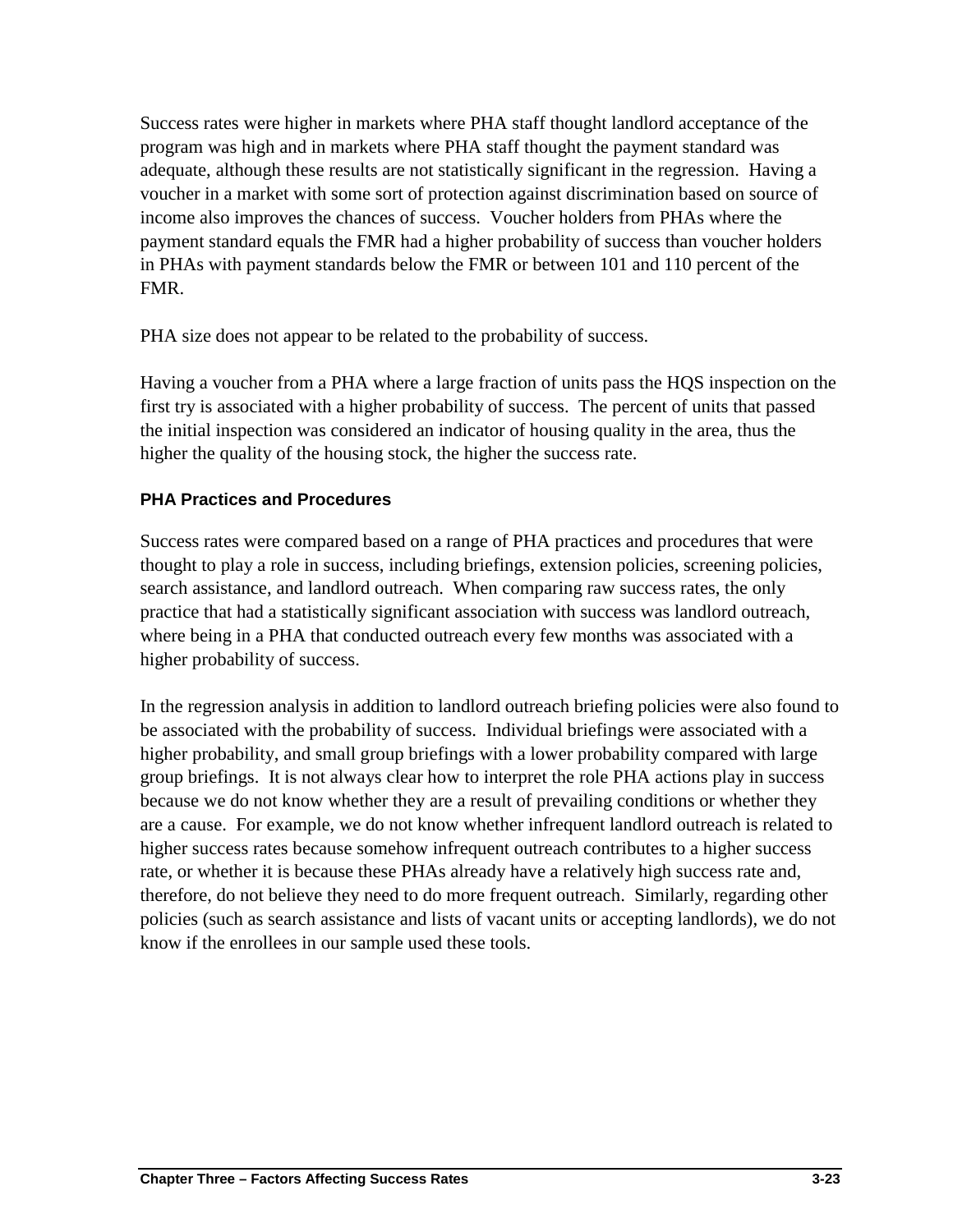## **Chapter Four Development of a System for Tracking Voucher Success Rates**

Previous studies of Section 8 success rates have required PHA staff to enter data onto paper forms. These forms were submitted to the research staff for data entry. This was a labor intensive process for PHAs and researchers, involving redundant rounds of data entry (the PHA on paper and the researchers into an electronic database) and manual reviews for completeness and consistency.

Furthermore, such a data collection system did not provide a simple method for PHA staff to get feedback on the success of their voucher holders. They still had to hand-calculate success rates for any groups they were interested in tracking. If they wanted to know where individual voucher holders or targeted-groups of voucher holders were in the search process (i.e., still searching, waiting for inspection results, leased-up, voucher expired), they had to manually look up each voucher holders' record.

To address these issues, this study developed tracking software that was provided to the sites for entry of characteristics of households and details of their housing search process. The software made it easier for PHAs to participate in the study and also provided them with immediate feedback on the success rates or current status of the voucher holders in the sample. Thus, the study's tracking software served as a preliminary demonstration of a potential ongoing data collection system that would allow PHAs to monitor success rates on a continual basis. Monitoring success rates at the PHA level is useful for several reasons. Section 8 staff need accurate predictions of the share of voucher holders that will lease up, so they can issue an appropriate number of vouchers to maintain high utilization rates and earn full administrative fees.<sup>45</sup> PHA staff also need to know differences in success rates across different types of voucher holders, so they understand how well their program is serving these different groups. Tracking success rates will also allow the PHA to evaluate the effectiveness of various policies and procedures to identify areas for improvement as well as the strengths of their program. Since PHAs earn administrative fees based on the number of subsidized households, not the number of households to whom they issue vouchers, they can save money by increasing their success rates. By increasing their success rate, a PHA can reduce the number of households that need to go through the intake, eligibility determination, and briefing process.

<sup>&</sup>lt;sup>45</sup> At the start of data collection in the spring of 2000, PHA Section 8 staff were asked to estimate their success rate. Over half (26) of the 48 PHA estimates were more than 10 percentage points higher or lower than the actual success rate of their voucher holders tracked for the study. Twice as many PHAs overestimated than underestimated their success rate by more than 10 percentage points (17 overestimates versus 9 underestimates). This suggests PHAs need more accurate information on the success rates of their voucher holders.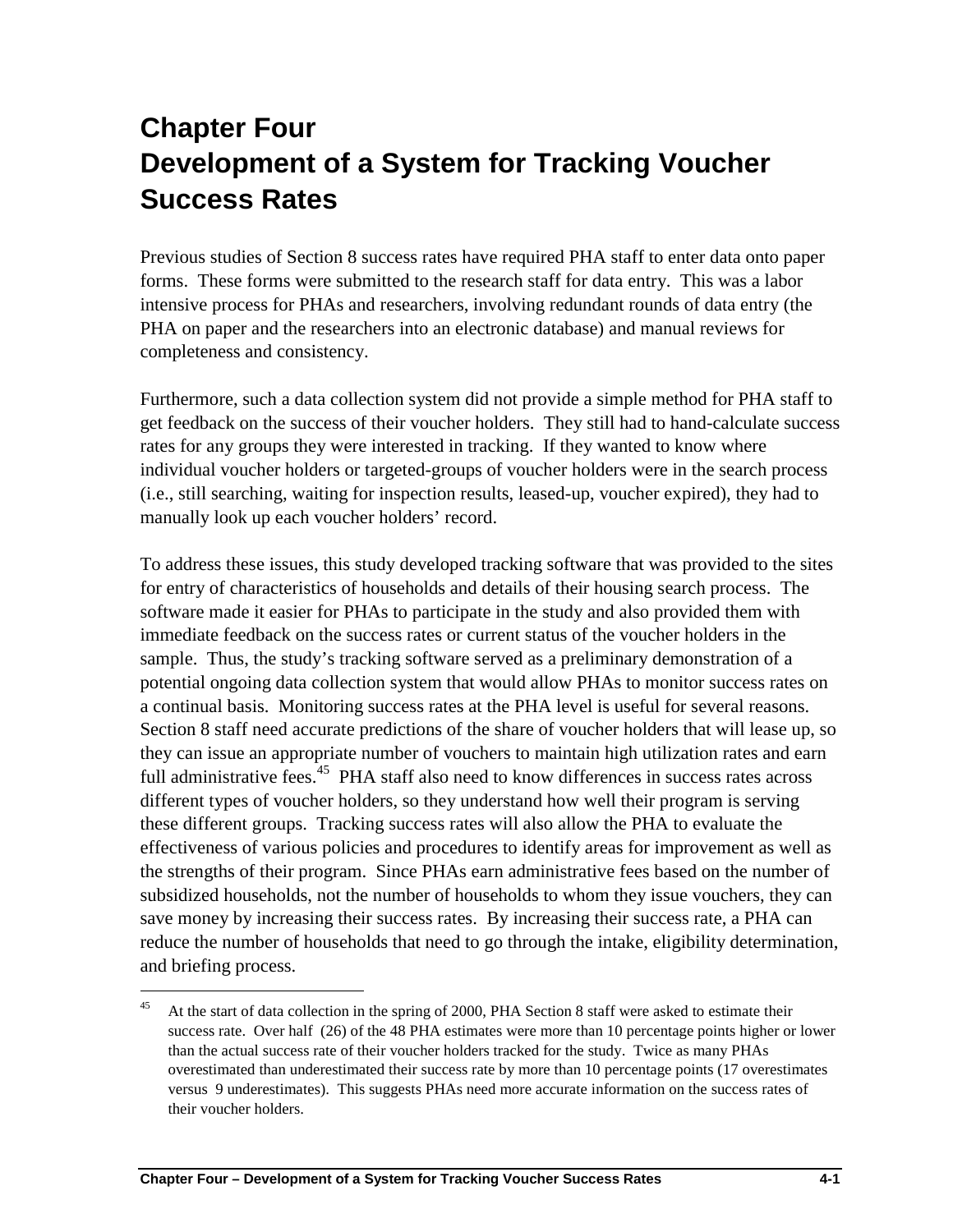In this chapter, we describe the design of the study's tracking system and challenges faced in implementing the system. In the final section, we provide recommendations for further development of tracking systems for use by PHAs or in future studies.

## **4.1 Design of the Study's Tracking System**

The tracking system software was provided to PHAs on a CD-ROM.<sup>46</sup> PHA staff ran the setup program from the CD on a desktop computer, and it automatically installed all the files needed for operating the tracking system.<sup>47</sup> Then, when PHA staff clicked on the tracking system icon, the tracking form appeared on the screen. The first screen allowed a user to choose which voucher holder's record to update or to add a record for a new voucher holder. On the next screen, the user indicated the type of data to be entered: enrollment, extension, inspection, or contract information. The data entered was automatically saved in an ACCESS database. PHA staff were asked to e-mail (or copy to a diskette and mail) the updated ACCESS database to Abt staff once a month.

data in the system.<sup>48</sup> In addition, each PHA was assigned an Abt Associates technical Trainers from the research team walked PHA staff through the installation process as part of the data collection training. PHA staff were also provided with a detailed training manual, with step-by-step instructions on how to install the software and how to enter the requested assistance provider to whom users could call or e-mail if they had any problems using the software.

#### **Technical Guidelines for Developing the Tracking System**

One of the challenges in developing an electronic tracking system is that it needed to be technically compatible with hardware and software at all participating PHAs. Therefore, the system had to:

- require only minimum hardware and operating system technology to work;
- be a stand-alone system that would not require PHAs to have or purchase special software;

 $\overline{a}$ <sup>46</sup> The tracking software was designed and specified by Abt Associates researchers with input from Quadel Consulting Corporation staff. Once specified, the source code was written in Visual Basic 6.0 by programmers from the QED Group, LLC.

<sup>&</sup>lt;sup>47</sup> Installation of the software on a local area network was a little more complicated and required computer savvy PHA staff or someone from the PHA's information technology department.

<sup>48</sup> Climaco, Carissa, Larry Buron, Neelima Grover and Max Shestopalov. 2000. *Training/User's Guide for the Section 8 Housing Choice Voucher Program Tracking System: Version 1.1.* Prepared by Abt Associates and QED Group, LLC for the U.S. Department of Housing and Urban Development*.*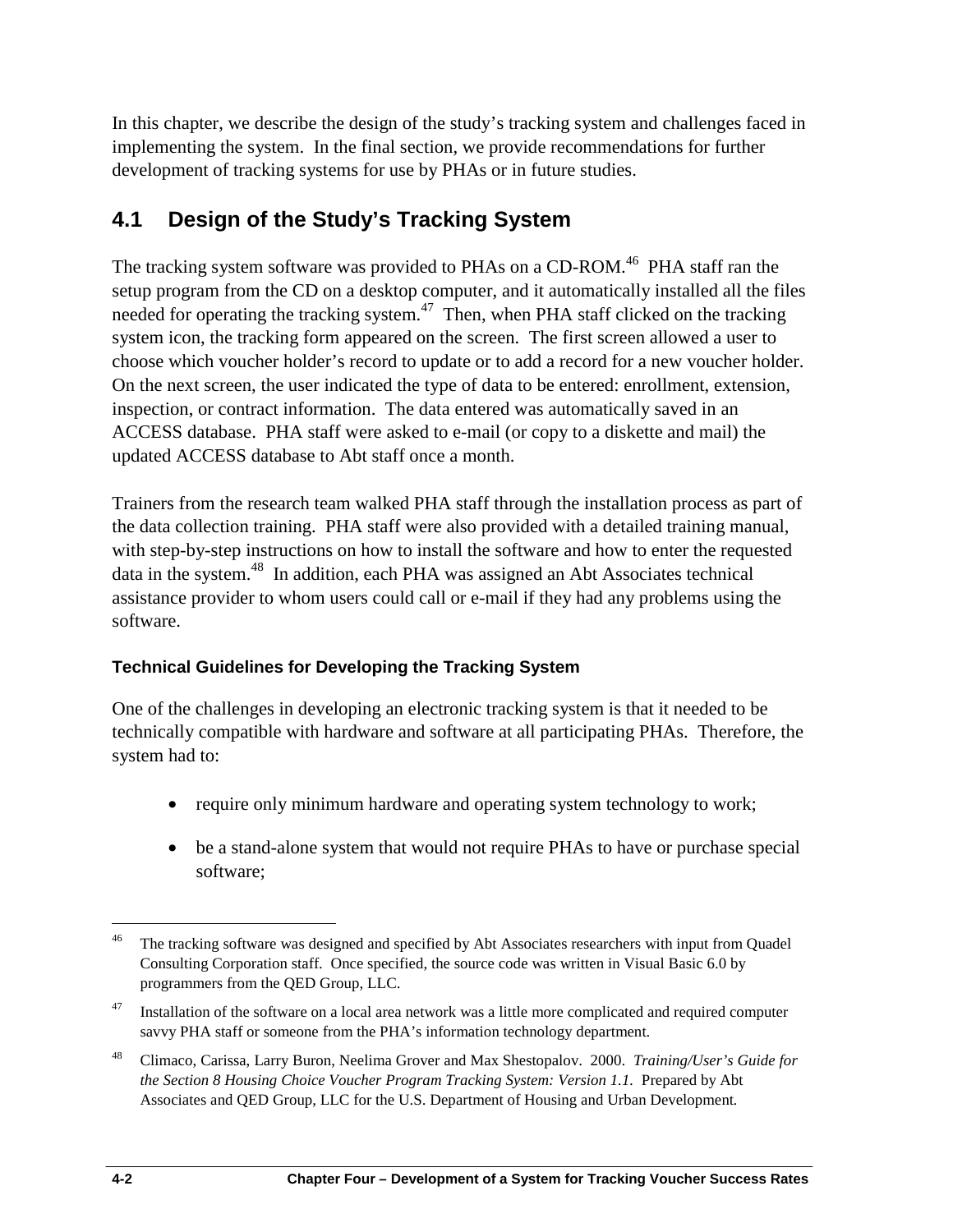- work on both individual desktop computers and on local area networks; and
- be simple enough for computer novices to install and use.

The final tracking system met these requirements, and all participating PHAs were able to successfully install and use the software. All their computer systems met the minimum requirements of a Pentium processor, Windows 95 or a more recent operating system, 32 megabytes of Ram, and 20 megabytes of hard disk space. The study benefited from concern about Y2K problems, which had motivated several PHAs to update their computer systems in 1999. We also developed a paper version of the tracking system in the event that software did not work on a PHA's computer system, or PHA staff preferred paper forms. None of the PHAs chose the paper version.

#### **Guidelines for Making The Tracking System Easy to Use**

To obtain high quality data and minimize the data collection burden for PHA staff, the design of the software had to do the following.

- Accept data in the same format that PHAs collect as part of their normal operating procedures.
- Label all variables with familiar terms and provide the sufficient guidance on the computer screen that users would rarely need to reference the training manual.
- Minimize mistakes by building in automated checks that would query the data entry person before he or she moved to another screen.
- Require a few key pieces of information needed to identify the voucher holder before the record could be saved. This information automatically appeared on every screen for the record to make sure data was being entered for the correct voucher holder.
- Allow PHAs to search the database by name, social security number, or an assigned PHA ID so a user could look up a specific record with whatever identifying information he or she had available for a voucher holder.
- Produce success rate and status reports that PHAs would find useful in their own management of participant flow.
- Be thoroughly tested to find and remove bugs before going live.

All of the data items requested from PHAs were already collected as part of the normal procedures for intake, eligibility determination, extension, inspection, and leasing. To make it easier for PHAs to provide the information, we used the same terminology and categories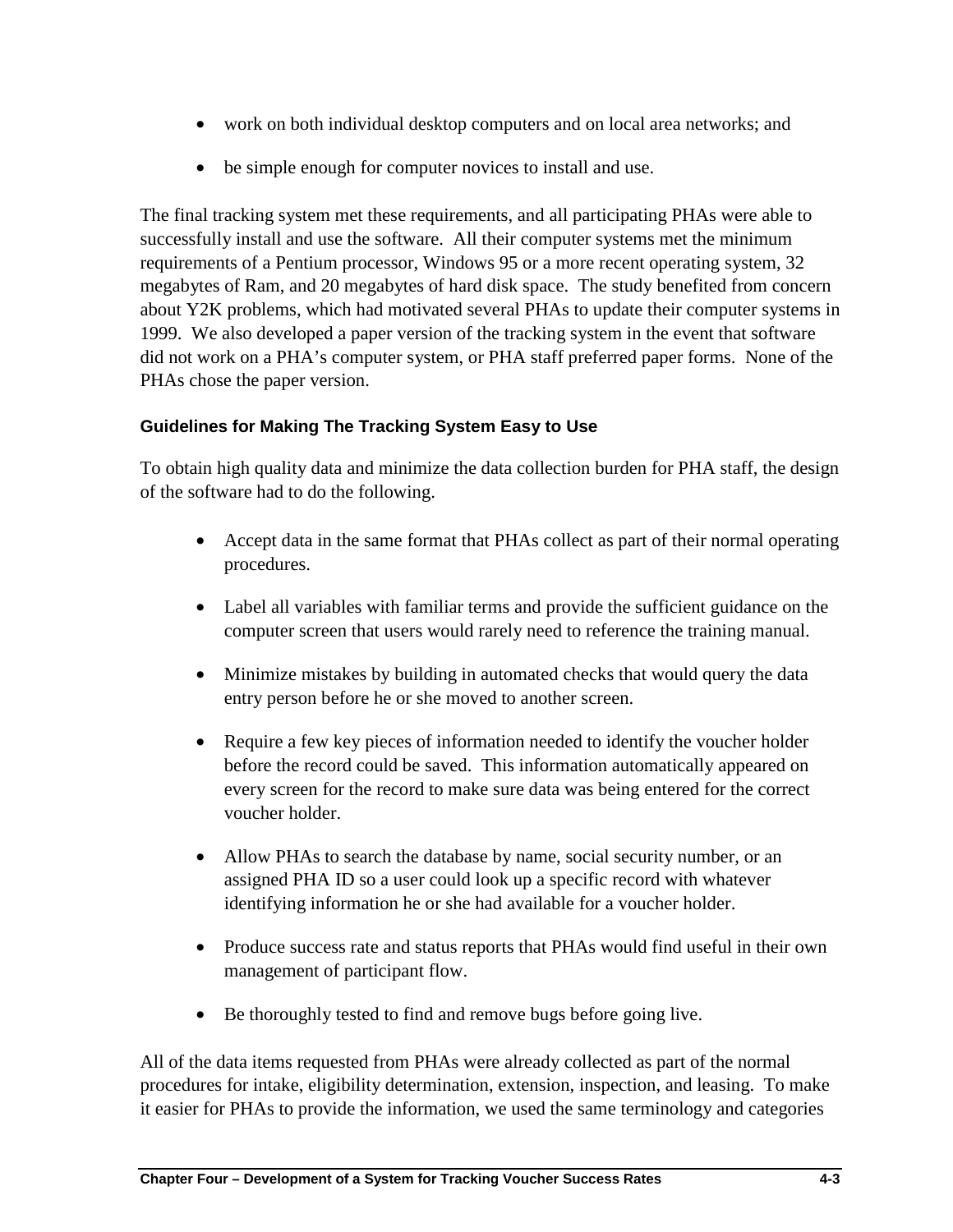required for various HUD forms (e.g., HUD's 50058 form) or otherwise common terminology in administering the program.

Automated checks were built into the software to catch mistakes as they were entered. For example, if the user entered an invalid date or inconsistent information (for example, the sum of the income from various sources did not equal the total income entered), then an error message popped up. The user had to reconcile the information before he or she could move to the next screen. Following the monthly submission of data, research staff did more extensive checks for inconsistencies and brought problems to the PHA's attention so they could be fixed.

To make the tracking system more useful to PHAs, we also built in automated reports. By clicking on the appropriate button, PHA staff could find out how many of their voucher holders were successful, unsuccessful, or still searching for housing. Other reports produced the same information broken down by demographic group or date of voucher issuance. For those still searching, a report could be produced to show whether they had requested a lease approval and, if so, where they were in the process (pending inspection, inspection complete, etc.).

 testing. In the first stage, the staff who designed the software ran the tracking system through A key step in the development of the tracking system was testing and retesting preliminary versions of the system before providing it to all participating PHAs. The objectives of testing the tracking system were to remove bugs that would result in a loss of data, inaccurate data, or frustration on the part of PHA staff who entered the data. There were four stages of a series of pre-designed tests. This testing was done multiple times until the software met all of the pre-designed tests for functionality. In the second testing stage, colleagues with various levels of computer literacy were recruited and asked to test the software on an ad hoc basis. In the third stage, the Quadel Consulting and Abt Associates staff who would be responsible for training PHAs on the use of the tracking system, were trained on its use and asked to test all possible situations they might encounter. After completing the debugging from the first three stages, we asked four PHAs to pilot test the system. These four PHAs were trained and started using the software several weeks before we scheduled training times with the other participating PHAs. The software functioned near perfectly in the pilot test. Only a few minor revisions were made before starting data collection in the other sites.

## **4.2 Challenges in Implementation of the System**

We faced many challenges in actually implementing the tracking system. As expected, the computer literacy levels of users from extremely knowledgeable to new user. A technical assistance person was assigned to each PHA in order to work through the computer literacy issues and software problems that arose. Most inexperienced computer users welcomed the opportunity to become more proficient.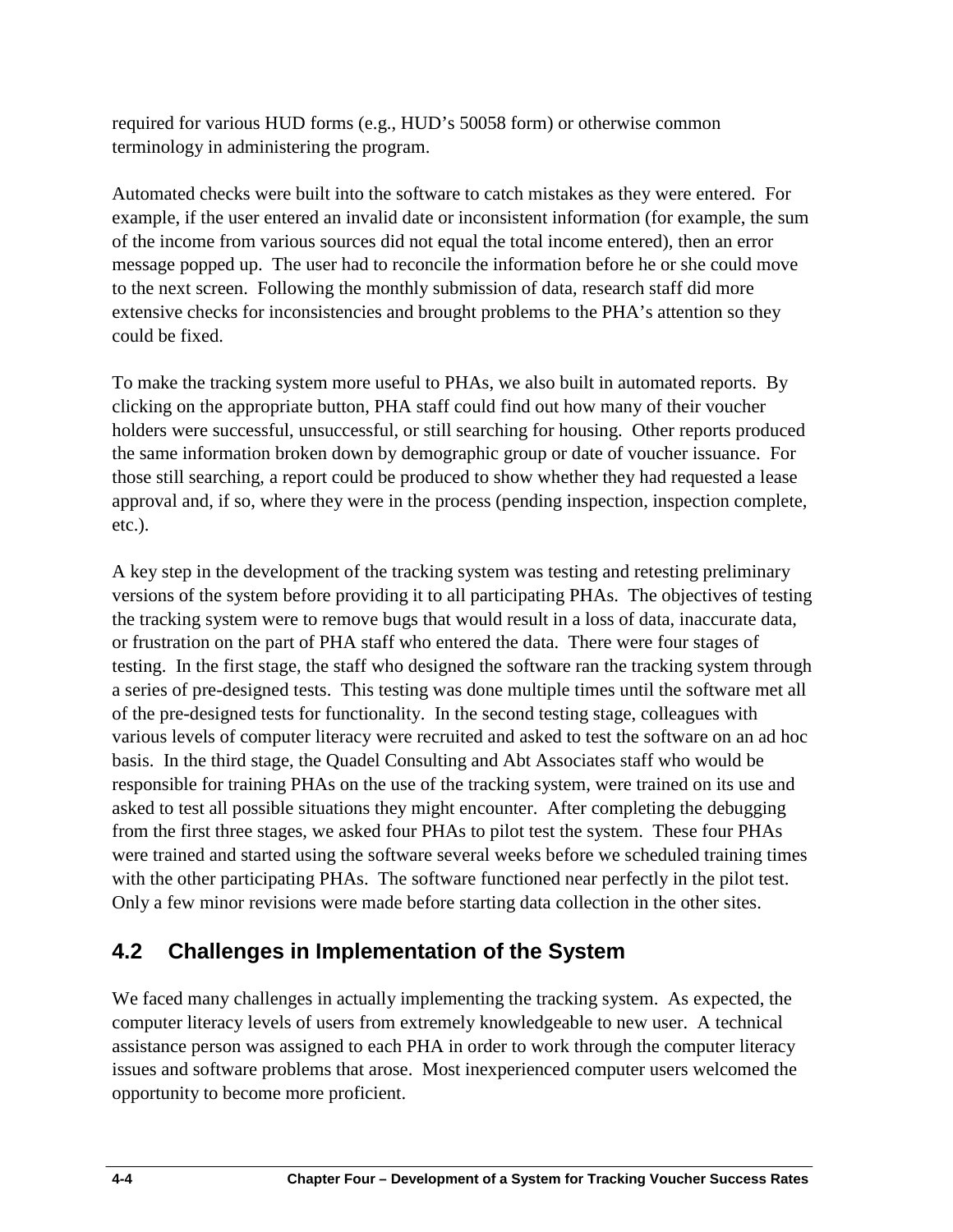Other challenges included the following.

- Turnover of PHA staff resulted in a need to train new staff to use the tracking system and in lags in receiving data as the remaining PHA staff had to fill multiple roles.
- Installing the Tracking System on local area networks was difficult at some sites. Our PHA contact person usually did not have authority to install programs on the network drive. Getting PHA information technology staff involved added logistic complexity and, in a few cases, required multiple installation attempts before the software worked correctly.
- At some PHAs, the data we collected was kept in separate paper or electronic files in different departments (e.g., intake and inspection departments) that did not normally coordinate their information systems. This added an additional step, as our contact person had to work with someone in another department to obtain data on the sample voucher holders experiences. Also, the PHAs internal electronic databases were often not updated frequently, which resulted in lags in data collection for the study.

## **4.3 Recommendations for a System for Tracking Success Rates**

Two keys for making a successful tracking system for Section 8 success rates are to avoid redundancy and to make the tracking system a useful management tool for the PHAs.

The first key to the design of a successful tracking system is to avoid redundancy by ensuring that the data entered by the PHA only needs to be entered once. For instance, if the data are needed for other purposes, then tracking system data should be in a format that meets the requirements for the other purpose as well. For example, HUD has started implementation of a system that will allow HUD to track success rates at the national level. Up to now, PHAs submitted HUD's 50058 Form, containing demographic and income information, on all new Section 8 recipients. Under HUD's new reporting requirements, which will take effect in June 2001,<sup>49</sup> PHAs will be required to submit HUD's 50058 form for every household to which the PHA issued a voucher. The PHA must update the information if the voucher holder successfully leases a unit in the Section 8 program or the voucher expires. The success rate can then be calculated by dividing the number of voucher holders who lease a unit by the total number of households issued vouchers. This will allow calculation of the success rate for all voucher holders in the nation at any time period of interest, rather than for a sample of voucher holders at a specific time. As long as PHAs submit accurate information

<sup>49</sup> HUD Notice PIH 2001-11 (HA) reports the revised Form HUD-50058 will be implemented by June 1, 2001. See Form HUD-50058 Instruction Booklet (U.S. Department of Housing and Urban Development, Office of Public and Indian Housing, March 19, 2001) for information on reporting requirements.